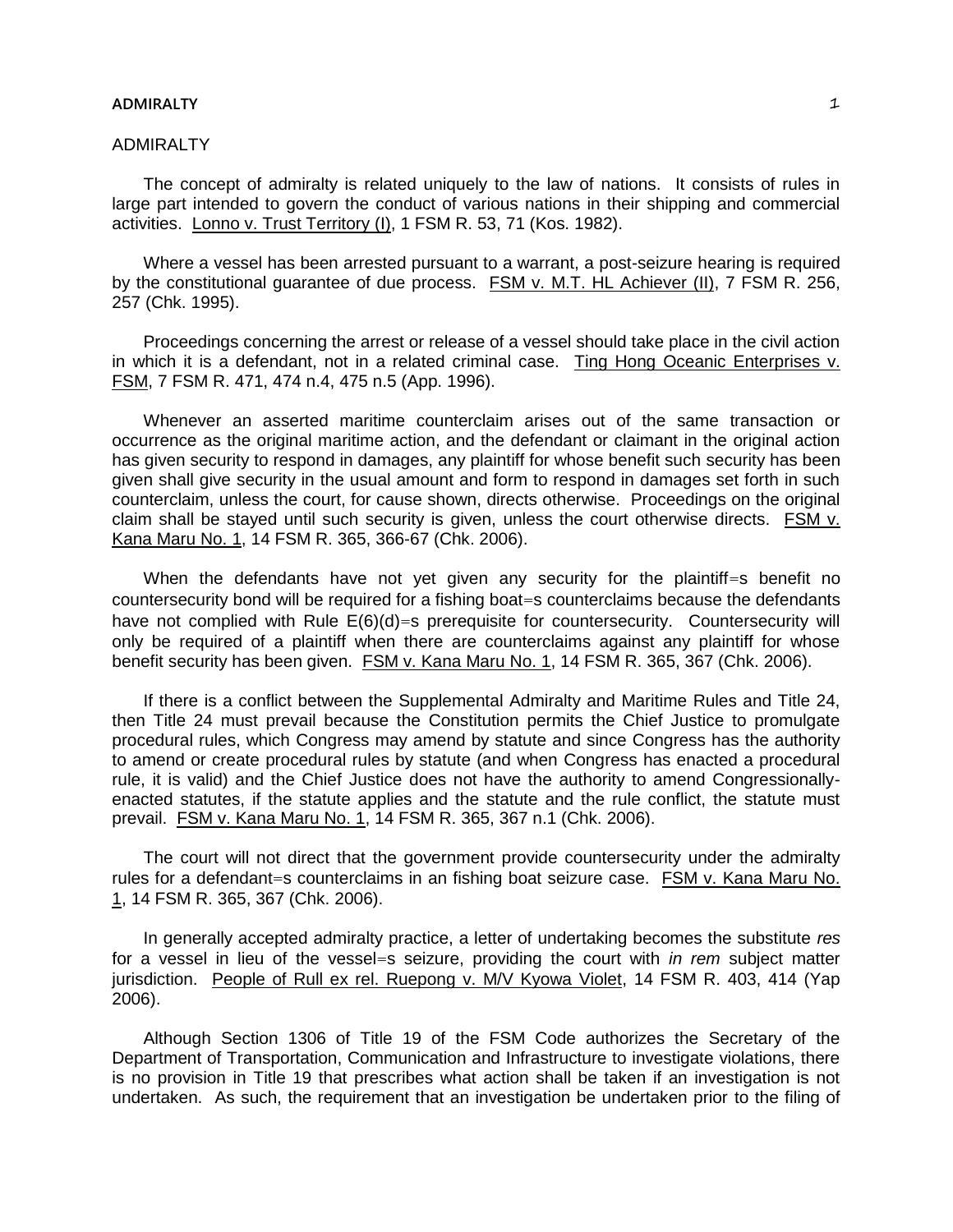## **ADMIRALTY** 2

an information is not mandatory. FSM v. Zhang Xiaohui, 14 FSM R. 602, 611 (Pon. 2007).

A master of a vessel that is within FSM waters must render assistance to any person who is found at sea and in distress or in danger of being lost at sea if this assistance can be rendered without endangering the vessel, crew or passengers. FSM v. Zhang Xiaohui, 14 FSM R. 602, 614 (Pon. 2007).

When the unit of prosecution for 19 F.S.M.C. 425, as reflected in the legislative intent, is that there be a punishment for each violation of the law, as it relates to each person who is found at sea and who is in distress or capable of being lost at sea, but is denied assistance, the double jeopardy clause of the FSM Constitution, which parallels the double jeopardy clause of the United States Constitution, is not violated when a defendant, who commits the single act of failing to render assistance to a boat carrying four people  $-$  all of whom are purportedly in distress – is charged with four counts of violating the 19 F.S.M.C. 425. FSM v. Zhang Xiaohui, 14 FSM R. 602, 617 (Pon. 2007).

A proctor in admiralty is a lawyer engaged in admiralty practice. People of Rull ex rel. Ruepong v. M/V Kyowa Violet, 15 FSM R. 53, 70 n.6 (Yap 2007).

Interlocutory appeals in civil admiralty and maritime cases may be made under Appellate Rule 4(a)(1)(D) but that rule does not apply in a criminal case. Zhang Xiaohui v. FSM, 15 FSM R. 162, 166 n.1 (App. 2007).

Although the court must first look to FSM sources of law rather than begin with a review of cases decided by other courts when the FSM Supreme Court has not previously construed an FSM Supplemental Admiralty and Maritime Rule which is identical or similar to a U.S. counterpart, the court may consult U.S. sources construing the U.S. rule. People of Tomil ex rel. Mar v. M/C Jumbo Rock Carrier III, 16 FSM R. 633, 635 n.1 (Yap 2009).

The Civil Rule 55(a) twenty-day time limit does not apply in an admiralty case where the court is able to exercise personal jurisdiction over the *in personam* defendants under the longarm statute. People of Tomil ex rel. Mar v. M/V Mell Sentosa, 17 FSM R. 478, 479 (Yap 2011).

The applicable time frame before a default can be entered in an admiralty case is the thirtyday time period to answer or otherwise defend found in 4 F.S.M.C. 204(3) and in Supplemental Admiralty and Maritime Rule B(2)(b). People of Tomil ex rel. Mar v. M/V Mell Sentosa, 17 FSM R. 478, 479 (Yap 2011).

When, because the thirty-day time period applies, the defendants still have time within which to respond to the plaintiffs= complaint, the plaintiffs= requests for entries of default will be denied, and since no default will be entered, the plaintiffs= motion for a default judgment must also be denied. People of Tomil ex rel. Mar v. M/V Mell Sentosa, 17 FSM R. 478, 479-80 (Yap 2011).

It is the long-established rule in admiralty cases that omissions and deficiencies in pleadings may be supplied and errors and mistakes in practice in matters of substance, as well as of form may be corrected at any stage of the proceedings for the furtherance of justice. People of Eauripik ex rel. Sarongelfeg v. F/V Teraka No. 168, 18 FSM R. 284, 288 (Yap 2012).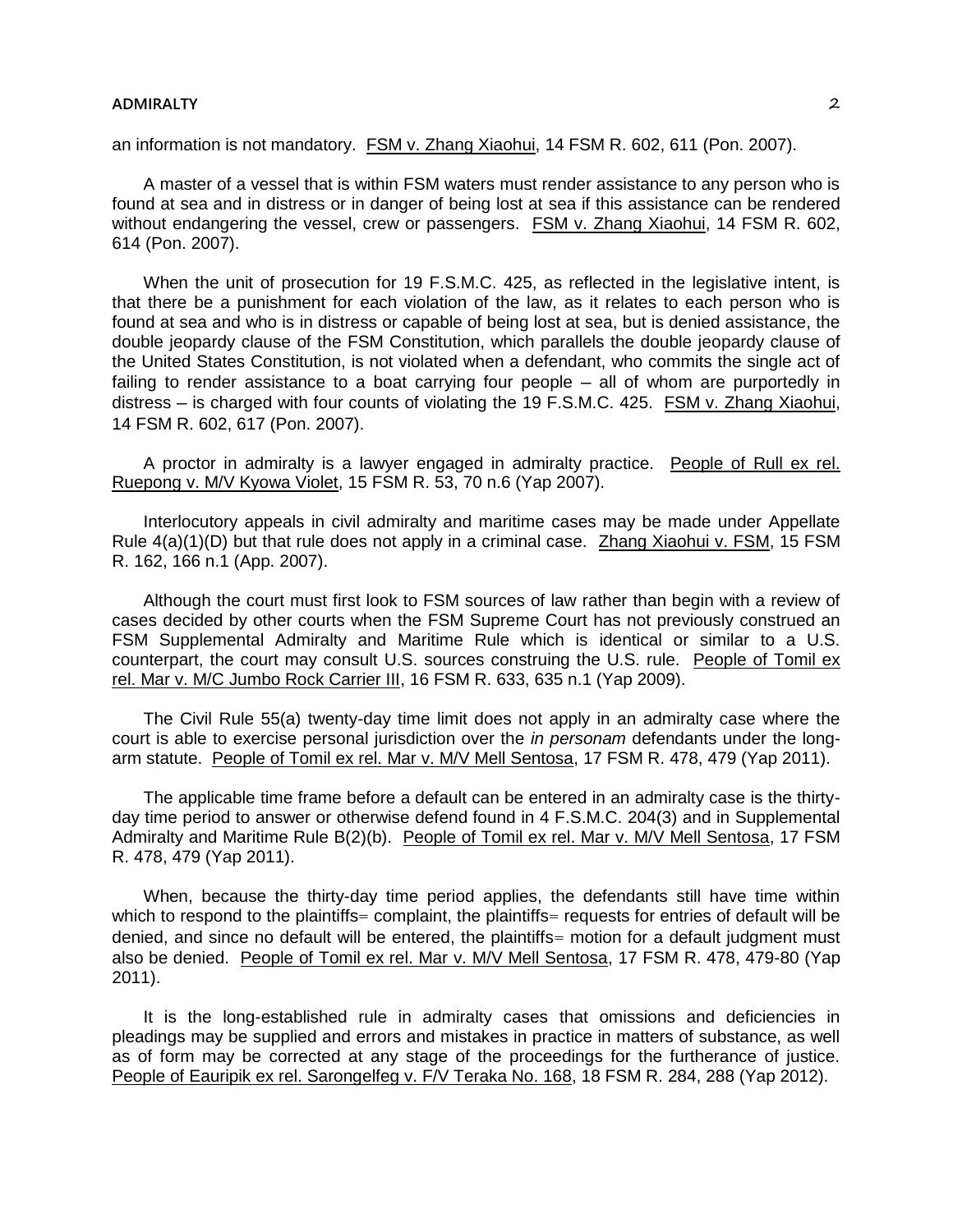# **ADMIRALTY** 3

Since the failure to verify a complaint is a technical defect that can be cured by amendment, it would not entitle the defendants to an immediate dismissal or to a summary judgment because the Civil Procedure Rules reject the approach that pleading is a game of skill in which one misstep by counsel may be decisive to the outcome and accept the principle that the purpose of pleading is to facilitate a proper decision on the merits. This same principle should hold for an in rem admiralty proceeding and the plaintiffs be given a reasonable time to amend their complaint by verifying it by affidavit. People of Eauripik ex rel. Sarongelfeg v. F/V Teraka No. 168, 18 FSM R. 284, 288-89 (Yap 2012).

When an FSM court has not previously construed an FSM supplemental and maritime rule which is identical or similar to a U.S. counterpart, the court may look to U.S. sources for guidance in interpreting the rule. People of Eauripik ex rel. Sarongelfeg v. F/V Teraka No. 168, 18 FSM R. 307, 313 n.5 (Yap 2012).

The FSM Rules of Civil Procedure apply in *in rem* admiralty cases except to the extent they are inconsistent with the FSM Supplemental Rules for Certain Admiralty and Maritime Claims, in which case the supplemental rules govern. People of Eauripik ex rel. Sarongelfeg v. F/V Teraka No. 168, 18 FSM R. 461, 464 n.2 (Yap 2012).

The international nature of admiralty and maritime law would necessitate that FSM statutory maritime law be applied uniformly throughout the FSM and not vary from island to island because the concept of admiralty law is related uniquely to the law of nations and it consists of rules in large part intended to govern the conduct of various nations in their shipping and commercial activities. People of Eauripik ex rel. Sarongelfeg v. F/V Teraka No. 168, 18 FSM R. 532, 538 (Yap 2013).

If there is any conflict between Admiralty Rule F(1) and the limitation statute, then the statute must prevail since the Constitution permits the Chief Justice to promulgate procedural rules, which Congress may amend by statute. People of Eauripik ex rel. Sarongelfeg v. F/V Teraka No. 168, 18 FSM R. 532, 539 (Yap 2013).

Congress has the authority to amend or create procedural rules by statute (and when Congress enacts a procedural rule, it is valid) but the Chief Justice does not have the power to amend Congressionally-enacted statutes. Thus, if a statute applies and the statute and the admiralty rule conflict, the statute must prevail. People of Eauripik ex rel. Sarongelfeg v. F/V Teraka No. 168, 18 FSM R. 532, 539 (Yap 2013).

Complaints in Admiralty Rule B, C, and D actions must be verified upon oath or solemn affirmation by a party or by an authorized officer of a corporate party but complaints in other in personam admiralty actions against natural and juridical persons do not have to be verified. People of Eauripik ex rel. Sarongelfeg v. F/V Teraka No. 168, 19 FSM R. 49, 56 (Yap 2013).

While the court must first look to FSM sources of law and not begin with a review of other courts= cases when the court has not previously construed an FSM supplemental admiralty and maritime rule that is similar to a U.S. counterpart, it may look to U.S. sources for guidance in interpreting the rule. People of Eauripik ex rel. Sarongelfeg v. F/V Teraka No. 168, 19 FSM R. 49, 57 n.2 (Yap 2013).

Since a plaintiff class is analogous to a corporate body and a class representative is analogous to a corporation=s officer or attorney and with due deference to the Constitution=s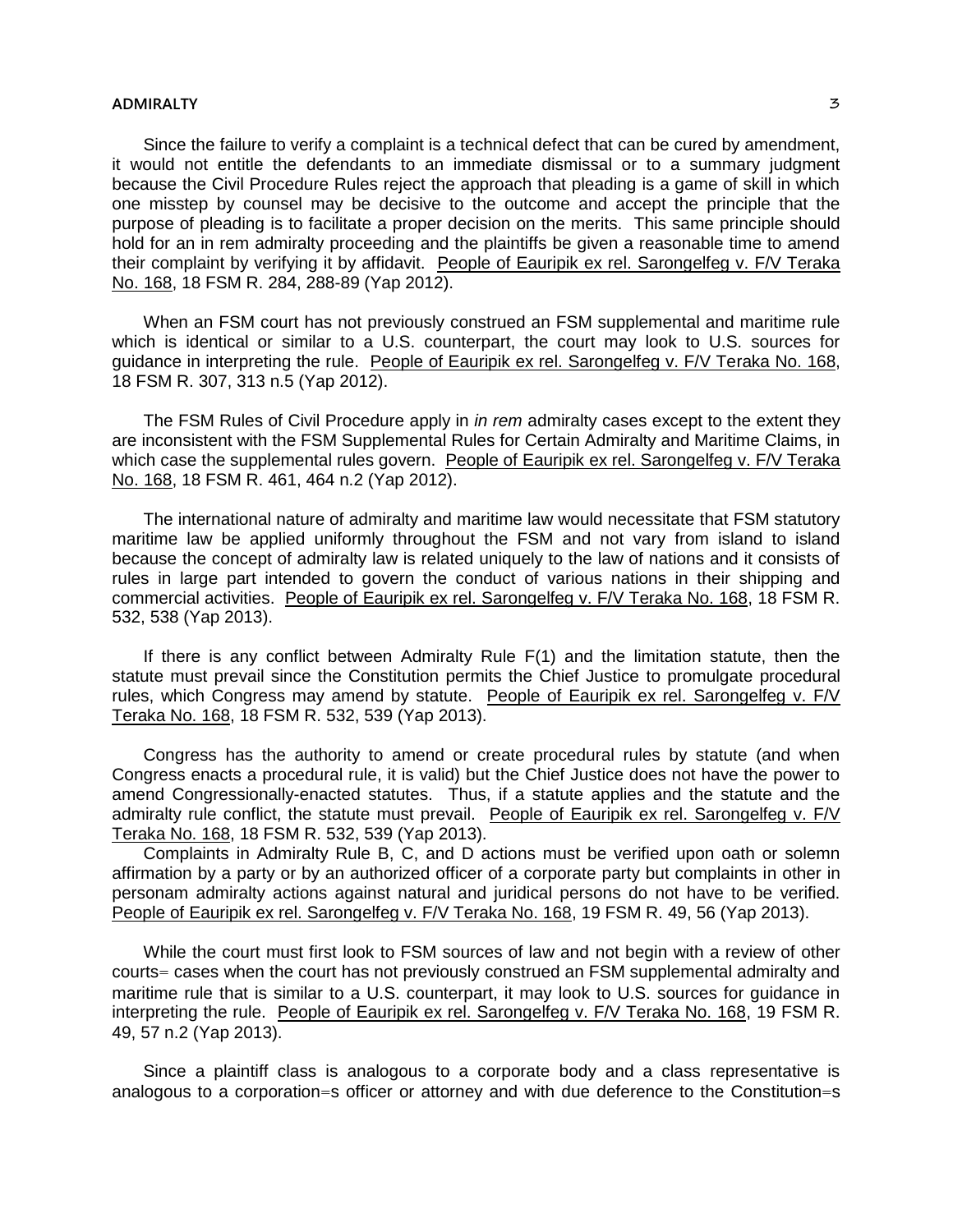# **ADMIRALTY** — **JURISDICTION AND EXTENT A**

Judicial Guidance Clause and the FSM=s geographical configuration, a class representative=s verification of the complaint was sufficient compliance with Supplemental Rule C=s requirement that the in rem complaint be verified even though he was not present when the incident occurred. People of Eauripik ex rel. Sarongelfeg v. F/V Teraka No. 168, 19 FSM R. 49, 57 (Yap 2013).

Lightering or lighterage is the loading and unloading of goods between a ship and a smaller vessel, called a lighter. People of Eauripik ex rel. Sarongelfeg v. F/V Teraka No. 168, 19 FSM R. 49, 57 n.3 (Yap 2013).

The statutory fines in 19 F.S.M.C. 908(2); 19 F.S.M.C. 912, do not state a claim for which private parties can be granted relief because those fines are payable only to the FSM national government and then only if imposed as part of a sentence after a conviction in a criminal case. People of Eauripik ex rel. Sarongelfeg v. F/V Teraka No. 168, 19 FSM R. 88, 96 (Yap 2013).

Even though admiralty and maritime cases arrests are often made without an arrest warrant, the defendant is nonetheless entitled to a judicial determination as to whether there is probable cause to detain the accused. In this hearing, the government bears the burden of proving it had probable cause to seize the vessel. FSM v. Kimura, 19 FSM R. 630, 636 (Pon. 2015).

If the pleading shows that both admiralty and another basis of subject matter jurisdiction exist, the suit will be treated as an admiralty claim for purposes of the special admiralty procedures and remedies only if the pleading or count setting forth the matter contains a statement identifying the claim as an admiralty claim. People of Eauripik ex rel. Sarongelfeg v. Osprey Underwriting Agency, Ltd., 21 FSM R. 214, 227 (App. 2017).

The FSM Supreme Court must first look to FSM sources of law rather than other courts= cases, but when the court has not already construed an aspect of an FSM Supplemental Admiralty and Maritime Rule that is identical or similar to the U.S. rule, it may consult U.S. sources for guidance. Fishy Choppers, Inc. v. M/V Marita 88, 22 FSM R. 305, 312 n.1 (Pon. 2019).

Maritime law is uniquely related to the law of nations and consists of rules that in large part govern the conduct of nations in their shipping and commercial activities. Its origins lie in the codes of the world=s seafaring nations and is still a part of the law of nations. Fishy Choppers, Inc. v. M/V Marita 88, 22 FSM R. 305, 313 n.3 (Pon. 2019).

# ─ Jurisdiction and Extent

At the time when the FSM Constitution was adopted there was uncertainty as to whether, to establish United States federal court admiralty jurisdiction over a tort case, it was necessary to establish not only that the wrong occurred in navigable waters, but also that there was a relationship between the wrong and a traditional maritime activity. Weilbacher v. Kosrae, 3 FSM R. 320, 323 (Kos. S. Ct. Tr. 1988).

When passengers purchase passage in an ocean-going vessel for transportation, there is an implied maritime contract for passage even in the absence of written document. Weilbacher v. Kosrae, 3 FSM R. 320, 323 (Kos. S. Ct. Tr. 1988).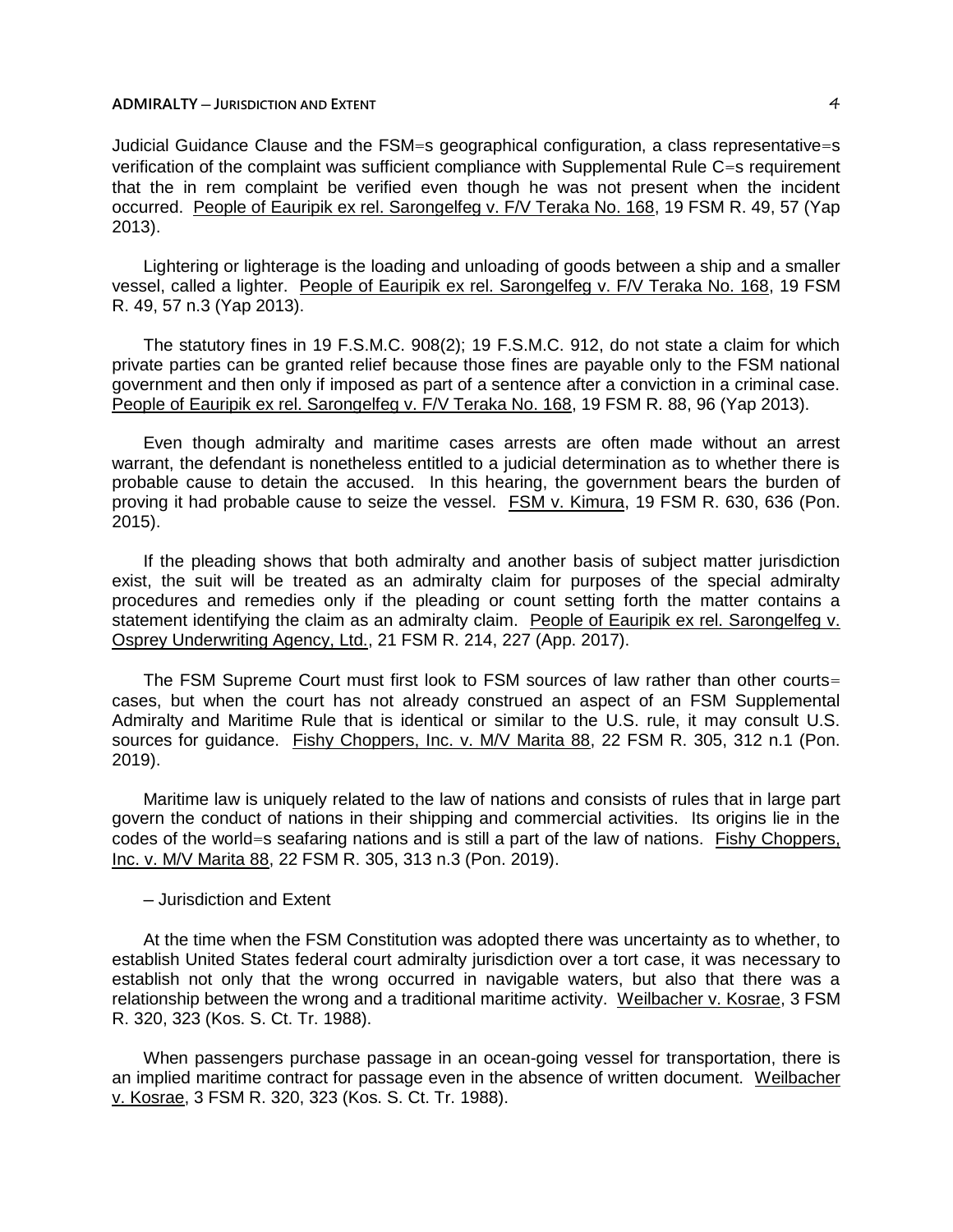# **ADMIRALTY** — **JURISDICTION AND EXTENT ADMIRALTY 5**

Exact scope of admiralty jurisdiction is not defined in the FSM Constitution or legislative history, but United States Constitution has a similar provision, so it is reasonable to expect that words in both Constitutions have similar meaning and effect. Weilbacher v. Kosrae, 3 FSM R. 320, 323 (Kos. S. Ct. Tr. 1988).

A dispute arising out of injury sustained by a passenger on a vessel transporting passengers from Kosrae to Pohnpei, at a time when the vessel is 30 miles from Kosrae, falls within the exclusive admiralty jurisdiction of the FSM Supreme Court. Weilbacher v. Kosrae, 3 FSM R. 320, 323 (Kos. S. Ct. Tr. 1988).

The FSM Supreme Court=s grant of original and exclusive jurisdiction in admiralty and maritime cases implies the adoption of admiralty or maritime cases as of the drafting and adoption of the FSM Constitution. Federal Business Dev. Bank v. S.S. Thorfinn, 4 FSM R. 57, 59 (Truk 1989).

The maritime jurisdiction conferred on the FSM Supreme Court by the Constitution is not to be decided with reference to the details of United States cases and statutes concerning admiralty jurisdiction but instead with reference to the general maritime law of seafaring nations of the world, and to the law of nations. Federal Business Dev. Bank v. S.S. Thorfinn, 4 FSM R. 367, 374 (App. 1990).

The FSM Supreme Court has jurisdiction over all cases which are maritime in nature including all maritime contracts, torts and injuries. Federal Business Dev. Bank v. S.S. Thorfinn, 4 FSM R. 367, 374 (App. 1990).

A maritime contract cannot be converted into a non-maritime one by stipulation of the parties so as to divest the court of its admiralty jurisdiction. Maruwa Shokai (Guam), Inc. v. Pyung Hwa 31, 6 FSM R. 1, 4 (Pon. 1993).

A civil seizure and forfeiture action involving a commercial fishing vessel within FSM waters falls under the admiralty and maritime jurisdiction of the national courts. Pohnpei v. MV Hai Hsiang #36 (I), 6 FSM R. 594, 599 (Pon. 1994).

The grant of admiralty and maritime jurisdiction to the national courts was intended to assist in the development of a uniform body of maritime law. Pohnpei v. MV Hai Hsiang #36 (I), 6 FSM R. 594, 600 (Pon. 1994).

Where *in rem* jurisdiction over a vessel has not been established and its owner has not been made a party to the action an *in rem* action that includes a claim against the vessel=s owner may be dismissed without prejudice. In re Kuang Hsing No. 127, 7 FSM R. 81, 82 (Chk. 1995).

In an admiralty and maritime case for the *in rem* forfeiture of a vessel, jurisdiction and venue are so interrelated that the government, or its agents, may not move a defendant vessel from the state in which it was arrested where the FSM admiralty venue statute does not anticipate transfer even though the civil rules allow improper venue to be raised as a defense or to be waived. It is unclear what the result of such a move would be. FSM v. M.T. HL Achiever (I), 7 FSM R. 221, 222-23 (Chk. 1995).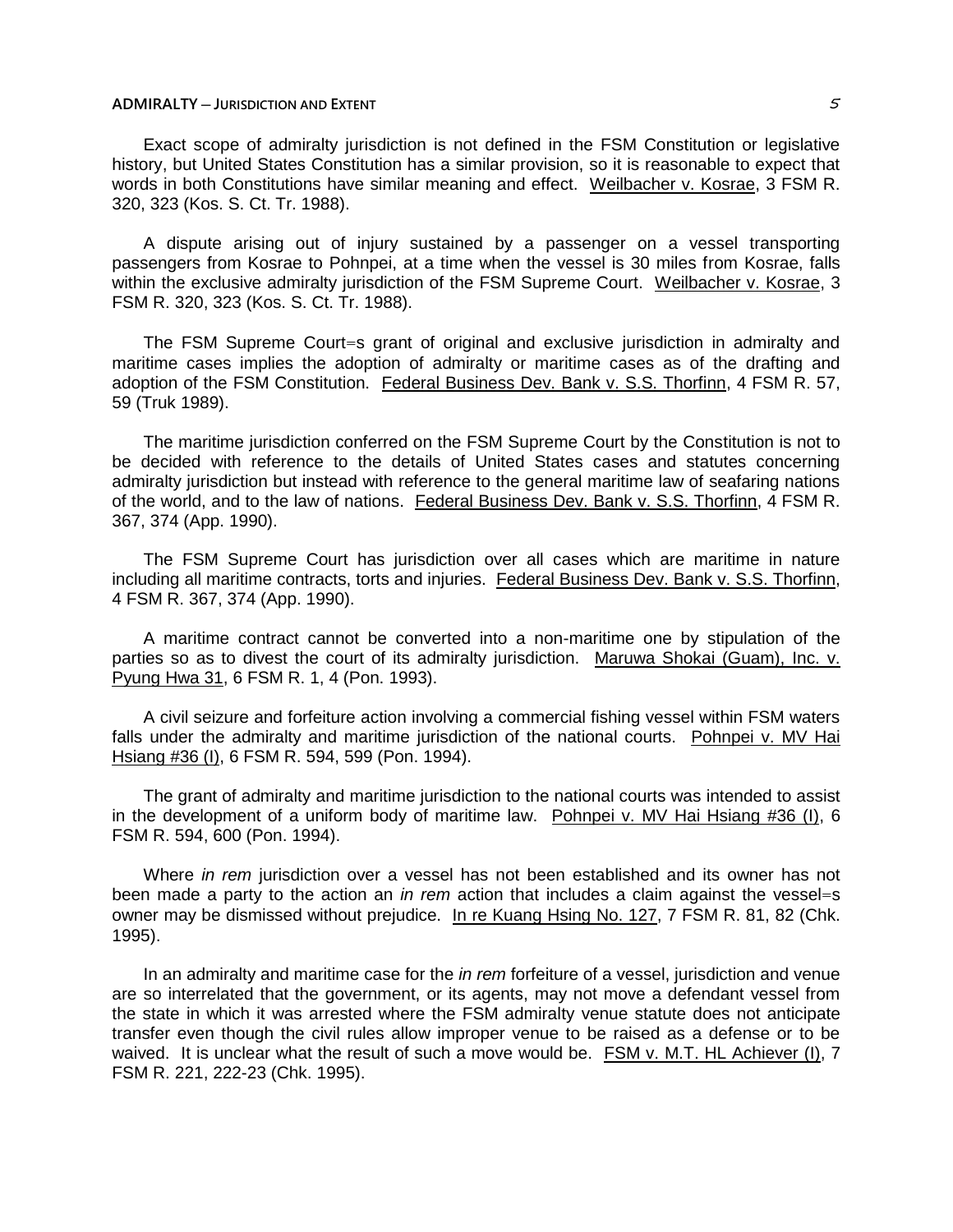# **ADMIRALTY ─ JURISDICTION AND EXTENT** 6

The FSM Supreme Court has original and exclusive jurisdiction over admiralty and maritime cases. This grant of exclusive jurisdiction is not made dependent upon constitutional grants of powers to other branches of the national government. When the Supreme Court=s jurisdiction is exclusive it cannot abstain from deciding a case in favor of another court in the FSM because no other court in the country has jurisdiction. M/V Hai Hsiang #36 v. Pohnpei, 7 FSM R. 456, 459 (App. 1996).

Only the FSM Supreme Court has original and exclusive jurisdiction over admiralty and maritime and certain other cases under the Constitution. The other national courts authorized by the Constitution, but which Congress has never created, are only authorized to entertain cases of concurrent jurisdiction, and thus could never exercise jurisdiction over admiralty and maritime cases. Maritime jurisdiction can reside only in one national court  $-$  the Supreme Court. M/V Hai Hsiang #36 v. Pohnpei, 7 FSM R. 456, 460 n.2 (App. 1996).

The hallmark of an *in rem* proceeding in admiralty is that it is an adjudication of all rights in the vessel, good against the world, not just of the rights of the parties to the action. An *in rem* proceeding against a vessel can only be had in the context of an admiralty or maritime case. M/V Hai Hsiang #36 v. Pohnpei, 7 FSM R. 456, 461-62 (App. 1996).

The FSM Constitution, by its plain language, grants exclusive and original jurisdiction to the FSM Supreme Court trial division for admiralty and maritime cases. It makes no exceptions. Therefore all *in rem* actions against marine vessels, even those by a state seeking forfeiture for violation of its fishing laws, must proceed in the trial division of the FSM Supreme Court. M/V Hai Hsiang #36 v. Pohnpei, 7 FSM R. 456, 463 (App. 1996).

Actions to enforce *in personam* civil penalties for violations of state fishing laws are within the exclusive admiralty and maritime jurisdiction of the FSM Supreme Court. M/V Hai Hsiang #36 v. Pohnpei, 7 FSM R. 456, 464-65 (App. 1996).

Generally, to complete a court=s jurisdiction in an in rem action, the res must be seized and be under the court=s control. In other words, jurisdiction of the res is obtained by a seizure under process of the court, whereby it is held to abide such order as the court may make concerning it. Kosrae v. M/V Voea Lomipeau, 9 FSM R. 366, 370 (Kos. 2000).

When a vessel has not been seized and is not in the FSM, the court has not obtained jurisdiction over it and the complaint as to the vessel must be dismissed. Kosrae v. M/V Voea Lomipeau, 9 FSM R. 366, 370 (Kos. 2000).

When the complaint states that it is an admiralty and maritime action and that the plaintiffs are invoking the court=s *in rem* and *in personam* jurisdiction, plaintiffs= failure to style their action against a vessel as *in rem* in the caption is merely a formal error and not a fatal defect, and the caption can always be amended to correct technical defects. Moses v. M.V. Sea Chase, 10 FSM R. 45, 51 (Chk. 2001).

The only way a vessel can be a defendant in a civil action is if the proceeding against it is *in rem*. The FSM Supreme Court may exercise *in rem* jurisdiction over a vessel for damage done by that vessel. Moses v. M.V. Sea Chase, 10 FSM R. 45, 51 (Chk. 2001).

In order for a court to exercise *in rem* jurisdiction, the thing (such as a vessel) over which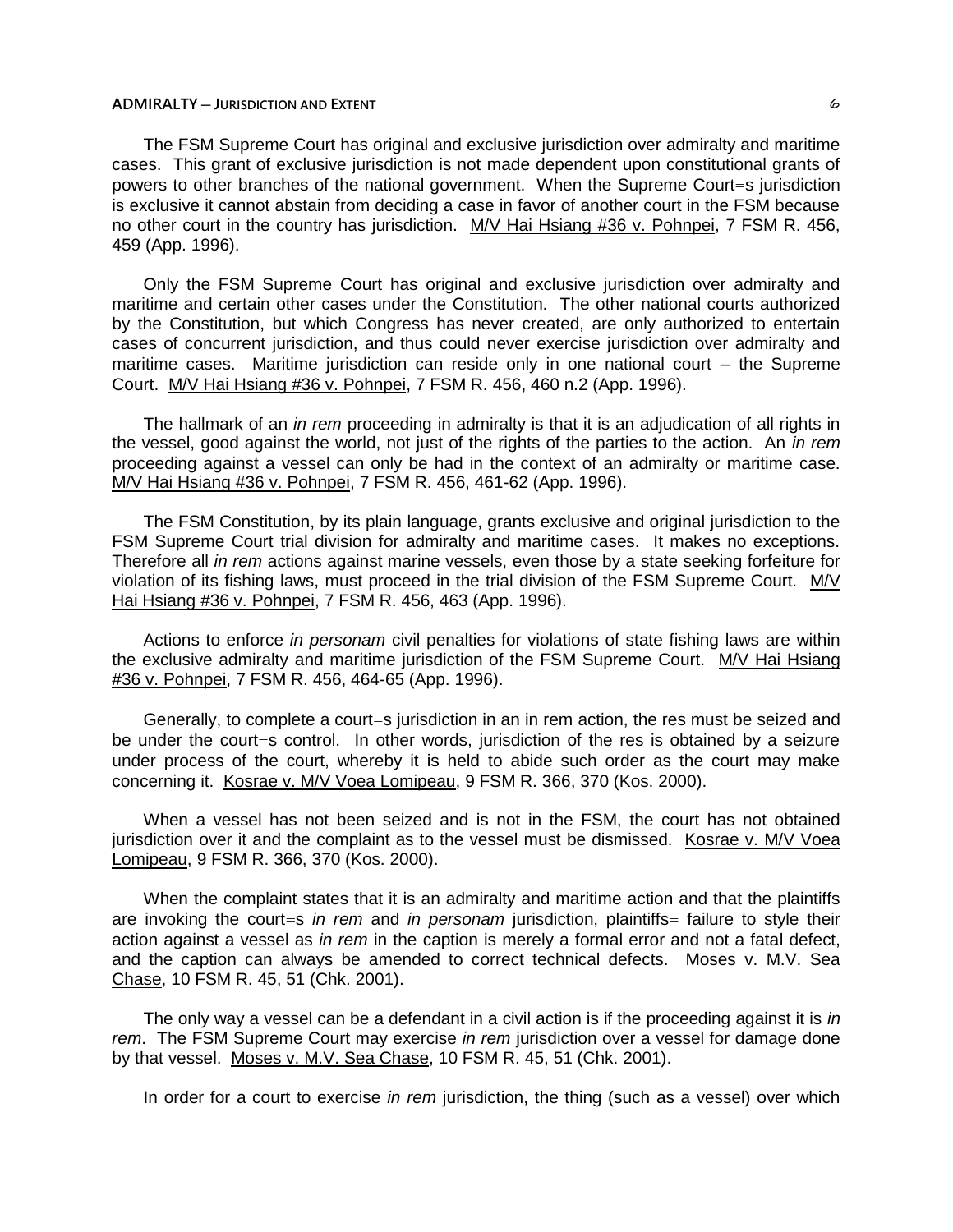# **ADMIRALTY** — **JURISDICTION AND EXTENT THE SET AND**   $\overline{Z}$

jurisdiction is to be exercised (or its substitute, *e.g*., a posted bond) must be physically present in the jurisdiction and seized by court process and under the court=s control, whereby it is held to abide such order as the court may make concerning it. Moses v. M.V. Sea Chase, 10 FSM R. 45, 51 (Chk. 2001).

When a vessel was never seized and brought under the court=s jurisdiction and is no longer present in the jurisdiction, a court cannot exercise *in rem* jurisdiction over it and all such claims against the vessel will be dismissed without prejudice. Moses v. M.V. Sea Chase, 10 FSM R. 45, 52 (Chk. 2001).

Dismissal of an *in rem* suit against a vessel does not act to dismiss the suit against its captain and crew as that is an action *in personam*, not *in rem*. Moses v. M.V. Sea Chase, 10 FSM R. 45, 52 (Chk. 2001).

Jurisdiction over admiralty and maritime cases resides exclusively with the FSM Supreme Court trial division. The language of the FSM Constitution is clear and unambiguous in this regard. Robert v. Sonis, 11 FSM R. 31, 33 (Chk. S. Ct. Tr. 2002).

The exclusive nature of the national court jurisdiction is such that the FSM Supreme Court appellate division has held that it does not have the power to abstain from admiralty and maritime cases. Robert v. Sonis, 11 FSM R. 31, 33 (Chk. S. Ct. Tr. 2002).

A motion to dismiss for lack of diversity jurisdiction will be denied when the plaintiff=s complaint does not plead diversity jurisdiction (found in section 6(b) of article XI of the Constitution), but clearly pleads that the court=s jurisdiction under section 6(a), and when a fair reading of the plaintiff=s claim is that it is based on the defendant=s alleged breach of a maritime contract – the plaintiff=s employment contract as a ship=s captain. This, coupled with the complaint=s allegation that the court has jurisdiction based on section 6(a), which provides for FSM Supreme Court exclusive jurisdiction over certain cases including admiralty and maritime cases, indicates that the plaintiff did not base his jurisdictional plea on the parties= citizenship, but upon the case=s alleged maritime nature. Kelly v. Lee, 11 FSM R. 116, 117 (Chk. 2002).

The FSM Supreme Court has exclusive and original subject matter jurisdiction over a case in admiralty. People of Rull ex rel. Ruepong v. M/V Kyowa Violet, 14 FSM R. 403, 414 (Yap 2006).

The FSM Supreme Court trial division has original and exclusive jurisdiction in admiralty or maritime cases but the exact scope of admiralty and maritime jurisdiction is not defined in the Constitution or elsewhere. Ehsa v. Pohnpei Port Auth., 14 FSM R. 505, 507-08 (Pon. 2006).

The article XI, section 6(a) maritime jurisdiction extends to all cases which are maritime in nature. Since a maritime cause of action is one arising on the sea, ocean, great lakes, or navigable rivers, or from some act or contract concerning the commerce and navigation thereof, and when, although the plaintiffs attempt to characterize the issue as one of state law, they are essentially complaining about loss of business as a result of the penalties imposed by the port authority on the vessels resulting from the port authority's maritime-related activities, it is a maritime case and will not be remanded to state court. Ehsa v. Pohnpei Port Auth., 14 FSM R. 505, 508 (Pon. 2006).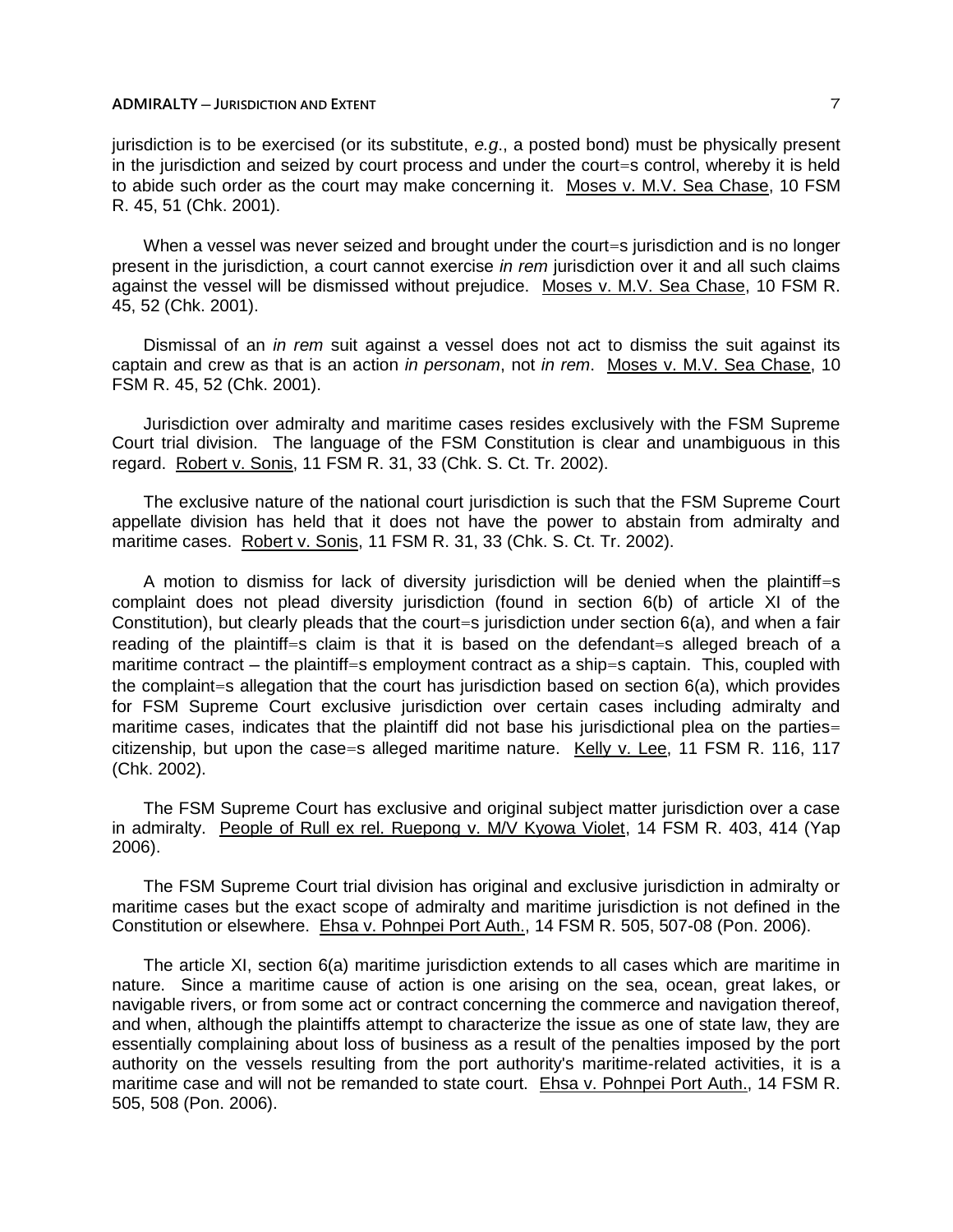# **ADMIRALTY** — **JURISDICTION AND EXTENT ADMIRALTY 8**

The Civil Rule 55(a) twenty-day time limit does not apply in an admiralty case where the court is able to exercise personal jurisdiction over the *in personam* defendants under the longarm statute. People of Tomil ex rel. Mar v. M/V Mell Sentosa, 17 FSM R. 478, 479 (Yap 2011).

With admiralty jurisdiction comes the application of substantive admiralty law. Adams Bros. Corp. v. SS Thorfinn, 19 FSM R. 1, 8 (Pon. 2013).

The FSM Supreme Court has personal jurisdiction, under 4 F.S.M.C. 204(1)(c), over a cause of action that arises from the operation of a vessel or craft within the FSM territorial waters. People of Eauripik ex rel. Sarongelfeg v. F/V Teraka No. 168, 19 FSM R. 49, 54 (Yap 2013).

The exclusive nature of the national court jurisdiction is such that the FSM Supreme Court does not have the power to abstain from admiralty and maritime cases. Gilmete v. Peckalibe, 20 FSM R. 444, 448 (Pon. 2016).

The FSM Supreme Court trial division has original and exclusive jurisdiction over admiralty and maritime cases. Pt. Alorinda Shipping v. Alorinda 251, 21 FSM R. 129, 131 (Pon. 2017).

Two helicopter charter agreements can only be maritime contracts when the performance of those agreements (fish spotting and search and rescue) was to take place at sea, while operating from a vessel at sea, and directly related to that vessel=s use to catch fish. Fishy Choppers, Inc. v. M/V Marita 88, 22 FSM R. 187, 200 (Pon. 2019).

A maritime contract is a contract relating to a ship in its use as such, or to commerce or navigation on navigable waters, or to transportation by sea or to marine employment. Fishy Choppers, Inc. v. M/V Marita 88, 22 FSM R. 187, 200 n.8 (Pon. 2019).

A defendant=s alleged breach of a maritime contract falls within the FSM Supreme Court=s original and exclusive jurisdiction over admiralty and maritime cases. Fishy Choppers, Inc. v. M/V Marita 88, 22 FSM R. 187, 200 (Pon. 2019).

Conversion can be a maritime tort, and, when it is, it gives rise to a maritime lien. Admiralty jurisdiction over a conversion claim depends on whether the chattel was on navigable waters when the alleged wrongful exercise of dominion occurred. Maritime conversion is an intentional tort that gives rise to a preferred maritime lien. Fishy Choppers, Inc. v. M/V Marita 88, 22 FSM R. 305, 314 (Pon. 2019).

─ Maritime Torts

In maritime law an allision is the sudden impact of a vessel with a stationary object such as an anchored vessel or a pier or a submerged reef. People of Rull ex rel. Ruepong v. M/V Kyowa Violet, 12 FSM R. 192, 196 n.1 (Yap 2003).

An allision is the sudden impact of a vessel with a stationary object such as an anchored vessel, a pier, or a submerged reef. People of Weloy ex rel. Pong v. M/V Micronesian Heritage, 12 FSM R. 613, 616 n.1 (Yap 2004).

General maritime law has long recognized causes of action in maritime tort for damages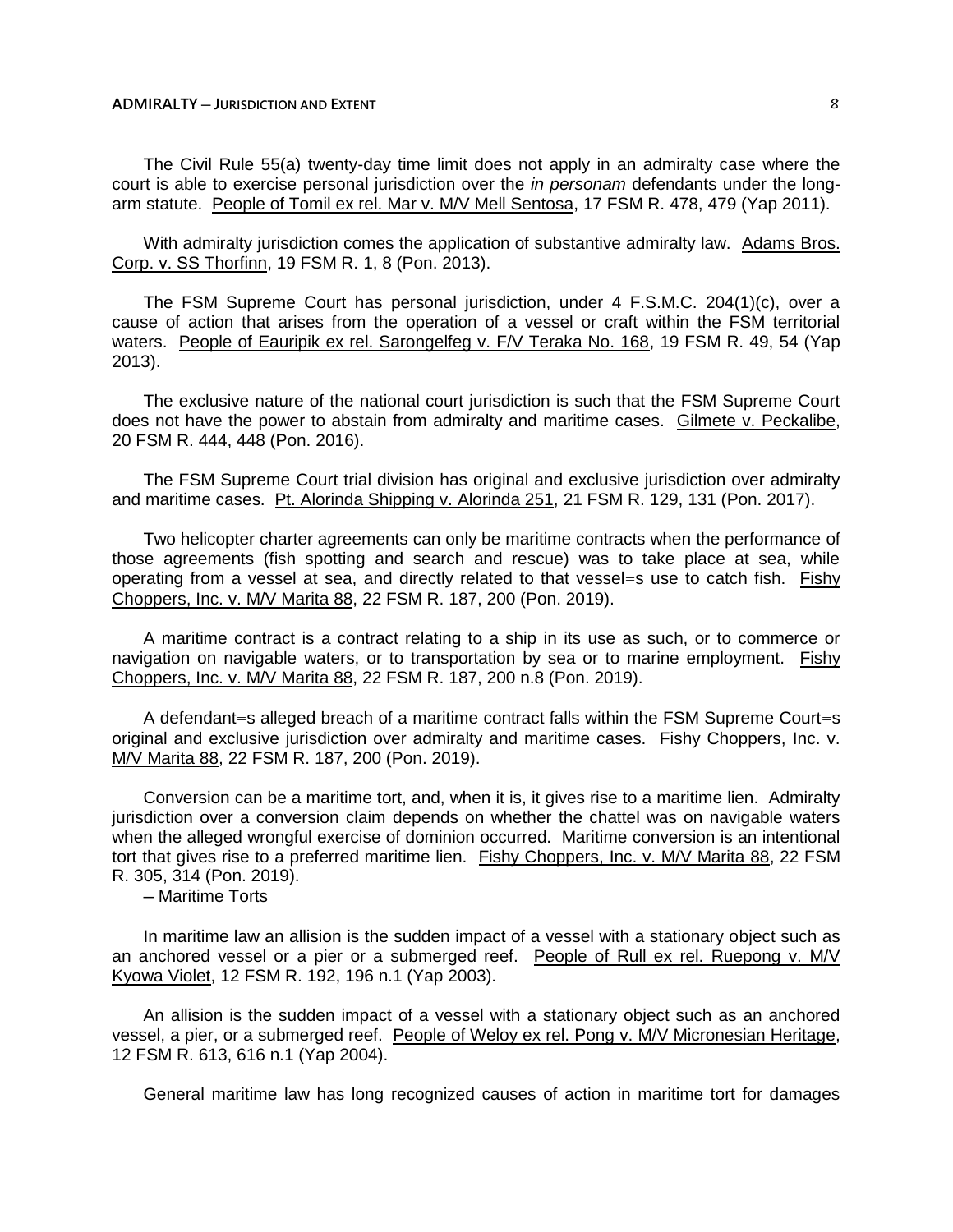resulting from groundings and oil spills. People of Rull ex rel. Ruepong v. M/V Kyowa Violet, 14 FSM R. 403, 415 (Yap 2006).

A cause of action exists in admiralty and maritime law for recovery of damages for oil contamination of wildlife and other natural resources in the marine environment. The type of injury includes both physical loss or injury, such as due to the grounding on the reef, as well as loss of use, either because of a government ban or because there has been a diminution of the resources because of oil contamination. Maritime nations generally recognize that parties injured by an oil spill should recover their damages, as the polluter must pay. Such a cause of action is available under the general admiralty and maritime law of the Federated States of Micronesia. People of Rull ex rel. Ruepong v. M/V Kyowa Violet, 14 FSM R. 403, 416 (Yap 2006).

The elements of a maritime negligence cause of action are four: 1) existence of a duty requiring a person to conform to a certain standard of conduct in order to protect others against unreasonable risks; 2) breach of that duty by engaging in conduct that falls below the standard of conduct, which is usually called "negligence"; 3) a reasonably close causal connection between the unreasonable conduct and any resulting injury, often referred to as "proximate cause"; and 4) actual loss, injury or damage to another party. People of Rull ex rel. Ruepong v. M/V Kyowa Violet, 14 FSM R. 403, 416 (Yap 2006).

Causes of action for public and private nuisance are recognized in admiralty law, borrowing from traditional common law principles. Admiralty courts look to general sources of the common law for guidance, such as the Restatement (Second) of Torts. People of Rull ex rel. Ruepong v. M/V Kyowa Violet, 14 FSM R. 403, 416 (Yap 2006).

Causation in maritime tort law is similar to the common law causation principle. A defendant=s act or omission must be the proximate cause of the plaintiff=s injury. An injury is proximately caused by an act, or failure to act, whenever it appears from the evidence that the act or omission played a substantial part in bringing about or actually causing the injury or damage, and that the injury or damage was either a direct result or a reasonably probable consequence of the act or omission. People of Rull ex rel. Ruepong v. M/V Kyowa Violet, 14 FSM R. 403, 417 (Yap 2006).

Injured parties in maritime tort cases are typically awarded prejudgment interest. People of Rull ex rel. Ruepong v. M/V Kyowa Violet, 14 FSM R. 403, 420 (Yap 2006).

FSM admiralty law recognizes a cause of action for damages to coral reefs and marine resources caused by marine vessels. The elements of maritime negligence are: 1) the existence of a duty requiring conformance to a certain standard of conduct in order to protect others against unreasonable risks; 2) a breach of that duty by engaging in conduct that falls below the standard of conduct (usually called "negligence"); 3) a reasonably close causal connection between the unreasonable conduct and any resulting injury (often called "proximate cause"); and 4) an actual loss or injury to another party. People of Gilman ex rel. Tamagken v. Woodman Easternline Sdn. Bhd., 18 FSM R. 165, 174 (Yap 2012).

FSM admiralty law recognizes a cause of action for nuisance. The Yapese interest in exclusive use and exploitation of their submerged lands on and within the fringing reef is analogous to interests in dry land. A nuisance is a substantial interference with the use and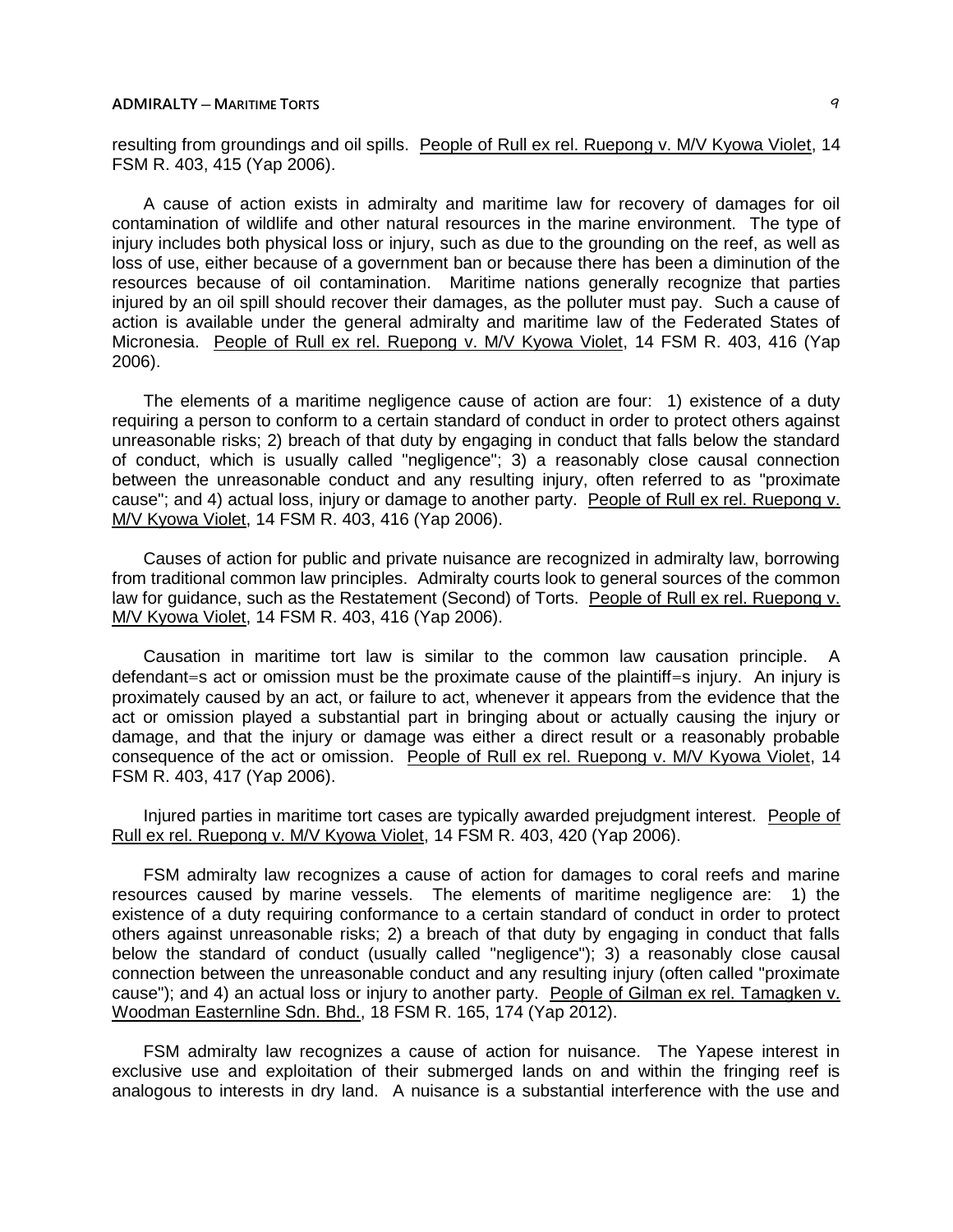enjoyment of another=s land (either dry or submerged in Yap) resulting from intentional and unreasonable conduct or caused unintentionally by negligent or reckless conduct. People of Gilman ex rel. Tamagken v. Woodman Easternline Sdn. Bhd., 18 FSM R. 165, 176 (Yap 2012).

The owners were liable under a nuisance cause of action when its vessels substantially interfered with the plaintiffs= use and enjoyment of the affected reef both when the vessels were present and afterward because of the resulting damage. People of Gilman ex rel. Tamagken v. Woodman Easternline Sdn. Bhd., 18 FSM R. 165, 176 (Yap 2012).

When the nuisance damages are the same (or lesser portion of) those awarded for maritime negligence, no further damages will be awarded for the nuisance cause of action. People of Gilman ex rel. Tamagken v. Woodman Easternline Sdn. Bhd., 18 FSM R. 165, 176 (Yap 2012).

Since injured parties in admiralty and maritime tort cases are typically awarded prejudgment interest, when the plaintiff pled a claim for prejudgment interest, the 9% statutory interest will start on the damages award on the day the vessel ran aground. The 9% statutory interest will start on the costs award on the day the amended judgment is entered. Pohnpei v. M/V Ping Da 7, 20 FSM R. 75, 80 (Pon. 2015).

A maritime negligence cause of action=s elements are: 1) existence of a duty requiring persons to conform to a certain standard of conduct in order to protect others against unreasonable risks; 2) conduct that falls below that standard thus breaching that duty (usually called "negligence"); 3) a reasonably close causal connection between the unreasonable conduct and the resulting injury, (often called "proximate cause"); and 4) an actual loss, injury, or damage to another party. People of Sorol ex rel. Marpa v. M/Y Truk Master, 22 FSM R. 14, 19 (Yap 2018).

A vessel, and the mariner commanding it, have a duty to navigate safely. They also have a duty not to cause any damage to the reef and marine resources in Yap waters. People of Sorol ex rel. Marpa v. M/Y Truk Master, 22 FSM R. 14, 19 (Yap 2018).

General maritime law has long recognized causes of action in maritime tort for damages resulting from groundings. People of Sorol ex rel. Marpa v. M/Y Truk Master, 22 FSM R. 14, 19 (Yap 2018).

Liability for collisions, allisions  $-$  a collision between a moving vessel and a stationary object, and other types of marine casualties is based upon a finding of fault that caused or contributed to the damage incurred. The standard of care against which fault is determined is derived from 1) general concepts of prudent seamanship and reasonable care; 2) statutory and regulatory rules governing the movement and management of vessels and other maritime structures; and 3) recognized customs and usages. People of Sorol ex rel. Marpa v. M/Y Truk Master, 22 FSM R. 14, 19-20 & n.1 (Yap 2018).

A fundamental rule of collision law, long applied, is that to impose liability for a collision, the fault committed by the vessel must be a contributory cause of the collision. People of Sorol ex rel. Marpa v. M/Y Truk Master, 22 FSM R. 14, 20 (Yap 2018).

There are a number of presumptions in collision law that are directed to the issue of fault. When a vessel under its own power collides with an anchored vessel or a navigational structure,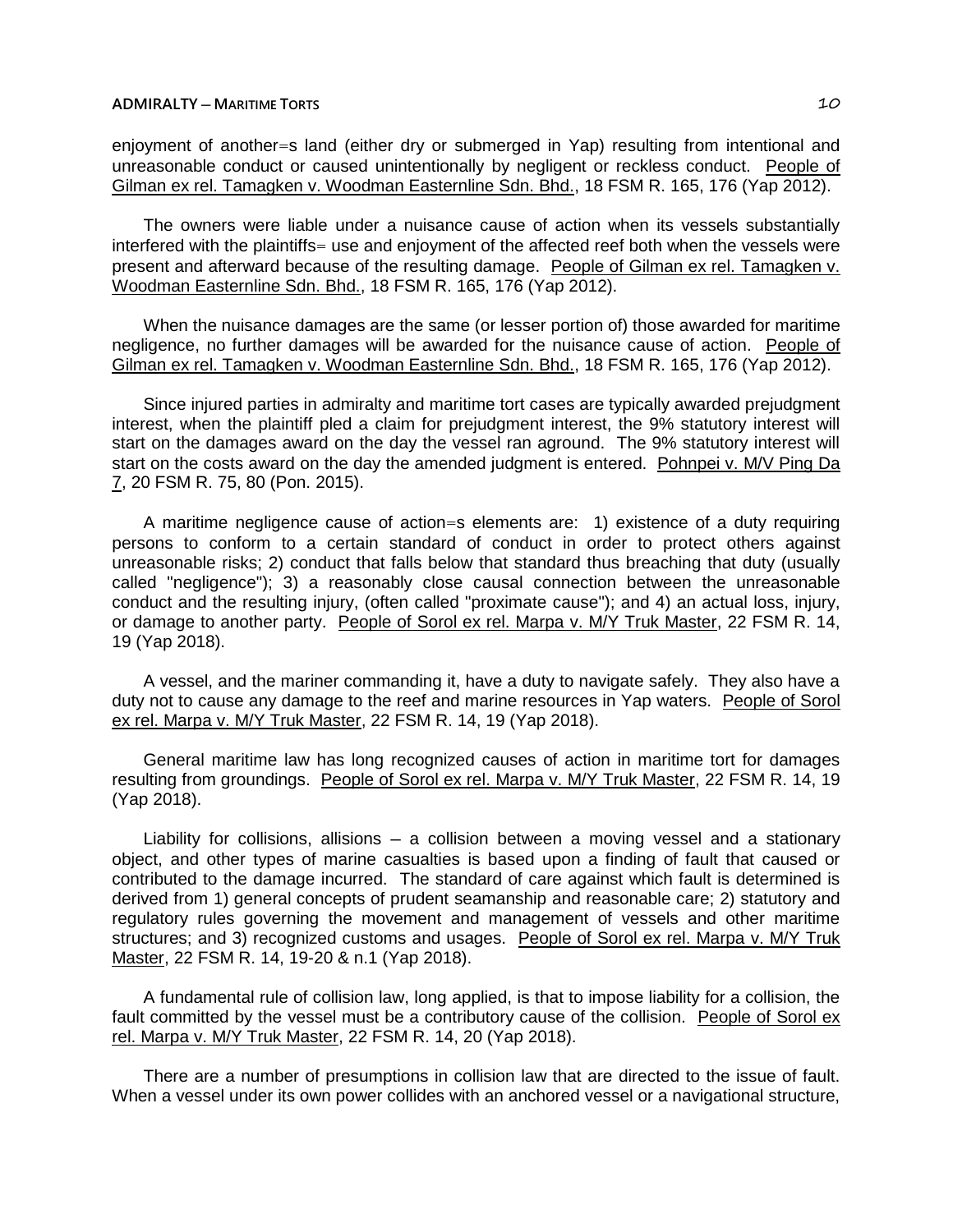## **ADMIRALTY** — **MARITIME TORTS** 2.1

the burden of proving absence of fault or inevitable accident rests with the moving vessel. The presumption also applies when an unmoored, drifting vessel hits an anchored vessel or structure. The presumption does not apply, however, in the case of an allision with a submerged hidden object. People of Sorol ex rel. Marpa v. M/Y Truk Master, 22 FSM R. 14, 20 (Yap 2018).

Since the presumption of fault does not apply to allisions with sunken or hidden objects, the party who is invoking the presumption has the burden of proving either that the object was visible or that the vessel otherwise possessed knowledge of the object=s location. While this presumption generally does not apply to allisions with sunken or hidden objects, knowledge of an otherwise nonvisible object warrants imposition of presumed negligence against those operating the vessel who possessed this knowledge because, if the submerged object=s presence is known, then the accident was neither fortuitous nor unavoidable. People of Sorol ex rel. Marpa v. M/Y Truk Master, 22 FSM R. 14, 20 (Yap 2018).

The *res ipsa loquitur* doctrine creates a rebuttable presumption of negligence on the part of a party who is in exclusive control of an instrumentality with regard to a mishap that ordinarily does not occur in the absence of negligence. It is primarily applicable in allision cases. People of Sorol ex rel. Marpa v. M/Y Truk Master, 22 FSM R. 14, 20 (Yap 2018).

When the vessel, while moving under its own power, struck a stationary object — the outer edge of a reef - and ran hard aground on it, causing damage; when the vessel=s captain knew that the reef=s outer edge was located off the vessel=s port side, although he was unsure of its exact location; when the vessel deliberately ran parallel to the reef while the captain looked for its outer edge with his own eyes; when the reef was submerged, but it was not hidden; and when the reef was visible when not staring directly into the sunlight=s glare, the allision presumption applies and none of the exceptions to that principle applies. People of Sorol ex rel. Marpa v. M/Y Truk Master, 22 FSM R. 14, 20 (Yap 2018).

When the vessel was running at 5 knots in an easterly direction toward the early morning sun; when the atoll and its reef were off the vessel=s port side; when if the vessel had wanted to avoid the reef, a turn to starboard, where there was plenty of sea room, no shipping, and no reef, would have sufficed; when even the use of the vessel=s sonar depth finders or the posting of lookouts should have prevented the allision, the court must discount the presence of inaccurate navigational charts on the vessel because, even if the vessel had been using the inaccurate charts to navigate when it grounded on the reef, that grounding would still have to be considered the result of maritime negligence because of the captain=s other failures. People of Sorol ex rel. Marpa v. M/Y Truk Master, 22 FSM R. 14, 20-21 (Yap 2018).

When the defendants are unable to overcome the allision presumption or show that an exception to it applies, the court will hold the vessel, its captain, and its owner liable for maritime negligence. People of Sorol ex rel. Marpa v. M/Y Truk Master, 22 FSM R. 14, 21 (Yap 2018).

Since the Yap Constitution recognizes traditional rights and ownership of marine resources, a vessel=s unconsented grounding on Sorol reef constitutes a trespass, and since proof of damages is not necessary to prove trespass, both the grounding and the running of lines from the vessel to the reef are trespasses. People of Sorol ex rel. Marpa v. M/Y Truk Master, 22 FSM R. 14, 21 (Yap 2018).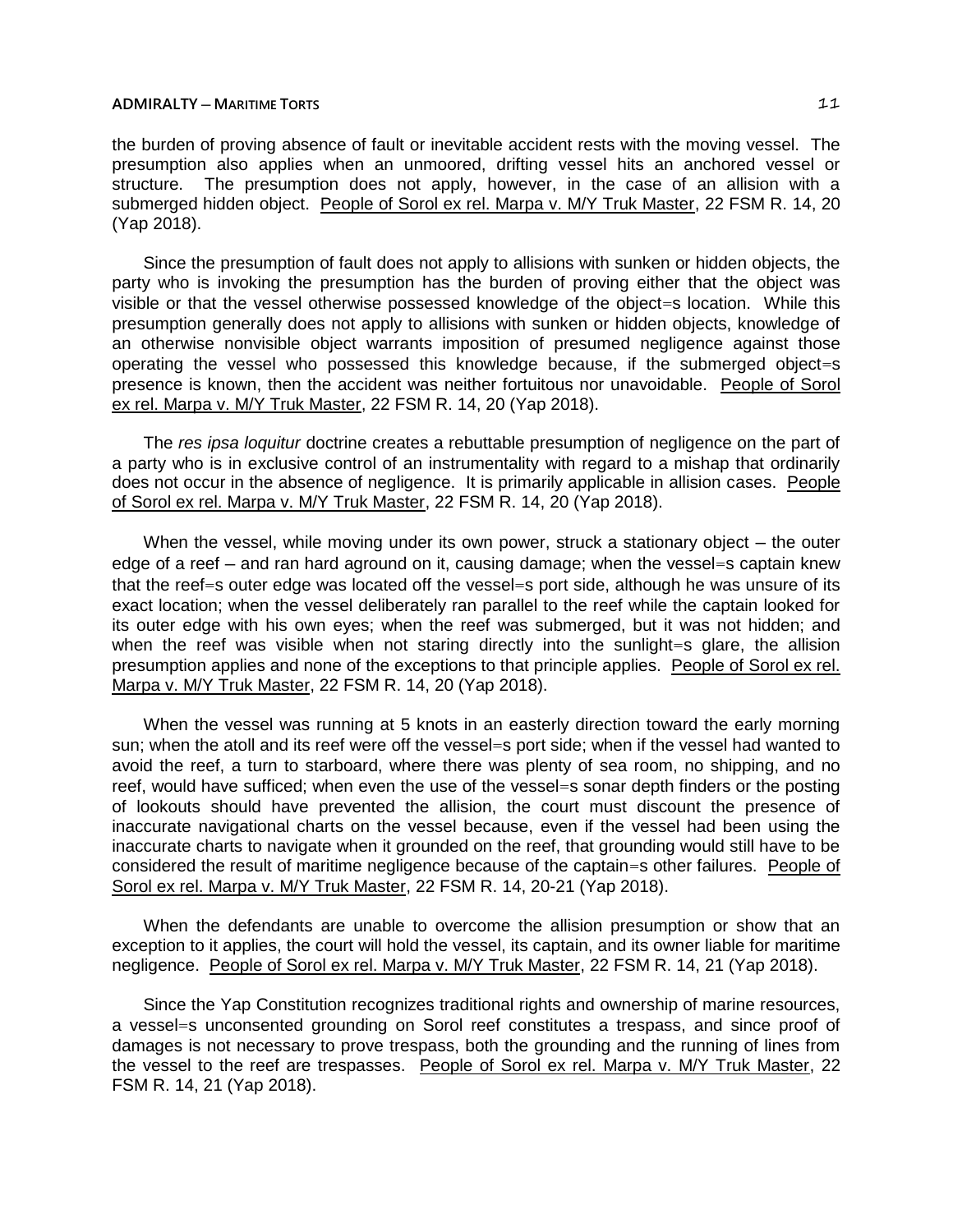# **ADMIRALTY ─ MARITIME TORTS** 12

While negligent conduct can give rise to a nuisance claim when the conduct has caused substantial interference with the use and enjoyment of another=s property that causes substantial harm, when the amount of damage and whether there was substantial harm are genuine issues of material fact, summary judgment will be denied. People of Sorol ex rel. Marpa v. M/Y Truk Master, 22 FSM R. 14, 21 (Yap 2018).

While it may be uncontested that the value of a reef on the main island of Yap is \$600 per square meter, the court cannot presume, without evidence, that \$600 a square meter is an accurate value for any particular Yap outer island reef, especially where on the outer island there may be more reef and fewer people who have the right to rely on or depend on the reef=s resources. People of Sorol ex rel. Marpa v. M/Y Truk Master, 22 FSM R. 14, 22 (Yap 2018).

An appropriate measure of damages for a damaged coral reef may be the cost of restoration without grossly disproportionate expense. Or if the cost of restoration would not be an appropriate measure because it would entail a grossly disproportionate expense, damages could be measured by the economic value of the marine resources lost or diminished by the reef damage. People of Sorol ex rel. Marpa v. M/Y Truk Master, 22 FSM R. 14, 22 (Yap 2018).

The FSM Supreme Court customarily awards injured parties prejudgment interest in maritime tort cases. Fishy Choppers, Inc. v. M/V Marita 88, 22 FSM R. 305, 313 (Pon. 2019).

For a conversion claim, a prejudgment interest award under maritime law does not differ from a common law award for conversion, because, under the common law, one whose property is converted is entitled to interest at the legal rate from the time of conversion. Fishy Choppers, Inc. v. M/V Marita 88, 22 FSM R. 305, 314 n.4 (Pon. 2019).

Conversion can be a maritime tort, and, when it is, it gives rise to a maritime lien. Admiralty jurisdiction over a conversion claim depends on whether the chattel was on navigable waters when the alleged wrongful exercise of dominion occurred. Maritime conversion is an intentional tort that gives rise to a preferred maritime lien. Fishy Choppers, Inc. v. M/V Marita 88, 22 FSM R. 305, 314 (Pon. 2019).

Maritime torts, like all torts, occur when a defendant breaches a legal duty and proximately causes a plaintiff damage. Such a duty is imposed by law whether or not the parties have ever had any prior consensual contact. Fishy Choppers, Inc. v. M/V Marita 88, 22 FSM R. 305, 314 (Pon. 2019).

In the admiralty context, as elsewhere, conversion is simply an intentional and wrongful exercise of dominion or control over a chattel, which seriously interferes with the owner=s right in the chattel. Fishy Choppers, Inc. v. M/V Marita 88, 22 FSM R. 305, 314 (Pon. 2019).

The failure to return property, possession of which was acquired lawfully, when the owner is entitled to its return and makes demand therefor, is a tortious conversion. Fishy Choppers, Inc. v. M/V Marita 88, 22 FSM R. 305, 314 (Pon. 2019).

When the alleged conversion of each helicopter took place while that helicopter was aboard the defendant vessel and thus on navigable waters, the plaintiff=s conversion claims allege maritime torts for which maritime liens on the offending vessel will arise. Fishy Choppers, Inc. v. M/V Marita 88, 22 FSM R. 305, 314 (Pon. 2019).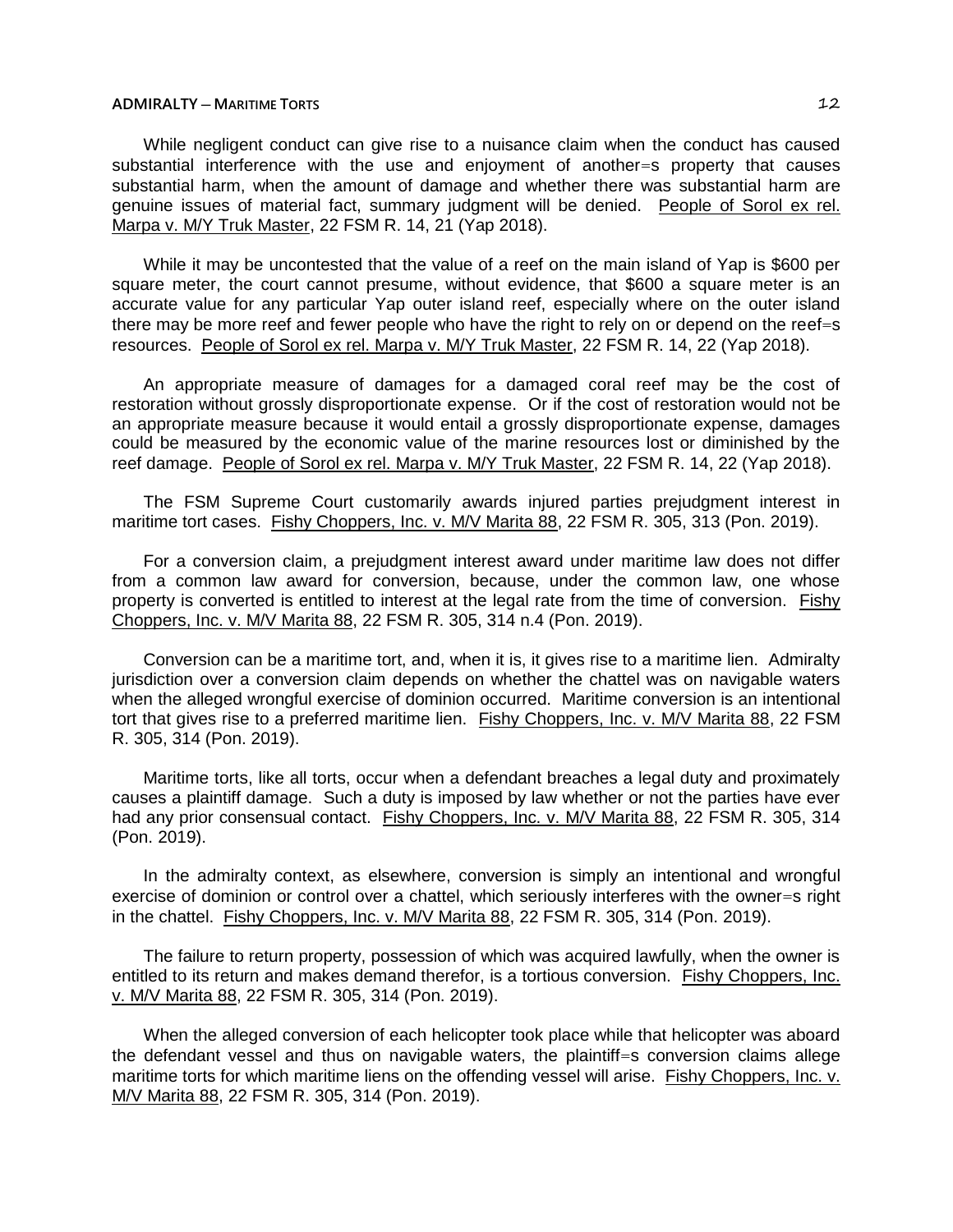### **ADMIRALTY ─ MARITIME TORTS** 13

The measure of damages for conversion is the property=s market value at the time and place of conversion plus the legal rate of interest from the date of the conversion. Fishy Choppers, Inc. v. M/V Marita 88, 22 FSM R. 305, 315 (Pon. 2019).

A conversion is complete when the defendant takes, detains, or disposes of the chattel. At that point, the plaintiff acquires the right to enforce a sale, and recover the property=s full value. The defendant cannot undo his wrong by forcing the goods back upon their owner, either as a bar to the action, or in mitigation of damages. Fishy Choppers, Inc. v. M/V Marita 88, 22 FSM R. 305, 315 (Pon. 2019).

Regardless of how accurate a May 9, 2019 appraisal was, it cannot be used to establish conversion damages where no evidence relates that appraised value to the chattels= value eight to ten months earlier when the chattels were allegedly converted. Fishy Choppers, Inc. v. M/V Marita 88, 22 FSM R. 305, 315 (Pon. 2019).

Even if the conversion occurs in good faith, the plaintiff may nonetheless recover damages beyond the converted property=s fair market value. Thus, damages for lost profits are allowed when, either from the article=s nature or the case=s peculiar circumstances, they might be reasonably supposed to follow from the conversion, even though this recovery of lost profits is above and beyond the chattels= market value. Fishy Choppers, Inc. v. M/V Marita 88, 22 FSM R. 305, 315 (Pon. 2019).

The general rule is that compensation for lost profits may be recovered in an action for conversion, when the loss is the proximate result of the defendant=s act and the loss can be shown with reasonable certainty. Thus, although the usual measure for conversion damages is the property=s value at the time and place of conversion, plus interest, and lost profits may also be recovered if they may reasonably be expected to follow from the conversion. Fishy Choppers, Inc. v. M/V Marita 88, 22 FSM R. 305, 315 (Pon. 2019).

Lost profit damages can be awarded for conversion when the plaintiff shows that, but for the conversion, a profit would have been realized from the items converted and shows the extent thereof with reasonable certainty. Fishy Choppers, Inc. v. M/V Marita 88, 22 FSM R. 305, 315 (Pon. 2019).

Awards for lost business profits are appropriate damages in a conversion case when proved with reasonable certainty. Fishy Choppers, Inc. v. M/V Marita 88, 22 FSM R. 305, 315-16 (Pon. 2019).

It would be improper to allow lost business profit damages in every case involving conversion. The damages would only be proper when the person whose property has been converted shows that the conversion has resulted in lost business profits and shows with reasonable certainty the amount of these lost profits. Lost profits is the proper measure of damages, as opposed to lost gross receipts, and this damages amount need only be shown with as much certainty as the tort=s nature and the case=s circumstances permit. Fishy Choppers, Inc. v. M/V Marita 88, 22 FSM R. 305, 316 (Pon. 2019).

Recovery for lost rental income may be limited in time until when the plaintiff could have obtained a replacement for his rental business since, if a plaintiff could have avoided the loss by purchasing a substitute item, profits from that point on are not the measure of the plaintiff=s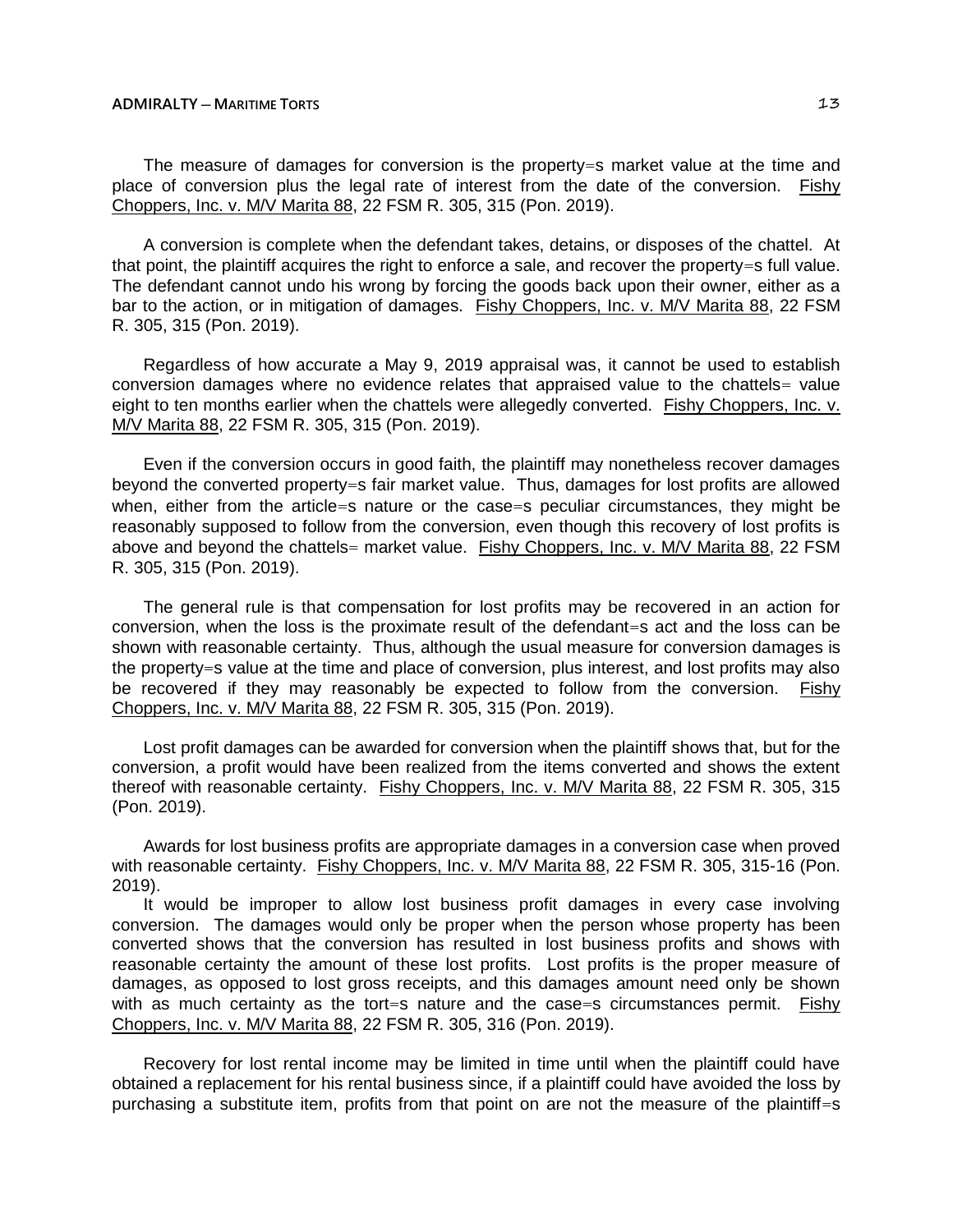# **ADMIRALTY ─ SALVAGE** 14

recovery even if profits were in fact lost. Fishy Choppers, Inc. v. M/V Marita 88, 22 FSM R. 305, 316 (Pon. 2019).

Conversion, when committed on navigable waters, is a maritime tort that creates a maritime lien. The measure of damages in a maritime conversion is the property=s market value at the time and place of its conversion plus the legal rate of interest from that date, and to these damages, the plaintiff=s lost profits can be added when that loss can reasonably be expected to follow from the conversion, or is the proximate result of the defendant=s conversion, and when the amount of that loss can be shown with reasonable certainty. Fishy Choppers, Inc. v. M/V Marita 88, 22 FSM R. 305, 316 (Pon. 2019).

# ─ Salvage

Congress specifically exempted salvage claims from the statutory limitation of liability. People of Eauripik ex rel. Sarongelfeg v. F/V Teraka No. 168, 18 FSM R. 623, 627 (Yap 2013).

The statute exempts from the limitation of liability all claims in respect of the raising, removal, destruction or the rendering harmless of a vessel which is sunk, wrecked, stranded or abandoned, including anything that is or has been on board such vessel. People of Eauripik ex rel. Sarongelfeg v. F/V Teraka No. 168, 18 FSM R. 623, 627 (Yap 2013).

Salvage claims or claims for raising, removing, destroying, or rendering a vessel harmless are exempt from the statutory limitation of liability defense. Since it is an exempt claim, it is a claim that is not included in the limitation of liability fund and the claim is not payable out of the limitation of liability fund, and since any salvage reward or award for removing or rendering the vessel harmless is exempt from the limitation of liability and will be determined separately, the court cannot include an estimate of the salvage claims in the fund amount. People of Eauripik ex rel. Sarongelfeg v. F/V Teraka No. 168, 18 FSM R. 623, 627 (Yap 2013).

Salvage damages cannot be awarded when there has been no salvage or rendering harmless operation and when no salvage costs have been incurred. People of Eauripik ex rel. Sarongelfeg v. F/V Teraka No. 168, 18 FSM R. 623, 627 (Yap 2013).

The right to payment for salvage operations presumes that salvage operations have been conducted to a beneficial result. Salvage operations undertaken within the FSM which have had a useful result create the right to reward, and the criteria for fixing a salvage reward amount includes the measure of success obtained by the salvor. People of Eauripik ex rel. Sarongelfeg v. F/V Teraka No. 168, 18 FSM R. 623, 628 (Yap 2013).

When a wrecked vessel is an obstruction or danger to commerce or shipping, the Receiver of Wreck may require any owner to raise, remove or destroy the vessel, and if the owner does not comply forthwith, the Receiver may raise, remove, destroy, sell, or otherwise deal with the wrecked vessel and any recovered property in such manner as he or she thinks fit. The Receiver deducts any and all expenses incurred from the sale of the wreck and pays the proceeds to the persons entitled to them. People of Eauripik ex rel. Sarongelfeg v. F/V Teraka No. 168, 18 FSM R. 623, 628 (Yap 2013).

In the event of a forced sale of a stranded or sunken vessel following its removal by the Receiver in the interest of safe navigation or the protection of the marine environment, the costs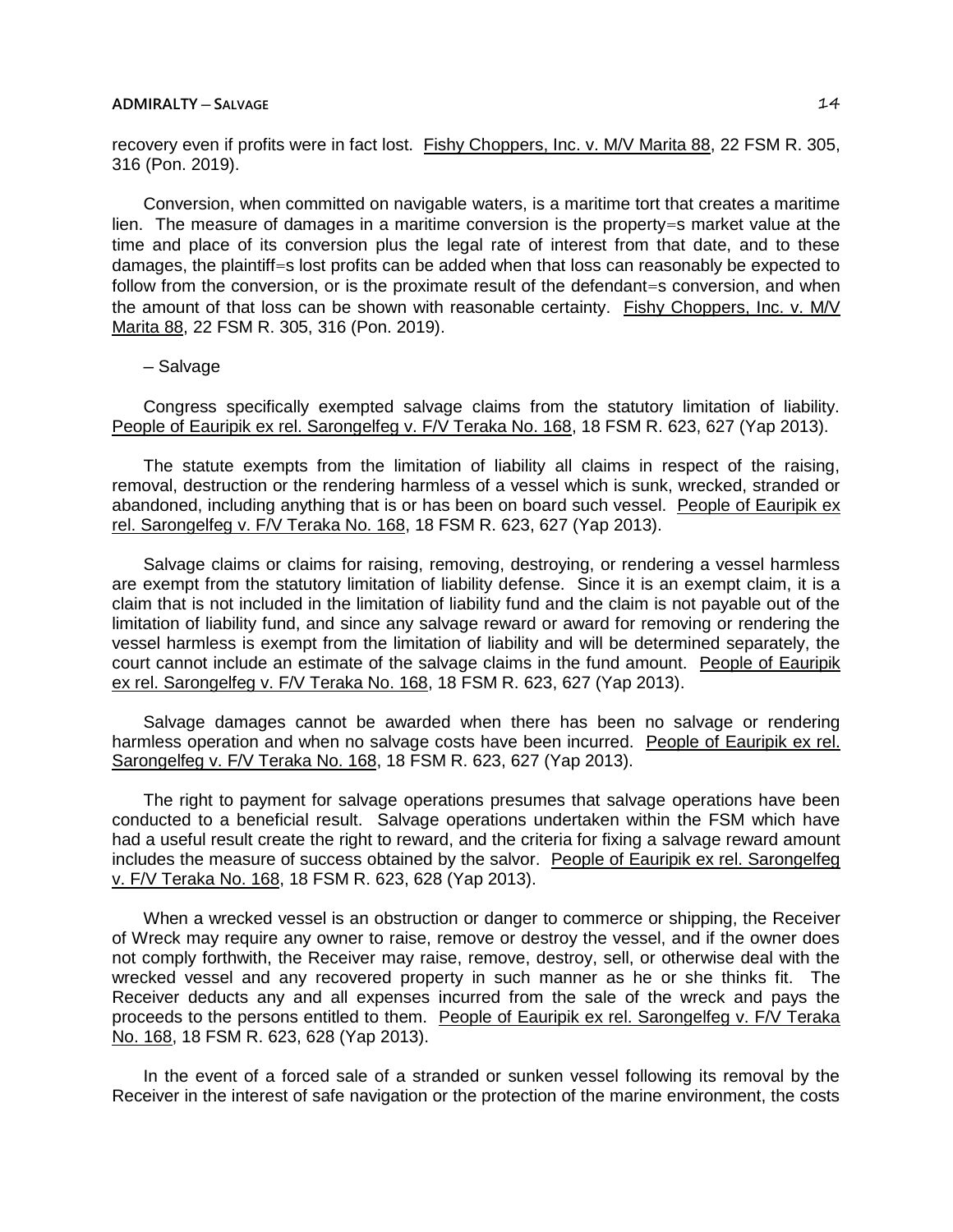# **ADMIRALTY ─ SALVAGE** 15

of such removal will be paid out of the sale proceeds, before all other claims secured by a maritime lien on the vessel. If the forced sale proceeds are inadequate, then the Receiver may recover from any owner of a wrecked vessel any and all expenses incurred in guarding, lighting, buoying, raising, removing, or destroying the vessel, which are not recovered from the sale proceeds. People of Eauripik ex rel. Sarongelfeg v. F/V Teraka No. 168, 18 FSM R. 623, 628 (Yap 2013).

In order for the Receiver of Wreck, and thus the FSM, to recover salvage or rendering harmless damages, the FSM must have actually incurred those expenses. The damages that the FSM is entitled to because its Secretary of Transportation is the Receiver of Wreck are for results obtained after the Receiver has taken charge of a wreck. People of Eauripik ex rel. Sarongelfeg v. F/V Teraka No. 168, 18 FSM R. 623, 628 (Yap 2013).

The salvage statute=s purpose is to reward those whose efforts preserve property or protect the marine environment or both. People of Eauripik ex rel. Sarongelfeg v. F/V Teraka No. 168, 18 FSM R. 623, 628 (Yap 2013).

The Receiver or the FSM has not attained the status of salvor when it has not yet salvaged anything or tried to salvage anything. A salvor is a person who saves a vessel and its cargo from danger or loss; a person entitled to salvage. Salvage, in this sense, is the compensation allowed to a person who, having no duty to do so, helps save a ship or its cargo. People of Eauripik ex rel. Sarongelfeg v. F/V Teraka No. 168, 18 FSM R. 623, 629 (Yap 2013).

The FSM Supreme Court has exclusive jurisdiction over admiralty and maritime matters, which include claims relating to salvage, claims for towage, and ancillary matters of admiralty and maritime jurisdiction. Adams Bros. Corp. v. SS Thorfinn, 19 FSM R. 1, 8 (Pon. 2013).

A contract to assist in salvage of a vessel is a salvage contract. More than one party can simultaneously engage in the salvage of the same vessel. Adams Bros. Corp. v. SS Thorfinn, 19 FSM R. 1, 8 (Pon. 2013).

In contract salvage, the salvor acts to save maritime property after entering into an agreement to use "best efforts" to do so. Adams Bros. Corp. v. SS Thorfinn, 19 FSM R. 1, 8 (Pon. 2013).

In a salvage contract case, the FSM statute concerning salvage contracts is applicable regardless of whether any party pled the statute because statutory FSM salvage contract law applies to all salvage contracts performed in the FSM. Adams Bros. Corp. v. SS Thorfinn, 19 FSM R. 1, 8 (Pon. 2013).

While foreign law is a fact which must be pled and proven, national (or state law) does not need to be expressly pled since the court may take judicial notice of any national (or state) law. Thus, the FSM salvage contract statute=s application cannot be avoided by trying to characterize a salvage contract as some other kind of contract. Adams Bros. Corp. v. SS Thorfinn, 19 FSM R. 1, 8 (Pon. 2013).

A contract was formed by a salvor=s June 16, 2007 e-mail offer and the insurer=s June 19, 2007 letter acceptance with offer of additional term of an invoice, with the salvor=s acceptance of the additional term by performance. Adams Bros. Corp. v. SS Thorfinn, 19 FSM R. 1, 9 (Pon.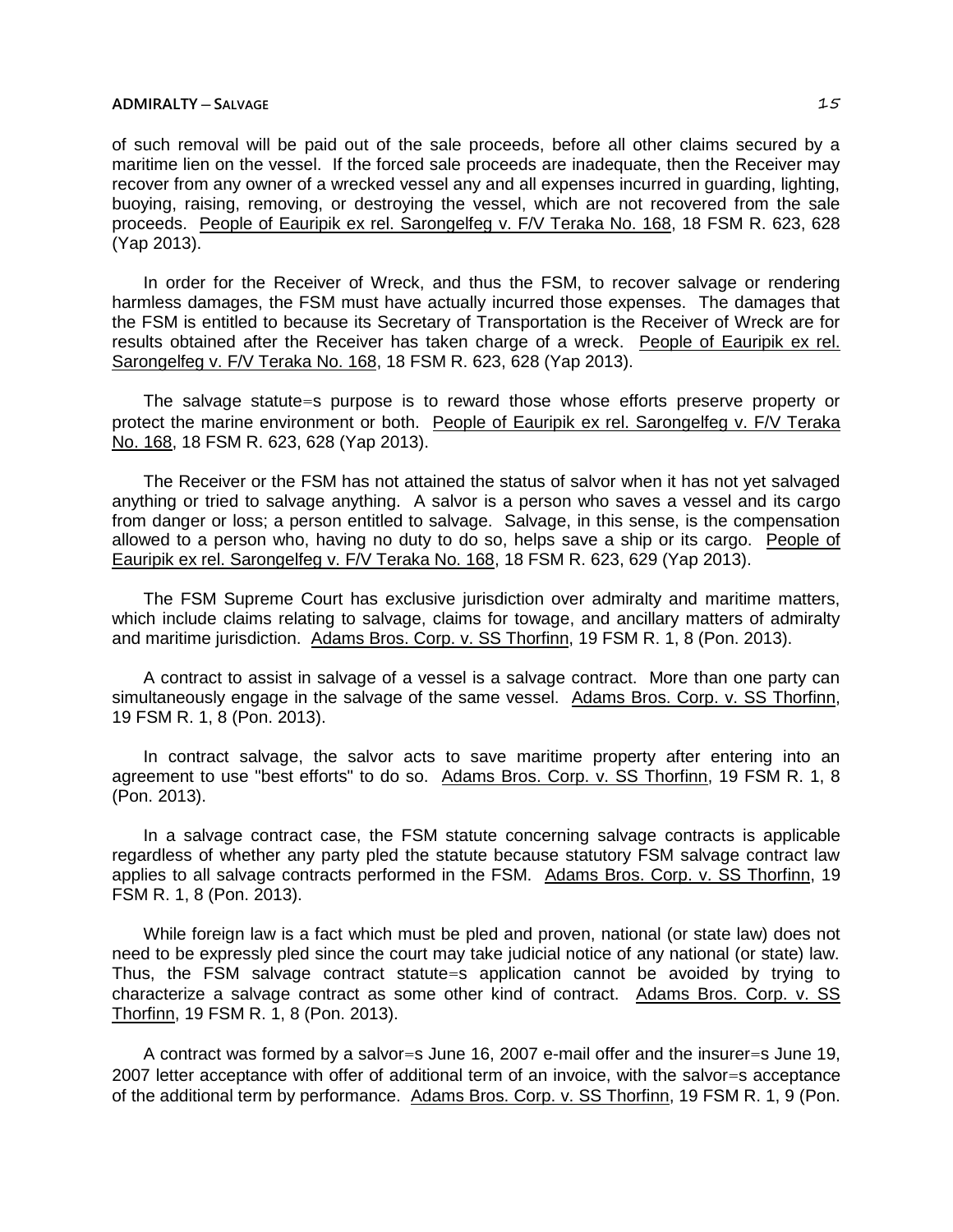# **ADMIRALTY ─ SALVAGE** 16

2013).

There is no statute of frauds in the FSM Code. The relevant statutes do not require salvage contracts, or maritime contracts of any kind, to be in writing in order to be enforceable. Adams Bros. Corp. v. SS Thorfinn, 19 FSM R. 1, 9 (Pon. 2013).

It is generally true that salvage contracts may be oral. Adams Bros. Corp. v. SS Thorfinn, 19 FSM R. 1, 9 (Pon. 2013).

When the salvage contract between the salvor and the vessel owner did not require that an invoice be presented in order that the salvor be paid, but the contract between the salvor and the insurer, the party that everyone expected would make the actual payment, did require that an invoice be presented, payment was due after an invoice was presented. Adams Bros. Corp. v. SS Thorfinn, 19 FSM R. 1, 10 (Pon. 2013).

The salvor=s failure to obtain an oil/water separator and to use it to process the slops was a material breach of the salvage contract when the acquisition of an oil/water separator and its use to separate the oil from the slops and return it to the vessel was a matter of vital importance the went to the salvage contract=s essence; when an essential element of any modern salvage contract is the protection of the marine environment; and when the largest component of the contract price was for processing the slops. Adams Bros. Corp. v. SS Thorfinn, 19 FSM R. 1, 10 (Pon. 2013).

An essential element of any modern salvage contract is not only the rescue of maritime property in peril but also the protection of the marine environment. Adams Bros. Corp. v. SS Thorfinn, 19 FSM R. 1, 10 (Pon. 2013).

A salvage contract is, by its terms, divisible when the parties have apportioned the entire \$325,000 contract price into various components and activities within the scope of work, each assigned a specific part of the overall contract price. Adams Bros. Corp. v. SS Thorfinn, 19 FSM R. 1, 11 (Pon. 2013).

When the only component of a salvage contract that the salvor did not satisfactorily complete was the slops processing, the salvor=s material breach of failing to obtain and use an  $oi$ water separator does not excuse performance  $-$  payment  $-$  for the rest of the salvage contract components. Nor does it excuse performance (payment) for the work that the salvor was asked to do, and which it agreed to do, that was outside the salvage contract=s scope of work, but it does excuse payment for the storage of the slops since that storage would have been unnecessary if the salvor had obtained and used an oil/water separator. Adams Bros. Corp. v. SS Thorfinn, 19 FSM R. 1, 11 (Pon. 2013).

The applicable statute of limitations for a salvage contract bars any recovery after the twoyear period statutory period. Adams Bros. Corp. v. SS Thorfinn, 19 FSM R. 1, 11 (Pon. 2013).

A cause of action on a salvage contract accrues and the statute of limitations period starts to run on the day on which the salvage operations are terminated or the vessel and any part of the cargo is delivered to a safe port. Adams Bros. Corp. v. SS Thorfinn, 19 FSM R. 1, 11 (Pon. 2013).

The two-year statute of limitations in 19 F.S.M.C. 928 applies only to salvage contracts and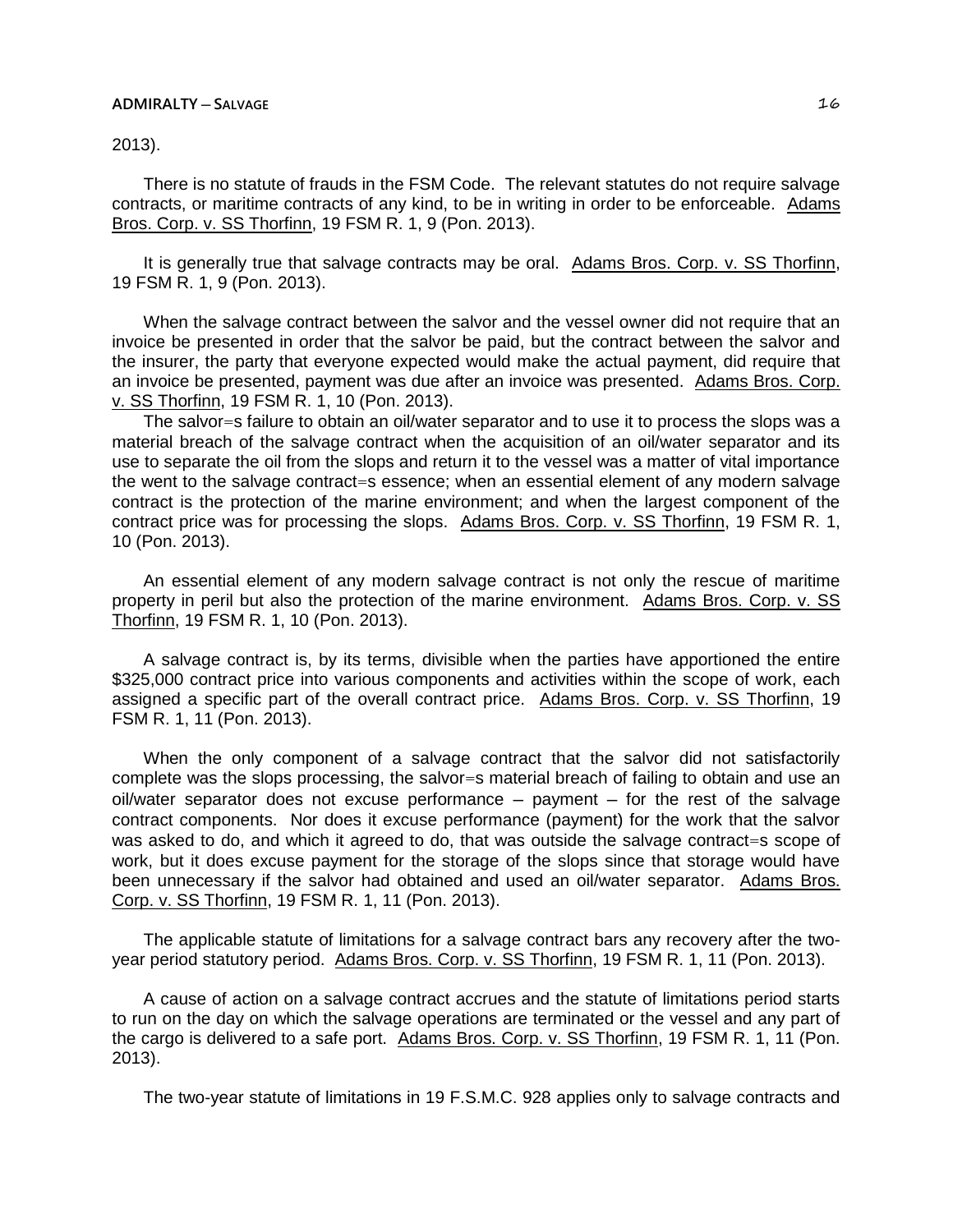does not apply to a contract between a salvor and the insurer that is not a salvage contract but is instead a contract of guaranty or a surety or to answer for the liability of another and which may be subject to the six-year statute of limitations for contracts in general. Adams Bros. Corp. v. SS Thorfinn, 19 FSM R. 1, 11 (Pon. 2013).

When there are two express written contracts in which the parties = obligations are clearly set out: 1) the salvage contract between the vessel owner and the salvor and 2) the contract between insurer and the salvor that the insurer would pay the salvor the amounts due under the salvage contract on the presentation of an invoice and when there are additional, probably oral contracts for the \$26,607.50 preparation work the salvor agreed to do that was outside the salvage contract=s scope of work, the defendants are, with the exception of the \$26,607.50 preparation work, entitled to summary judgment on the salvor=s quantum meruit claims. Adams Bros. Corp. v. SS Thorfinn, 19 FSM R. 1, 12 (Pon. 2013).

The FSM Secretary of Transportation and Communications is designated by statute as the Receiver of wreck and when any vessel is wrecked, stranded or in distress, the Receiver may take command of all persons present, assign duties, issue directions, requisition assistance, and demand the use of any nearby vehicle or equipment, if necessary to preserve the vessel, the cargo, and lives. People of Eauripik ex rel. Sarongelfeg v. F/V Teraka No. 168, 19 FSM R. 49, 57 (Yap 2013).

When the Receiver takes possession of wreck, he must cause a description of the wreck to be: 1) broadcast on at least one radio station in each state; 2) published in the local newspaper, if any; 3) posted by notice describing the wreck at the Department and in appropriate public places in each state capital. This is notice to the public or the world. Notice to the owner, captain, and crew is another matter. People of Eauripik ex rel. Sarongelfeg v. F/V Teraka No. 168, 19 FSM R. 49, 58 (Yap 2013).

The defendant=s receipt of documents about the arrest of its vessel and its participation in the arrest proceedings before the court did not, regardless of the effect of those proceedings on the class plaintiffs= claims against certain defendants, constitute notice to anyone that the FSM Receiver had taken possession of the stranded vessel. People of Eauripik ex rel. Sarongelfeg v. F/V Teraka No. 168, 19 FSM R. 49, 58 (Yap 2013).

Even if the 19 F.S.M.C. 907 notice was never given to the public, actual notice to the owner is sufficient for a claim against the owner. People of Eauripik ex rel. Sarongelfeg v. F/V Teraka No. 168, 19 FSM R. 49, 58 (Yap 2013).

When a party has had actual notice of the receivership it cannot complain that the notice is defective because it did not also get notice by publication or constructive notice that, if given, might still never come to the party=s attention. People of Eauripik ex rel. Sarongelfeg v. F/V Teraka No. 168, 19 FSM R. 49, 58 (Yap 2013).

The  $$100,000$  penalty in 19 F.S.M.C. 908(2) is a criminal penalty  $-$  punishment  $-$  that can be imposed only upon a criminal conviction and cannot be imposed in a civil case. People of Eauripik ex rel. Sarongelfeg v. F/V Teraka No. 168, 19 FSM R. 49, 58 (Yap 2013).

Civil liability may be imposed under 19 F.S.M.C. 905 and the duty to deliver items removed from a wreck is imposed under 19 F.S.M.C. 903(3). It cannot be imposed under 19 F.S.M.C.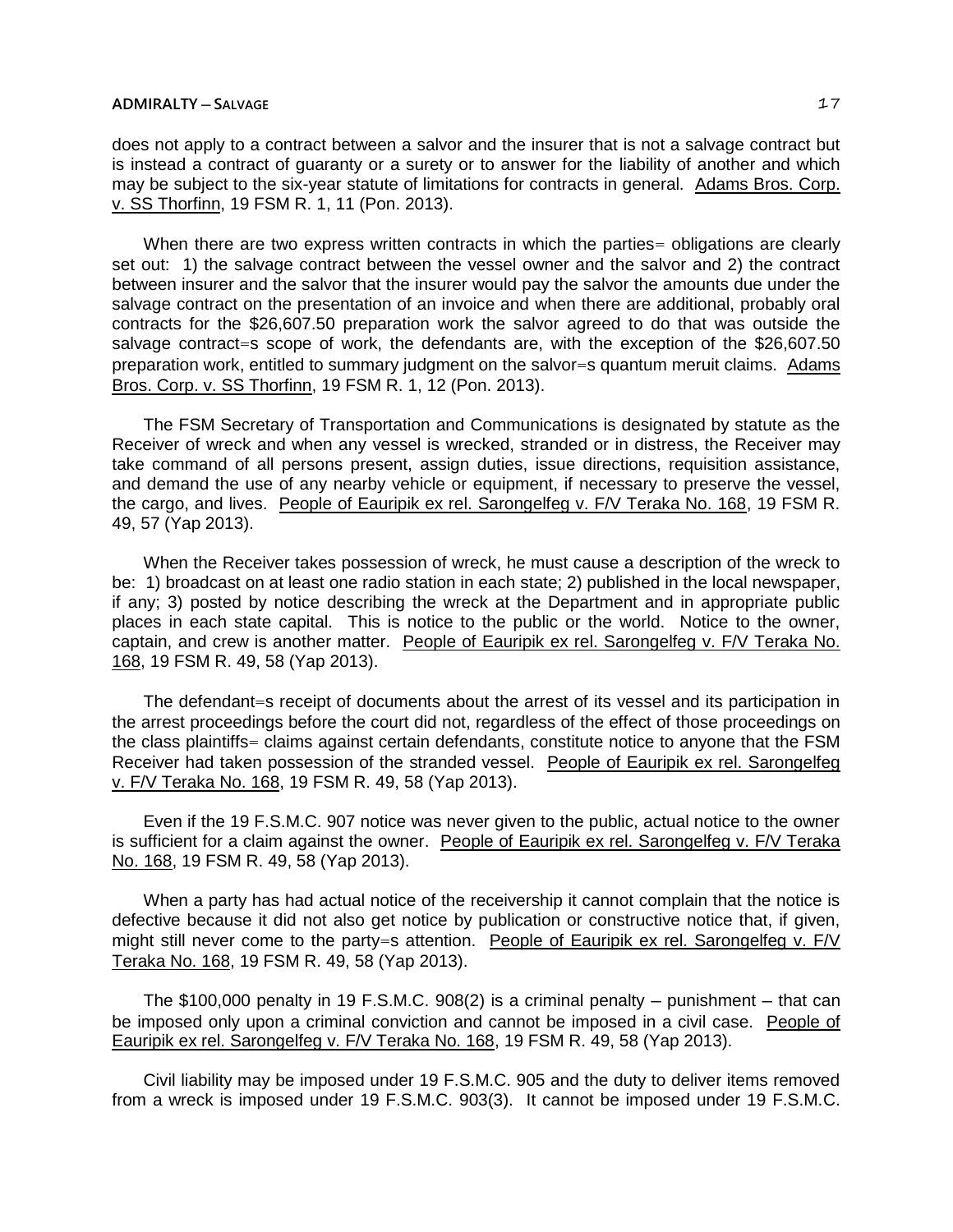908(2) or 19 F.S.M.C. 912. Those are provisions for criminal liability and must be sought through a criminal prosecution. People of Eauripik ex rel. Sarongelfeg v. F/V Teraka No. 168, 19 FSM R. 49, 58 (Yap 2013).

When the defendants have had actual notice that the FSM is the Receiver of their stranded vessel notwithstanding the lack of statutory notice to the public that would be necessary to enforce the receivership against the general public; when the extent to which defendants may avoid civil liability because they did not have actual notice of the receivership until after the refloating attempts is question on the merits left for another day as is whether liability is avoided or lessened because material was removed, as part of the government permitted and supervised attempt to refloat and to make it easier to refloat the stranded vessel and to lessen the chance of pollution of the marine environment, the defendants= motion to dismiss will be denied. People of Eauripik ex rel. Sarongelfeg v. F/V Teraka No. 168, 19 FSM R. 49, 59 (Yap 2013).

Salvage damages cannot be awarded when there has been no salvage or rendering harmless operation and when no salvage costs have been incurred because the right to payment for salvage operations presumes that salvage operations have been conducted to a beneficial result. Salvage operations undertaken within the FSM which have had a useful result shall create the right to reward, and the criteria for fixing a salvage reward amount includes the measure of success obtained by the salvor. People of Eauripik ex rel. Sarongelfeg v. F/V Teraka No. 168, 19 FSM R. 88, 96 (Yap 2013).

When the plaintiff does not allege to have conducted any salvage operations or obtained any useful result, it would be futile for the plaintiff to amend its complaint to include a salvage claim because it would not state a claim for which the court could grant it relief. Futile amendments are not allowed. People of Eauripik ex rel. Sarongelfeg v. F/V Teraka No. 168, 19 FSM R. 88, 96 (Yap 2013).

The statutorily created Receiver of Wreck has certain powers and duties and the Receiver of Wreck may delegate all or any authority and responsibility as Receiver to the relevant state authority but class plaintiffs are not a relevant state authority. People of Eauripik ex rel. Sarongelfeg v. F/V Teraka No. 168, 19 FSM R. 227, 232 (Yap 2013).

No statute authorizes the Secretary of Transportation and Communications to delegate his statutory duties as Receiver of Wreck to private persons, let alone named and unnamed persons in a plaintiff class. People of Eauripik ex rel. Sarongelfeg v. F/V Teraka No. 168, 19 FSM R. 227, 232 (Yap 2013).

Since a statutory receiver or public officer cannot, even with a court=s approval, delegate his powers or duties, or surrender assets which the law compels him to administer and since the Receiver of Wreck is both a statutory receiver and a public officer (the Secretary of Transportation and Communications), the delegation of the Receiver=s duties to private persons (the class plaintiffs) would be unlawful because the statute only permits delegation to "relevant state authority" and cannot be approved as a class action settlement agreement. People of Eauripik ex rel. Sarongelfeg v. F/V Teraka No. 168, 19 FSM R. 227, 232-33 (Yap 2013).

Salvage damages cannot be awarded when there has been no salvage or rendering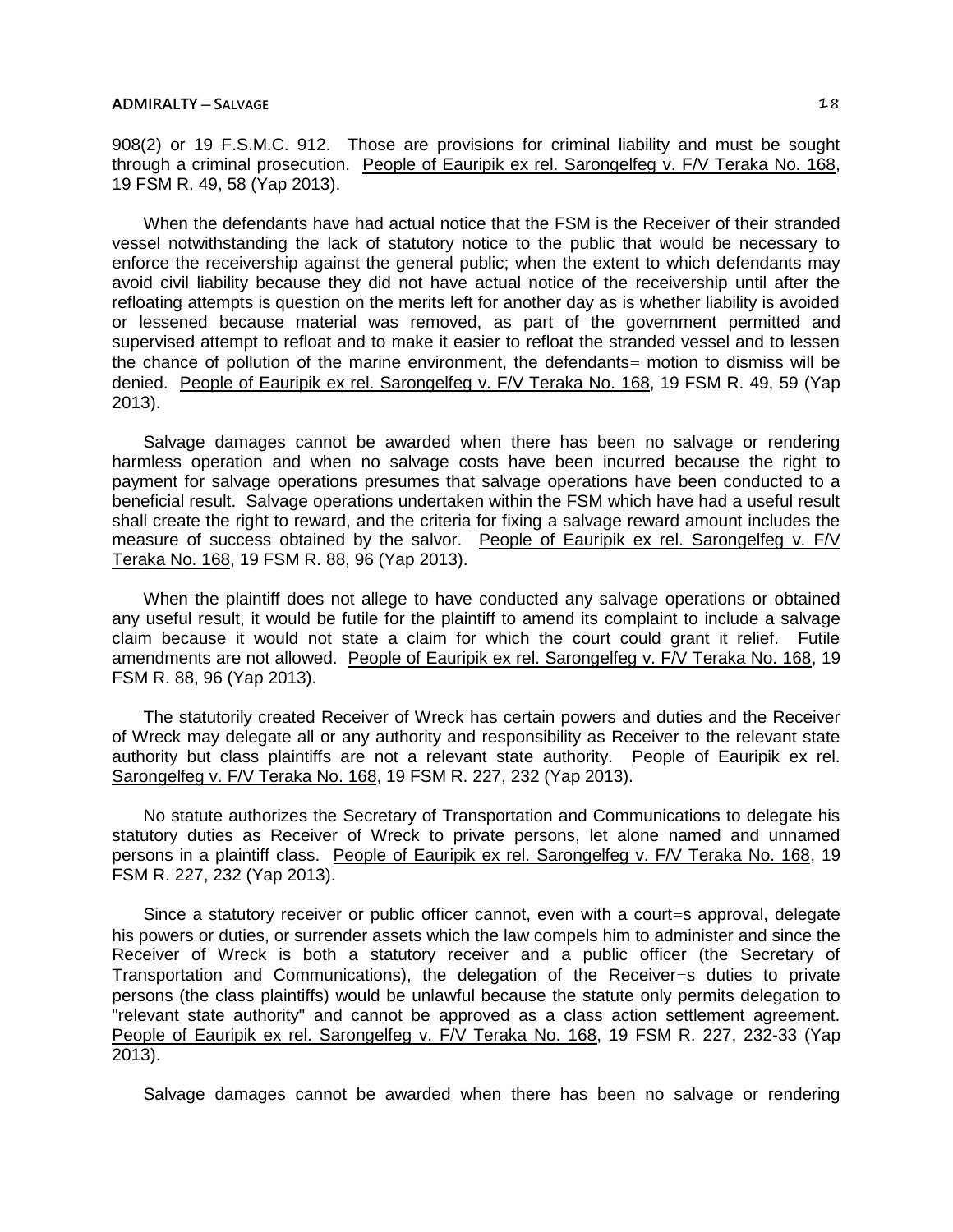harmless operation and when no salvage costs have been incurred because the right to payment for salvage operations presumes that salvage operations have been conducted to a beneficial result. Pohnpei v. M/V Ping Da 7, 20 FSM R. 1, 3 (Pon. 2015).

Salvage operations undertaken within the FSM which have had a useful result create the right to reward. The criteria for fixing a salvage reward amount includes the measure of success obtained by the salvor. Pohnpei v. M/V Ping Da 7, 20 FSM R. 1, 3 (Pon. 2015).

When a plaintiff has not furnished any evidence that it has suffered any damages conducting salvage operations to a useful and beneficial result, no salvage damages can be awarded even though the defendants are in default. Pohnpei v. M/V Ping Da 7, 20 FSM R. 1, 3 (Pon. 2015).

FSM salvage contract law applies to all salvage contracts performed in the FSM regardless of whether any party pled the statute. This is because it is well established that with admiralty jurisdiction comes the application of substantive admiralty law. Pohnpei v. M/V Ping Da 7, 20 FSM R. 75, 78 (Pon. 2015).

Substantive admiralty law, whether FSM statute or general maritime law, rewards a successful salvage, not a salvage that has not yet occurred. Pohnpei v. M/V Ping Da 7, 20 FSM R. 75, 78 (Pon. 2015).

The court cannot award, disguised as costs, what are damages for an unsuccessful salvage contract cause of action that was neither pled nor tried. Pohnpei v. M/V Ping Da 7, 20 FSM R. 75, 80 (Pon. 2015).

"Special compensation" may be paid to a salvor who has carried out salvage operations on a vessel which threatened damage to the environment in FSM waters. Pt. Alorinda Shipping v. Alorinda 251, 21 FSM R. 318, 325 (Yap 2017).

A salvor is entitled to an award for the salvor=s "out-of-pocket expenses reasonably incurred in the salvage operation and a fair rate for equipment and personnel actually and reasonably used in the salvage operation, and when the salvor by his salvage operations has prevented or minimized damage to the environment, the special compensation payable by the owner to the salvor may be increased up to a maximum of 30% of the salvor=s actual, audited expenses incurred. A claim for depreciation in value of a vessel that was engaged in the salvage operation will be disregard since salvage awards are based on actual expenses, and depreciation is not an actual expense. Pt. Alorinda Shipping v. Alorinda 251, 21 FSM R. 318, 325 (Yap 2017).

# ─ Seamen

A seaman=s contract claim against the owner of the vessel upon which he served would be regarded as falling within the FSM Supreme Court=s exclusive admiralty and maritime jurisdiction. FSM Const. art. XI, ' 6(a). Lonno v. Trust Territory (I), 1 FSM R. 53, 68-71 (Kos. 1982).

The Seaman=s Protection Act, originally enacted for the entire Trust Territory by the Congress of Micronesia, relates to matters that now fall within the legislative powers of the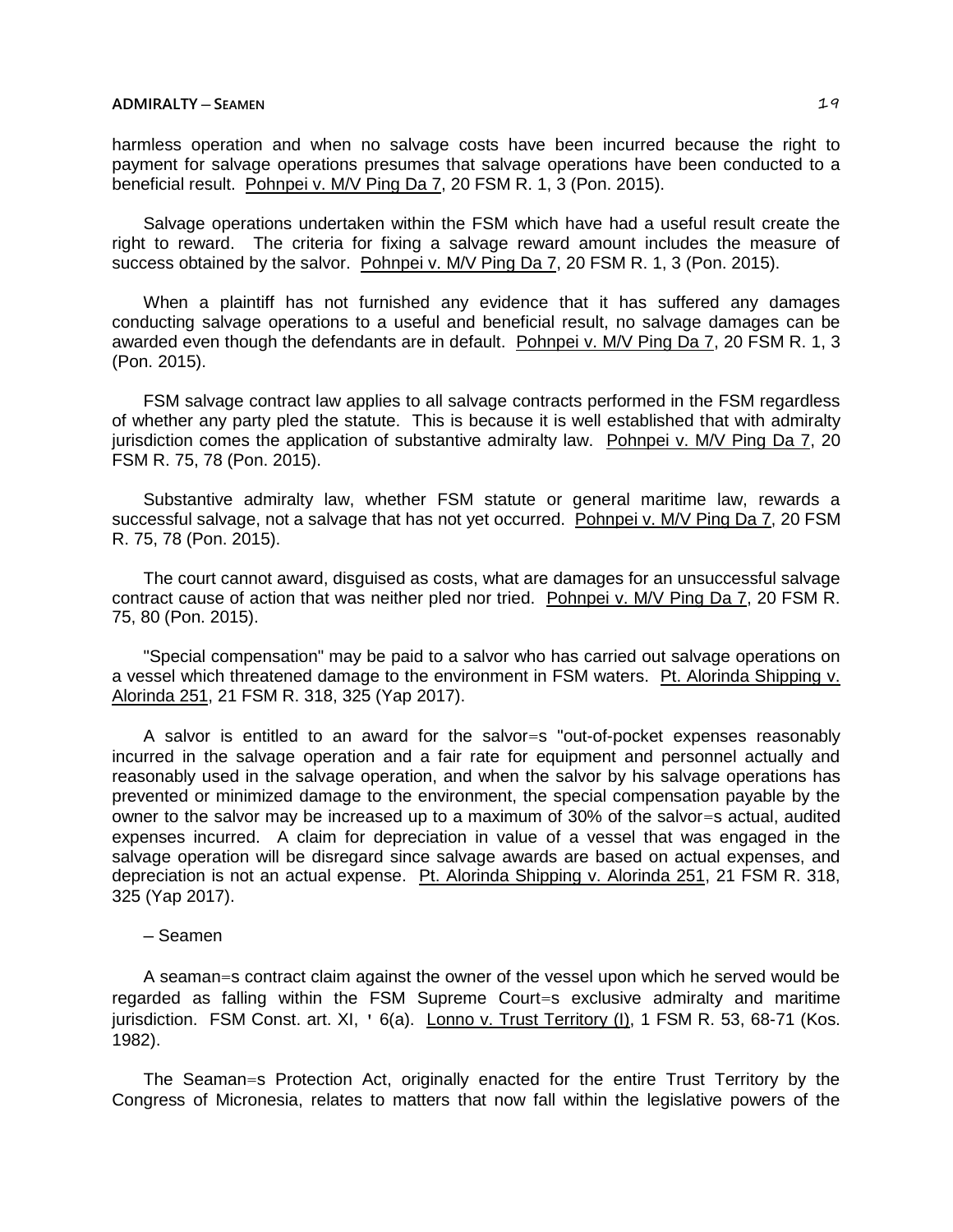# **ADMIRALTY ─ SEAMEN** 20

national government under article IX, section 2 of the Constitution, and has therefore become a national law of the Federated States of Micronesia under article XV. That being so, a claim asserting rights under the Act falls within the FSM Supreme Court=s jurisdiction under article XI, section 6(b) of the Constitution as a case arising under national law. 19 F.S.M.C. 401-437. Lonno v. Trust Territory (I), 1 FSM R. 53, 72 (Kos. 1982).

Cases involving claims for wages by seamen are maritime cases. Robert v. Sonis, 11 FSM R. 31, 33 (Chk. S. Ct. Tr. 2002).

A case involving the hazardous duty pay claims of fifty-eight port operators and seamen employed by the defendants on Federated States of Micronesia Class III vessels comes before the FSM Supreme Court on the court=s exclusive jurisdiction in admiralty and maritime cases. Zion v. Nakayama, 13 FSM R. 310, 312 (Chk. 2005).

The owner or master of a vessel must enter into a written employment agreement (called shipping articles) with each and every seaman employed on board. Gilmete v. Peckalibe, 20 FSM R. 444, 447 n.1 (Pon. 2016).

A seaman=s contract claim against the owner of the vessel on which he served falls within the FSM Supreme Court=s exclusive admiralty and maritime jurisdiction. Gilmete v. Peckalibe, 20 FSM R. 444, 448 & n.3 (Pon. 2016).

Cases involving claims for wages by seamen are maritime cases. Gilmete v. Peckalibe, 20 FSM R. 444, 448 (Pon. 2016).

A seaman is a person (including the master and officers) engaged or employed in any capacity on board a vessel other than a pilot, supercargo, or a person temporarily employed on board the vessel while it is in port, and shipping articles are the written employment contract between a vessel=s owner or master and a seaman to be employed on board, setting forth the terms and conditions of employment. Gilmete v. Peckalibe, 20 FSM R. 444, 448-49 n.5 (Pon. 2016).

Under 19 F.S.M.C. 606(4), shipping articles are limited to a period of no longer than one year. Gilmete v. Peckalibe, 20 FSM R. 444, 449 (Pon. 2016).

Since the FSM Supreme Court has jurisdiction over all cases which are maritime in nature including all maritime contracts, torts, and injuries, it has jurisdiction over a seaman=s claims for breach of contract and negligence. Gilmete v. Peckalibe, 20 FSM R. 444, 449 (Pon. 2016).

When a person=s employment is established pursuant to shipping articles, which is a contract between the FSM national government and seamen, it is unlike employment positions protected under the Public Service System, since there is no continued expectation of employment because the shipping articles have a one-year duration, and may be renewed upon expiration. Gilmete v. Peckalibe, 20 FSM R. 444, 450 (Pon. 2016).

A seaman employed by the FSM is a contract employee and therefore does not fall under the purview of Title 52 and would not be required to have his grievance reviewed at the administrative level before filing suit in the FSM Supreme Court. Gilmete v. Peckalibe, 20 FSM R. 444, 450 (Pon. 2016).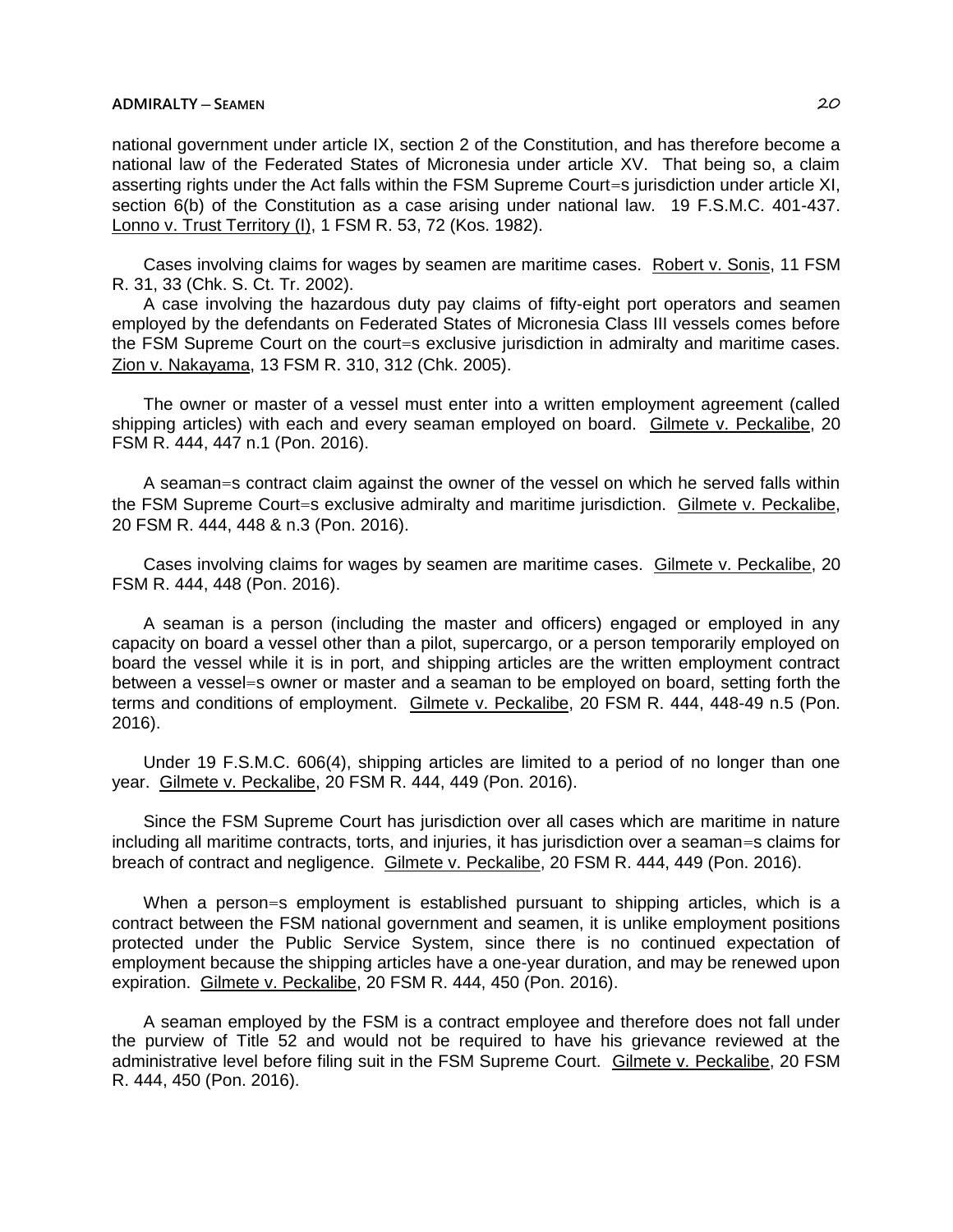# **ADMIRALTY ─ SHIPS** 21

Although an aggrieved seaman, employed by the FSM, may file a petition at the administrative level, he, as a contract employee not covered under the FSM Public Service System, is free instead, to file suit in the FSM Supreme Court, which has exclusive jurisdiction over admiralty and maritime claims. Gilmete v. Peckalibe, 20 FSM R. 444, 451 (Pon. 2016).

The regulations that cover termination of shipping articles, do not afford the seaman the right to an administrative hearing before termination. Gilmete v. Peckalibe, 20 FSM R. 444, 451 (Pon. 2016).

Because of the unique classification of seamen and their rights as employees, along with the limitations when it comes to the termination of their employment, and because this class of FSM national government employees is distinct, and in line with FSM Constitution Article XI, ' 6(a), the FSM Supreme Court should exercise its exclusive jurisdiction over the matter rather than confer authority to an administrative body. Gilmete v. Peckalibe, 20 FSM R. 444, 451 (Pon. 2016).

─ Ships

The statutory scheme sets up a system for the registration of FSM vessels, the recordation of ownership interests in those vessels, the priority of liens and claims against those vessels, and the methods of enforcing those claims. Bank of the FSM v. Pacific Foods & Servs., Inc., 10 FSM R. 327, 332 (Pon. 2001).

The Secretary of the Department of Transportation and Communications, appoints a Registrar, who keeps a Register of FSM vessels and the instruments that must be deposited with the Registrar. A transfer of any interest, including a mortgage, in a registered vessel is not valid with respect to that vessel against any person other than the grantor or mortgagor until the instrument evidencing such transaction is recorded in the Register. The Registrar is required to record the particulars in such instruments as soon as they are received, including the amount and date of maturity of any mortgage. Bank of the FSM v. Pacific Foods & Servs., Inc., 10 FSM R. 327, 332 (Pon. 2001).

Once an FSM ship is registered, the Registrar must issue a Certificate of Registry for it, and once a mortgage has been properly recorded with the Registrar, the Registrar must endorse on the Certificate of Registry the mortgagor=s and mortgagee=s names, the mortgage=s amount and date of maturity, and the time and date the mortgage was recorded. Bank of the FSM v. Pacific Foods & Servs., Inc., 10 FSM R. 327, 332 (Pon. 2001).

In an admiraltry case, the court must review the verified complaint and supporting papers to determine whether the conditions for an in rem action appear to exist. If the court finds a sufficient basis, it may then issue an order authorizing the clerk to issue an order authorizing the vessel=s arrest. Meninzor v. M/V Caroline Voyager, 15 FSM R. 97, 99 (Pon. 2007).

Title 19 does not permit any lien or authorize proceedings in rem against any government vessel engaged in noncommercial services. Meninzor v. M/V Caroline Voyager, 15 FSM R. 97, 100 (Pon. 2007).

The Pohnpei Port Authority has the express statutory authority to set as a condition of a vessel=s use of port facilities that a vessel=s account for port charges is kept current. Pohnpei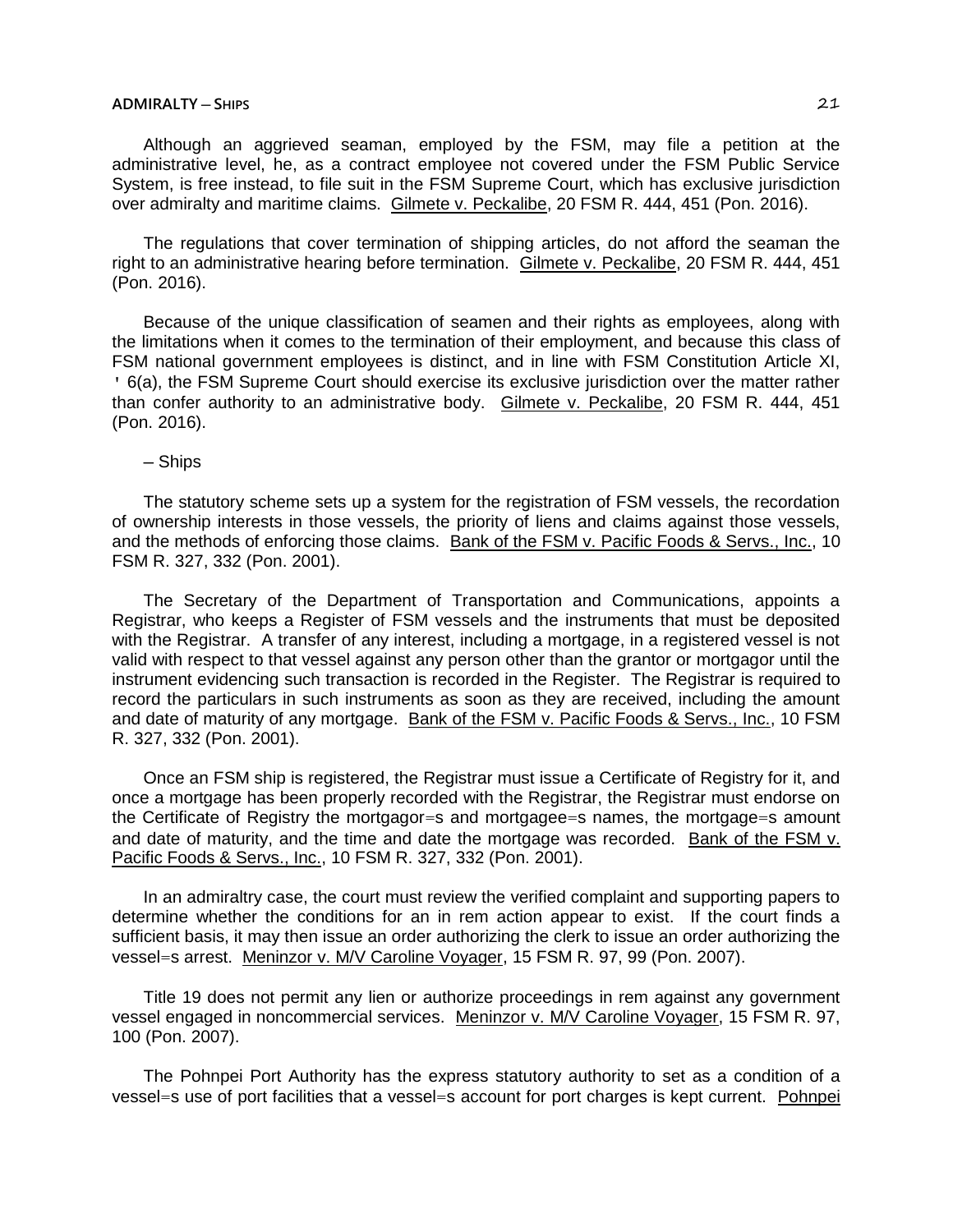### **ADMIRALTY ─ SHIPS** 22

# Port Auth. v. Ehsa, 16 FSM R. 11, 13 (Pon. 2008).

Whenever process in rem is issued, the execution of such process shall be stayed, or the property released, on the giving of security. "On the giving of security" refers to the situation where the defendant has "given security to respond in damages," and refers to the bond or other security posted to obtain the release of the property in the first instance, not the property itself. The fact that the FSM is holding the seized vessel does not mean that security has been given within the meaning of Admiralty Rule E(6)(d). FSM v. Koshin 31, 16 FSM R. 15, 20 (Pon. 2008).

The FSM National Police must arrange for adequate safekeeping, which may include placing keepers on or near the arrested vessel, and the FSM Police may procure insurance to protect itself from liability assumed in arresting and holding the vessel. Providing for the vessel=s adequate safekeeping is mandatory, while arranging to place keepers on board and for insurance is discretionary. FSM v. Koshin 31, 16 FSM R. 15, 21 (Pon. 2008).

Interlocutory sales of arrested vessels are allowed 1) if the property that has been attached is perishable or liable to injury by being detained in custody pending the action, or 2) if the expense of keeping the property is excessive or disproportionate, or 3) if there is unreasonable delay in securing the release of the property. The plaintiffs need only demonstrate that one of these three conditions is present to justify the vessels= interlocutory sale. People of Tomil ex rel. Mar v. M/C Jumbo Rock Carrier III, 16 FSM R. 633, 634-35 (Yap 2009).

Where there is no evidence that the vessels are currently deteriorating or liable to injury and where the defendants have unsuccessfully sought the vessels release through a letter of undertaking and made a good faith attempt to modify the proposed letter to satisfy the plaintiffs= and the court=s concerns but were unable to, resulting in a court denial, the four months= delay in the vessels= release cannot yet be considered unreasonable, especially when the defendants, not the plaintiffs, are currently bearing the expenses of keeping the vessels. The request for an interlocutory sale of the arrested vessels will thus be denied without prejudice, but, if the vessels= release is not obtained, there will come a time when the delay will be considered unreasonable and the vessels= interlocutory sale could be ordered. People of Tomil ex rel. Mar v. M/C Jumbo Rock Carrier III, 16 FSM R. 633, 635-36 (Yap 2009).

The thirty-day time period to answer or otherwise defend before a default can be entered found in 4 F.S.M.C. 204(3) and in Supplemental Admiralty and Maritime Rule B(2)(b) is the applicable time frame in an admialty case. People of Gilman ex rel. Tamagken v. M/V Easternline I, 17 FSM R. 81, 83 & n.2 (Yap 2010).

The only way a vessel can be a defendant in a civil action is if the proceeding against it is *in rem*. A court cannot exercise *in personam* jurisdiction over a vessel, but can entertain an *in personam* suit against a vessel=s owner if the court has obtained personal jurisdiction over the owner. People of Gilman ex rel. Tamagken v. M/V Easternline I, 17 FSM R. 81, 84 (Yap 2010).

When a vessel was never seized and brought under the court=s control and is not in, or is no longer in, the FSM, the court cannot exercise *in rem* jurisdiction over it and all claims against the vessel will be dismissed without prejudice unless a letter of undertaking or a bond has been made a substitute *res* for the vessel in lieu of the vessel=s seizure, thus permitting the court to exercise *in rem* jurisdiction. People of Gilman ex rel. Tamagken v. M/V Easternline I, 17 FSM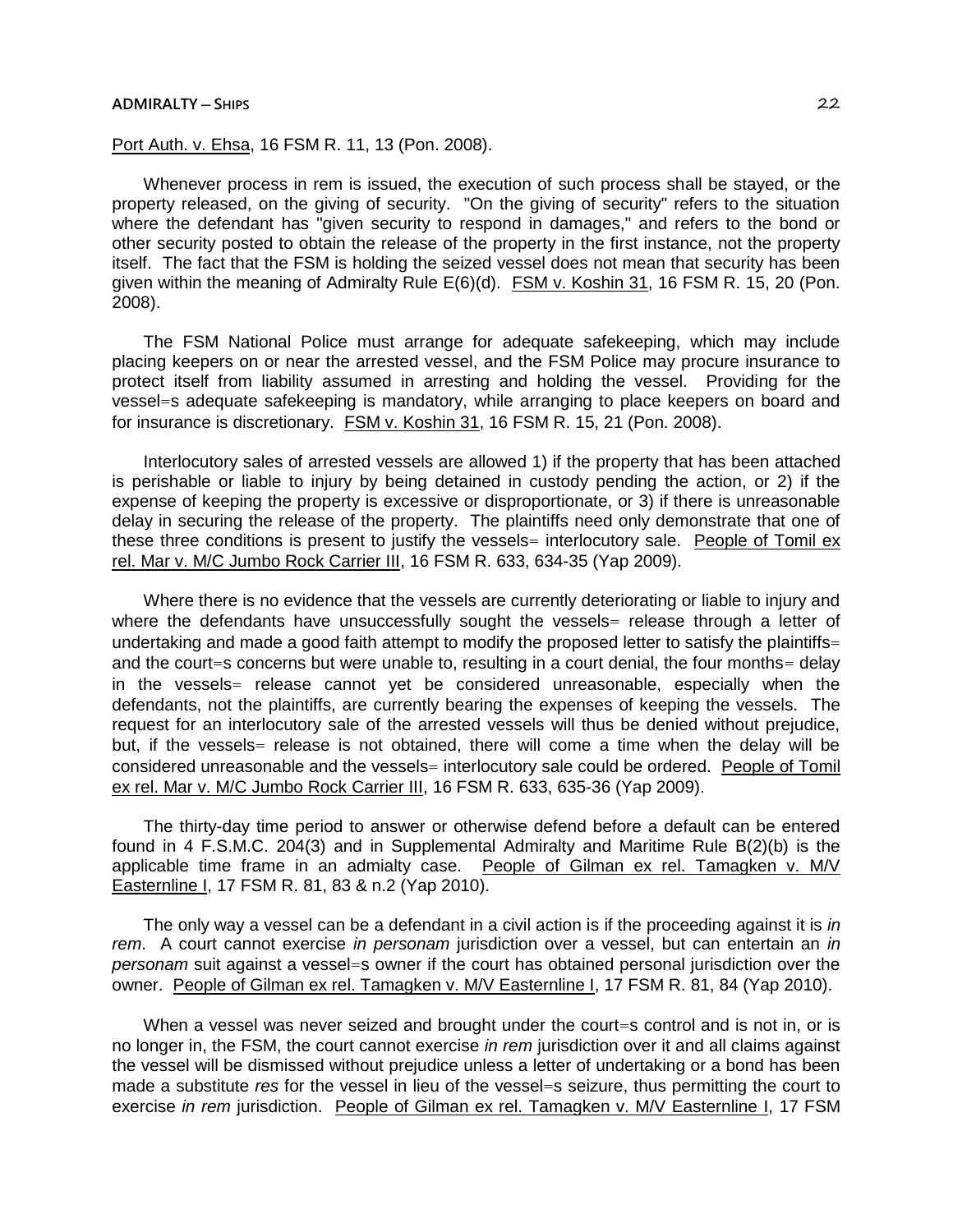### **ADMIRALTY ─ SHIPS** 23

R. 81, 84 (Yap 2010).

When two vessels were never arrested or seized in the FSM and no substitute *res*, a bond or letter of undertaking, has been provided to the court so that the court can exercise *in rem* jurisdiction through the substitute, the court lacks jurisdiction over the vessels regardless of the service on the vessels= agent, and no default can be entered against either vessel. People of Gilman ex rel. Tamagken v. M/V Easternline I, 17 FSM R. 81, 84 (Yap 2010).

Vessels are not subject to service of process under Rule 4(d)(3) (service on corporations), but must be proceeded against *in rem* because they are things, not corporations. This is unlike the vessels= owner, which is a corporation. People of Gilman ex rel. Tamagken v. M/V Easternline I, 17 FSM R. 81, 84 (Yap 2010).

The only way a vessel can be a defendant in a civil action is if the proceeding against it is in rem, and in order for a court to exercise in rem jurisdiction, the vessel over which jurisdiction is to be exercised (or its substitute, *e.g*., a posted bond) must be physically present in the jurisdiction and seized by court process and under the court=s control, whereby it is held to abide such order as the court may make concerning it. People of Eauripik ex rel. Sarongelfeg v. F/V Teraka No. 168, 18 FSM R. 284, 288 (Yap 2012).

If a vessel was never seized and brought under the court=s control and is not in, or is no longer in, the FSM, the court has not acquired in rem jurisdiction over it and all claims against it will be dismissed without prejudice unless a letter of undertaking or a bond has been made a substitute *res* for the vessel in lieu of its seizure. People of Eauripik ex rel. Sarongelfeg v. F/V Teraka No. 168, 18 FSM R. 284, 288 (Yap 2012).

When a tug is not present in the FSM and was not arrested when it was present and when no bond or letter of undertaking has been posted to provide a substitute res over which the court could exercise jurisdiction, the complaint against it must be dismissed without prejudice. People of Eauripik ex rel. Sarongelfeg v. F/V Teraka No. 168, 18 FSM R. 284, 288 (Yap 2012).

Service of process on a defendant vessel is usually effected by the vessel=s arrest unless a substitute security, such as a letter of undertaking, has been arranged. People of Eauripik ex rel. Sarongelfeg v. F/V Teraka No. 168, 18 FSM R. 461, 465 (Yap 2012).

When a vessel has been abandoned and is situated such that the taking of actual possession is impracticable, the FSM national police must execute the process by affixing a copy thereof to the property in a conspicuous place and by leaving a copy of the complaint and process with the person having possession or the person=s agent. People of Eauripik ex rel. Sarongelfeg v. F/V Teraka No. 168, 18 FSM R. 461, 465 n.3 (Yap 2012).

The FSM Supreme Court cannot exercise jurisdiction over any vessel unless that *in rem* defendant has been validly arrested in the FSM and brought under the court=s actual control or under its constructive control through the provision of a substitute security. People of Eauripik ex rel. Sarongelfeg v. F/V Teraka No. 168, 18 FSM R. 461, 465 (Yap 2012).

The court can exercise jurisdiction only over vessels that are present in the FSM and that have been brought into the court=s jurisdiction by arrest or over vessels for which an adequate substitute has been provided. People of Eauripik ex rel. Sarongelfeg v. F/V Teraka No. 168, 19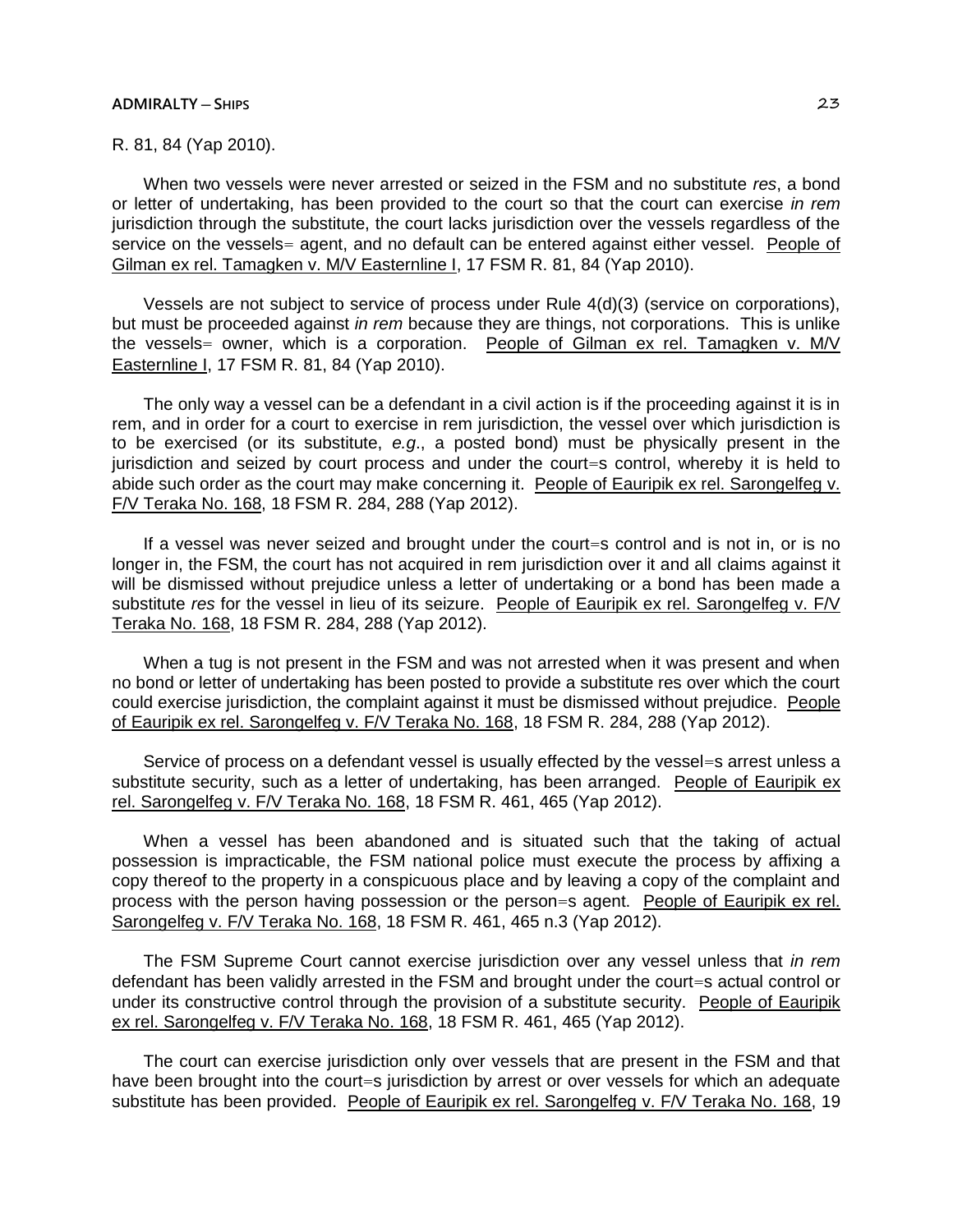## **ADMIRALTY ─ SHIPS ─ CHARTER** 24

FSM R. 88, 94 (Yap 2013).

When a vessel has been arrested in rem in a parallel civil proceeding but is not restrained in the criminal matter, the government=s request that the vessel be seized as evidence in the criminal case, and not for forfeiture, is an unnecessary restriction to establish that the vessel was as an instrumentality used in a crime. FSM v. Kimura, 19 FSM R. 617, 620 (Pon. 2014).

Under the Supplemental Rules for Certain Admiralty and Maritime Claims, a prompt post seizure hearing may be requested by "any person" claiming an interest in the vessel. At this hearing the plaintiff shall be required to show why the arrest or attachment should not be vacated or other relief granted consistent with the rules, and the property must be released upon giving of a security and, if the parties are unable to stipulate to the amount and nature of the security, the court shall fix the principal sum. FSM v. Kimura, 19 FSM R. 617, 620 n.8 (Pon. 2014).

A Port Authority and a pilot are immune from any negligence claim for the pilot=s acts or omissions in berthing a vessel, but not from a gross negligence claim. Win Sheng Marine S. de R.L. v. Pohnpei Port Auth., 20 FSM R. 13, 16 (Pon. 2015).

There are a variety of circumstances in which a pilot=s navigating too fast combined with other circumstances have equaled gross negligence on the pilot=s part. Win Sheng Marine S. de R.L. v. Pohnpei Port Auth., 20 FSM R. 13, 16-17 (Pon. 2015).

A person holding a current and valid foreign investment permit is qualified to register a vessel in the FSM, and qualified persons may register in the FSM any vessel they wholly own. An FSM-registered vessel must fly the FSM national flag. FSM v. Kimura, 20 FSM R. 297, 304- 05 (Pon. 2016).

In an admiralty case, when the suit is against a vessel or other property, the proper venue is the state within which the ship, goods, or other thing involved can be seized. Pt. Alorinda Shipping v. Alorinda 251, 21 FSM R. 129, 131 (Pon. 2017).

The only way a vessel can be a defendant in a civil action is if the proceeding against it is *in rem*. In order for a court to exercise *in rem* jurisdiction, the vessel over which jurisdiction is to be exercised (or its substitute, *e.g*., a posted bond) must be physically present in the jurisdiction and seized by court process and under the court=s control, whereby it is held to abide such order as the court may make concerning it. Pt. Alorinda Shipping v. Alorinda 251, 21 FSM R. 129, 132 (Pon. 2017).

A bond for a barge cannot exceed the barge=s actual value. Pt. Alorinda Shipping v. Alorinda 251, 21 FSM R. 318, 325-26 & n.7 (Yap 2017).

## ─ Ships ─ Charter

The term "charter party" is used in maritime law to designate the specialized form of contract for the hire of an entire ship, specified by name. "Charter party" is used synonymously with "charter." Three principal types are recognized: 1) under a time charter, the charterer engages for a fixed period of time a vessel, which remains manned and navigated by the vessel owner, to carry cargo wherever the charter instructs; 2) under a voyage charter, the charterer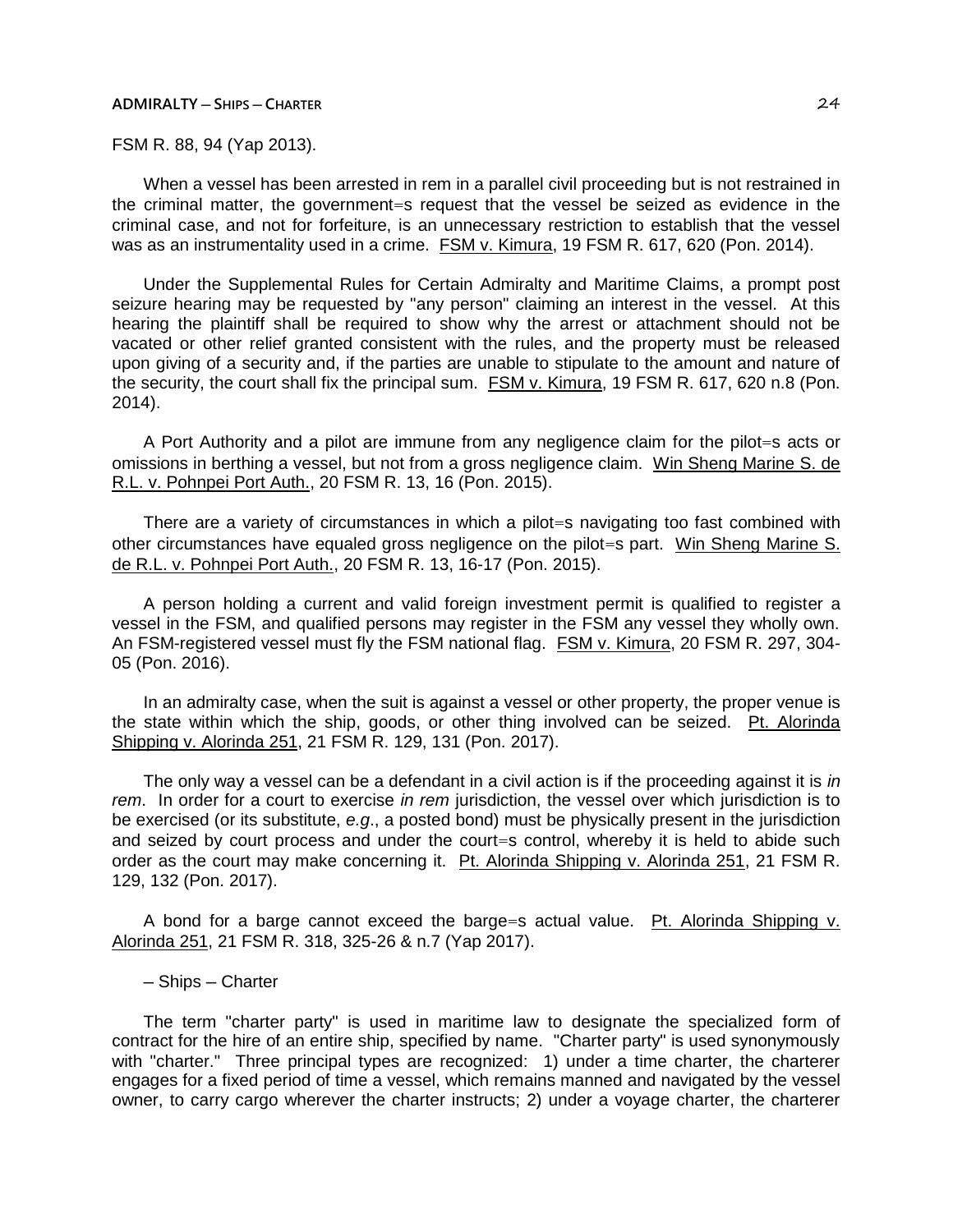engages the vessel to carry goods only for a single voyage; and 3) under a demise, or bareboat charter, the charterer takes complete control of the vessel, mans it with his own crew, and is treated by law as its legal owner. Yap v. M/V Cecilia I, 13 FSM R. 403, 408 (Yap 2005).

A requirement for a true bareboat charter is that the charterer selects his own master and crew. If the owner provides the master and crew, tendering them as the agents of the charterer, the charter is a demise, although not technically a "bareboat" charter. Of these three varieties of charter parties, the demise charter has unique characteristics. A demise is the transfer of full possession and control of the vessel for the period covered by the contract. The charterer obtains the right to run the vessel and carry whatever cargo he chooses. The ship is manned and supplied by the charterer as well. Yap v. M/V Cecilia I, 13 FSM R. 403, 408 (Yap 2005).

The legal test of a demise charter is whether the owner of the vessel completely and exclusively relinquished possession, command and navigation to the demisee. A demise is present where the provisions of the charter show that those in charge of the vessel are intended to be the agents and servants of the demisee, not the shipowner. For most purposes, the charterer in a demise is treated as an owner, termed *pro hac vice*. Yap v. M/V Cecilia I, 13 FSM R. 403, 408-09 (Yap 2005).

The owner=s fundamental obligation under the demise charter party is to provide a seaworthy vessel of the specified class and type at the beginning of the charter term. A warranty of seaworthiness of the vessel will be implied; it may, however, be qualified or even waived. The seaworthiness warranty extends only to the charter=s beginning; subsequent to delivery the vessel=s seaworthiness is the charterer=s responsibility unless otherwise stated. Yap v. M/V Cecilia I, 13 FSM R. 403, 409 (Yap 2005).

The demise charterer=s basic obligation is to pay the charter hire stipulated in the charter party. At the end of the charter term, the vessel must be returned in the same condition as received excepting ordinary wear and tear. Yap v. M/V Cecilia I, 13 FSM R. 403, 409 (Yap 2005).

The charterer under a demise is responsible for the proper performance of all agreements made with third parties in connection with the ship=s operation. The charterer, as owner *pro hac vice* is also potentially liable for collision, personal injuries to the master, crew, and third parties, pollution damages, and for loss or damage to the chartered vessel. The vessel owner normally has no personal liability, but the vessel may be liable *in rem*. The charterer, however, has an obligation to indemnify the vessel owner if the damage was incurred through the charterer=s negligence or fault. Yap v. M/V Cecilia I, 13 FSM R. 403, 409 (Yap 2005).

A claim for personal injuries against a charterer can be secured by a maritime lien on the vessel. Meninzor v. M/V Caroline Voyager, 15 FSM R. 540a, 540b (Pon. 2008).

─ Ships ─ Liability

A vessel owner=s right to seek a limitation of its liability is created by an FSM statute, and as the vessel=s owner at the time of its grounding and thus the potentially liable party, a company has standing to raise this statute as a defense to limit its liability for the vessel=s grounding, regardless of any arguments that the FSM Secretary of Transportation and Communications, as the receiver of wrecked and abandoned vessels, may have current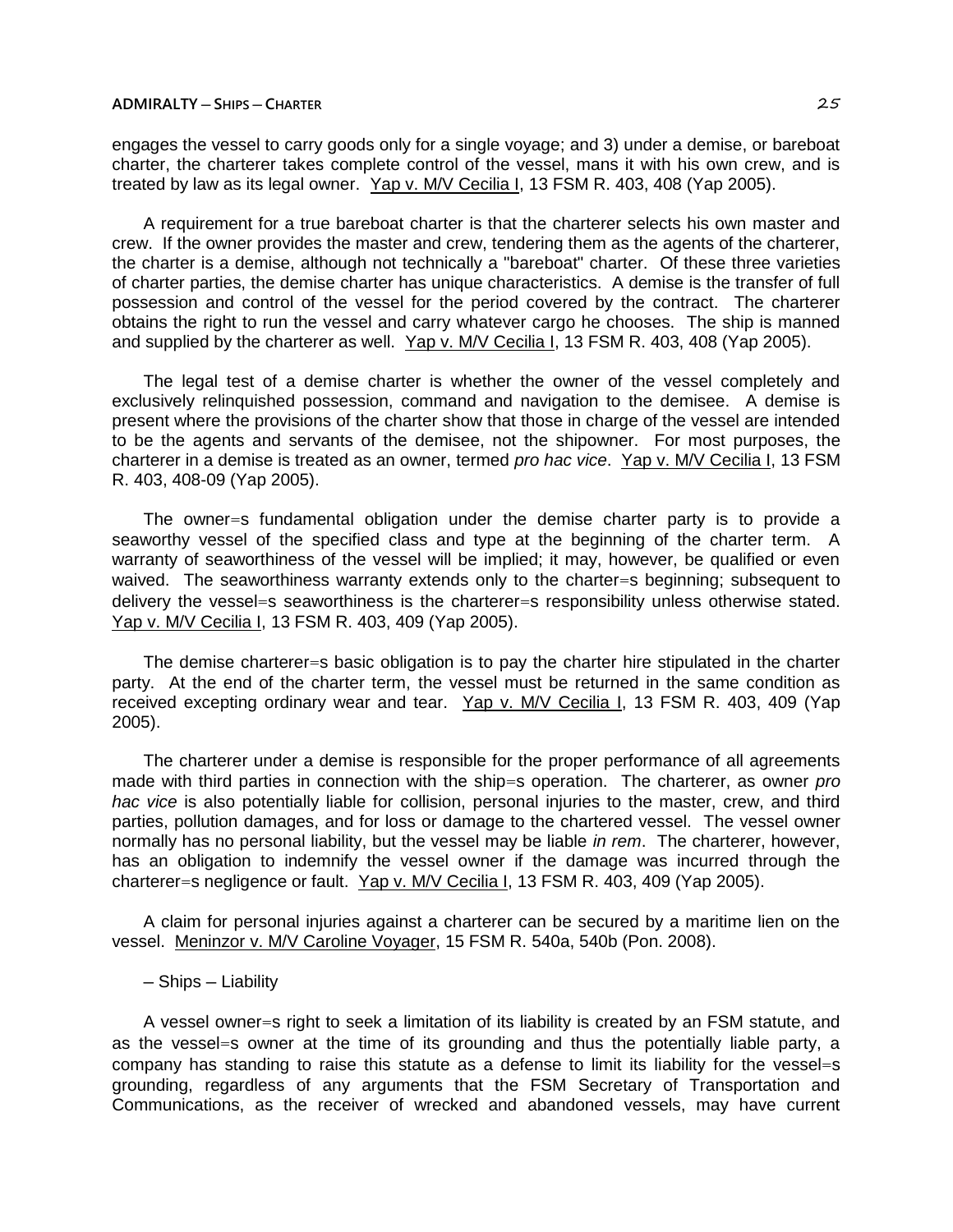ownership rights over the vessel. People of Eauripik ex rel. Sarongelfeg v. F/V Teraka No. 168, 18 FSM R. 307, 312 (Yap 2012).

One purpose of the limitation procedure is to avoid a multiplicity of law suits and have all claims against the vessel determined in a single action. People of Eauripik ex rel. Sarongelfeg v. F/V Teraka No. 168, 18 FSM R. 307, 312 n.3 (Yap 2012).

Although Supplemental Admiralty and Maritime Rule F(1) sets the limitation fund amount at "a sum equal to the amount or value of the owner=s interest in the vessel and pending freight," the FSM statute sets the amount as "the sum of such amounts set out in regulations as are applicable to claims for which that person may be liable, together with interest thereon from the date of the occurrence giving rise to the liability until the date of the constitution of the fund." The regulations referred to are those promulgated by the Secretary of the Department of Transportation and Communications implementing Title 19, chapter 11 and taking into account the provisions of the 1976 London Limitation of Liability Convention and the 1969 Tonnage Convention. People of Eauripik ex rel. Sarongelfeg v. F/V Teraka No. 168, 18 FSM R. 307, 312 (Yap 2012).

If there is any conflict between Admiralty Rule F(1) and the limitation statute, then the statute must prevail since the Constitution permits the Chief Justice to promulgate procedural rules, which Congress may amend by statute. Since Congress has the authority to amend or create procedural rules by statute and the Chief Justice does not have the authority to amend Congressionally-enacted statutes, if the statute applies and the statute and the rule conflict, the statute must prevail. People of Eauripik ex rel. Sarongelfeg v. F/V Teraka No. 168, 18 FSM R. 307, 312-13 n.4 (Yap 2012).

A vessel owner=s right to limitation may be asserted in either one of two ways – the owner can file a complaint for limitation as a new and independent action or the owner may raise and assert it as an affirmative defense in a suit against the owner or the vessel. People of Eauripik ex rel. Sarongelfeg v. F/V Teraka No. 168, 18 FSM R. 307, 313 (Yap 2012).

When a shipowner chooses to assert its limitation rights by a filing in a pending case, the court should consider it as the owner=s motion for leave to amend its answer so as to assert the affirmative defense of statutory limitation of liability because a thing is what it is regardless of what someone chooses to label its filing. People of Eauripik ex rel. Sarongelfeg v. F/V Teraka No. 168, 18 FSM R. 307, 313 (Yap 2012).

Since any application to the court for an order is a motion, when a shipowner filed an application for the limitation of its liability in a pending case, it is a motion, which, unless lengthened or shortened by court order or rule, a party has ten days to respond to. Thus, when the other parties were not allowed the ten days to respond to shipowner=s limitation motion because the court granted the motion and issued the orders after only five or six days, they were not given the procedural due process afforded them by the civil procedure rules and for that reason alone, the orders should be considered voidable and vacated. People of Eauripik ex rel. Sarongelfeg v. F/V Teraka No. 168, 18 FSM R. 307, 313 (Yap 2012).

A limitation of liability defense can only be pled if a Limitation of Liability Fund is "constituted" by either by depositing the sum with the Supreme Court, or by lodging with the court an irrevocable letter of credit or other form of security acceptable to the court and it must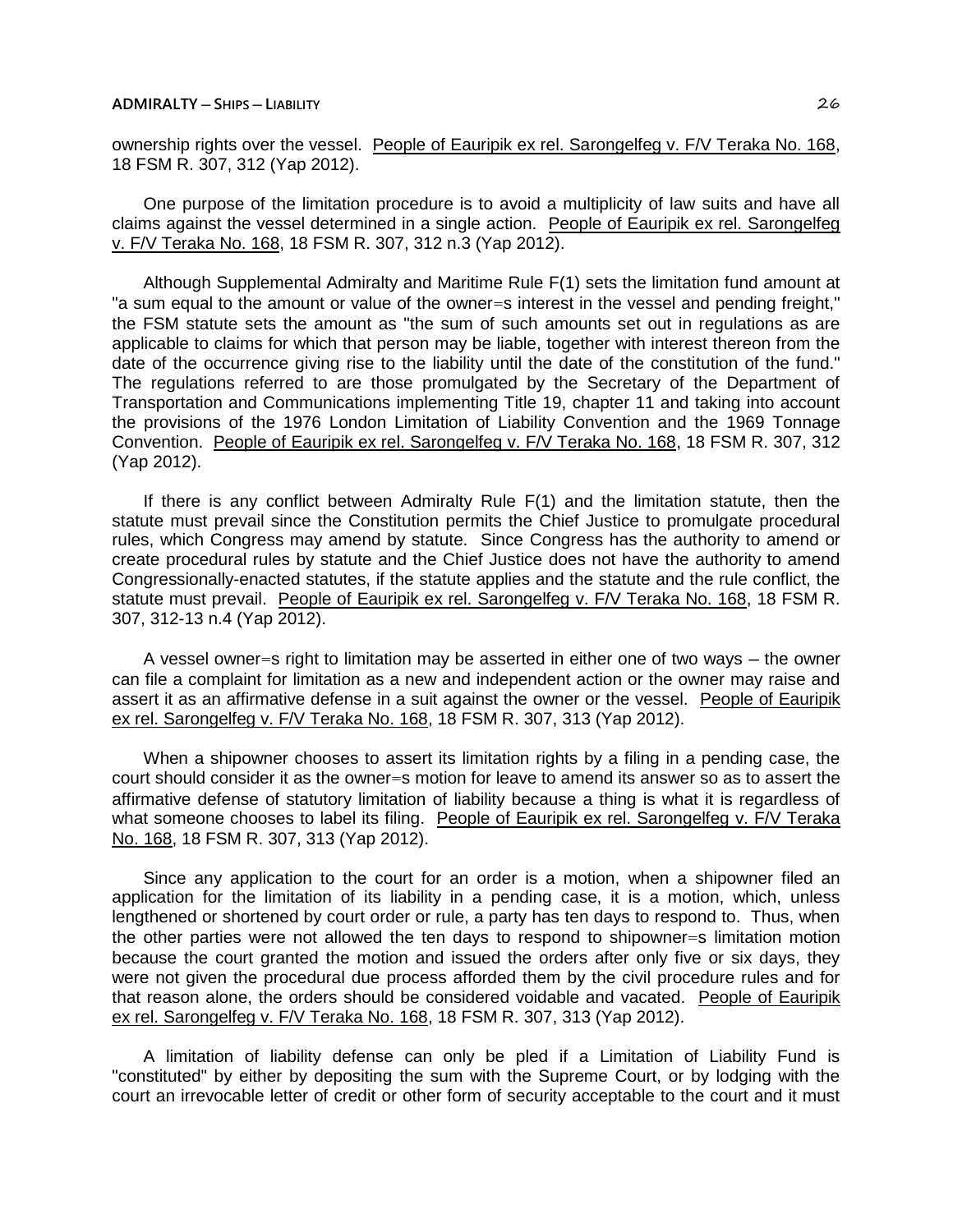be freely transferrable. People of Eauripik ex rel. Sarongelfeg v. F/V Teraka No. 168, 18 FSM R. 307, 313 (Yap 2012).

The limitation of liability defense was enacted as a part of the National Maritime Act and under Congress=s powers to regulate shipping and navigation and foreign and interstate commerce. People of Eauripik ex rel. Sarongelfeg v. F/V Teraka No. 168, 18 FSM R. 532, 538 (Yap 2013).

Custom does not divest Congress of its power to regulate shipping and commerce or render the limitation of liability statute, 19 F.S.M.C. 1101-1108, unconstitutional. People of Eauripik ex rel. Sarongelfeg v. F/V Teraka No. 168, 18 FSM R. 532, 538 (Yap 2013).

Even in the absence of regulations, Congress=s intent in providing for a limitation of liability defense is clear ─ the Limitation of Liability Fund is to be calculated by the London Convention method and not based on the "value of the owner=s interest in the vessel and pending freight." People of Eauripik ex rel. Sarongelfeg v. F/V Teraka No. 168, 18 FSM R. 532, 539 (Yap 2013).

"Pending freight" or "freight pending" is a term of art. "Freight" refers to the compensation paid to a carrier for transporting goods. The term "freight pending," for purposes of constituting a limitation of liability fund, means the total earnings of the vessel for the voyage, whether for carriage of passengers or goods. People of Eauripik ex rel. Sarongelfeg v. F/V Teraka No. 168, 18 FSM R. 532, 539 n.2 (Yap 2013).

When the rules provide that the limitation of liability fund must include in additional sums, or approved security therefor, as the court may from time to time fix as necessary to carry out the statutes= provisions as amended, or together with such sums, or approved security therefor, as the court may from time to time fix as necessary to carry out the statutes= provisions as amended, the court does not have to decide whether the statute conflicts with the rule and will calculate the limitation of liability fund amount according to the London Convention method. People of Eauripik ex rel. Sarongelfeg v. F/V Teraka No. 168, 18 FSM R. 532, 539 (Yap 2013).

A limitation of liability fund must be constituted before the limitation defense can be effective. The London Convention calculation should be used along with the interest mandated by statute, which will be computed at the legal 9% rate. Once this amount is deposited with the court in cash or an irrevocable letter of credit, the limitation of liability defense may then be asserted. People of Eauripik ex rel. Sarongelfeg v. F/V Teraka No. 168, 18 FSM R. 532, 539-40 (Yap 2013).

A plaintiff=s=s claims as "fairly stated" are not a basis to calculate the amount at which a limitation of liability fund should be set. This should be obvious from the principle that the fund involves a limitation of liability while a plaintiff=s claim as "fairly stated" does not involve any limitation. People of Eauripik ex rel. Sarongelfeg v. F/V Teraka No. 168, 18 FSM R. 532, 540 (Yap 2013).

In the trial of a limitation proceeding, the burden of proof is divided between the parties, and there is a two-step analysis. The claimants must prove that the destruction or loss was caused by negligence or the vessel=s unseaworthiness. The burden then shifts to the shipowner to demonstrate that he comes within the statutory limitation conditions: that there was no design, neglect, privity or knowledge on his part. People of Eauripik ex rel. Sarongelfeg v. F/V Teraka No. 168, 18 FSM R. 532, 540 (Yap 2013).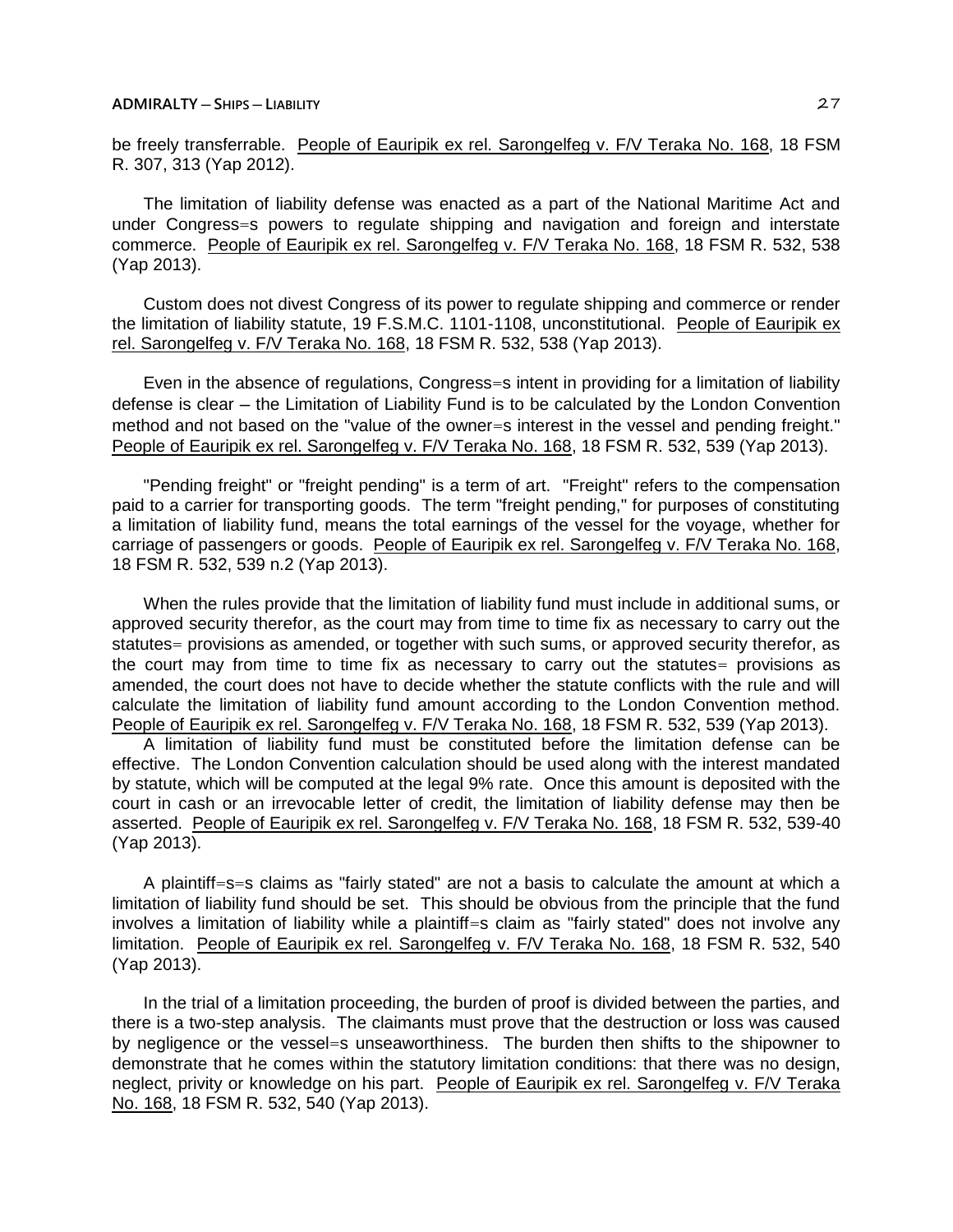The privity and knowledge issue is the favored method to deny the limitations defense. The determination of whether the shipowner has established a lack of privity and knowledge of the fault involves a delicately balanced inquiry. Privity and knowledge exist where the owner has actual knowledge, or could have or should have obtained the necessary information by reasonable inquiry or inspection. People of Eauripik ex rel. Sarongelfeg v. F/V Teraka No. 168, 18 FSM R. 532, 540 (Yap 2013).

Plaintiffs must first prove that their loss was caused by negligence or the vessel=s unseaworthiness. Next, they have the opportunity to prove that their claims are not the sort of claim to which the limitation of liability defense can be applied. But even if their claims are subject to the limitation of liability defense, that still does not mean that the defense will succeed because the burden then shifts to the shipowner to demonstrate that there was no design, neglect, privity or knowledge on the shipowner=s part. If the shipowner cannot demonstrate that, then the limitation of liability defense will not be allowed. People of Eauripik ex rel. Sarongelfeg v. F/V Teraka No. 168, 18 FSM R. 532, 540 (Yap 2013).

Regulations, even if promulgated by the Secretary, must not exceed or limit the statute=s reach. Thus, any promulgated regulation would have taken into account the provisions of the 1976 London Limitation of Liability Convention and the 1969 Tonnage Convention. The court will do likewise. People of Eauripik ex rel. Sarongelfeg v. F/V Teraka No. 168, 18 FSM R. 623, 626 (Yap 2013).

No statutory language can be interpreted to require or encourage the inclusion of cultural damages in the limitation of liability fund calculation. People of Eauripik ex rel. Sarongelfeg v. F/V Teraka No. 168, 18 FSM R. 623, 627 (Yap 2013).

Congress specifically exempted salvage claims from the statutory limitation of liability. People of Eauripik ex rel. Sarongelfeg v. F/V Teraka No. 168, 18 FSM R. 623, 627 (Yap 2013).

The statute exempts from the limitation of liability all claims in respect of the raising, removal, destruction or the rendering harmless of a vessel which is sunk, wrecked, stranded or abandoned, including anything that is or has been on board such vessel. People of Eauripik ex rel. Sarongelfeg v. F/V Teraka No. 168, 18 FSM R. 623, 627 (Yap 2013).

Salvage claims or claims for raising, removing, destroying, or rendering a vessel harmless are exempt from the statutory limitation of liability defense. Since it is an exempt claim, it is a claim that is not included in the limitation of liability fund and the claim is not payable out of the limitation of liability fund, and since any salvage reward or award for removing or rendering the vessel harmless is exempt from the limitation of liability and will be determined separately, the court cannot include an estimate of the salvage claims in the fund amount. People of Eauripik ex rel. Sarongelfeg v. F/V Teraka No. 168, 18 FSM R. 623, 627 (Yap 2013).

When the FSM statute specifically defines the "Limitation of Liability Convention" as "the Convention on Limitation of Liability for Maritime Claims done at London on November 19, 1976 as modified by its protocols and as amended from time to time, " 19 F.S.M.C. 106(11), the statute specifically provides that later changes to the Liability Convention will be part of FSM law without further action by Congress. People of Eauripik ex rel. Sarongelfeg v. F/V Teraka No. 168, 18 FSM R. 623, 629 (Yap 2013).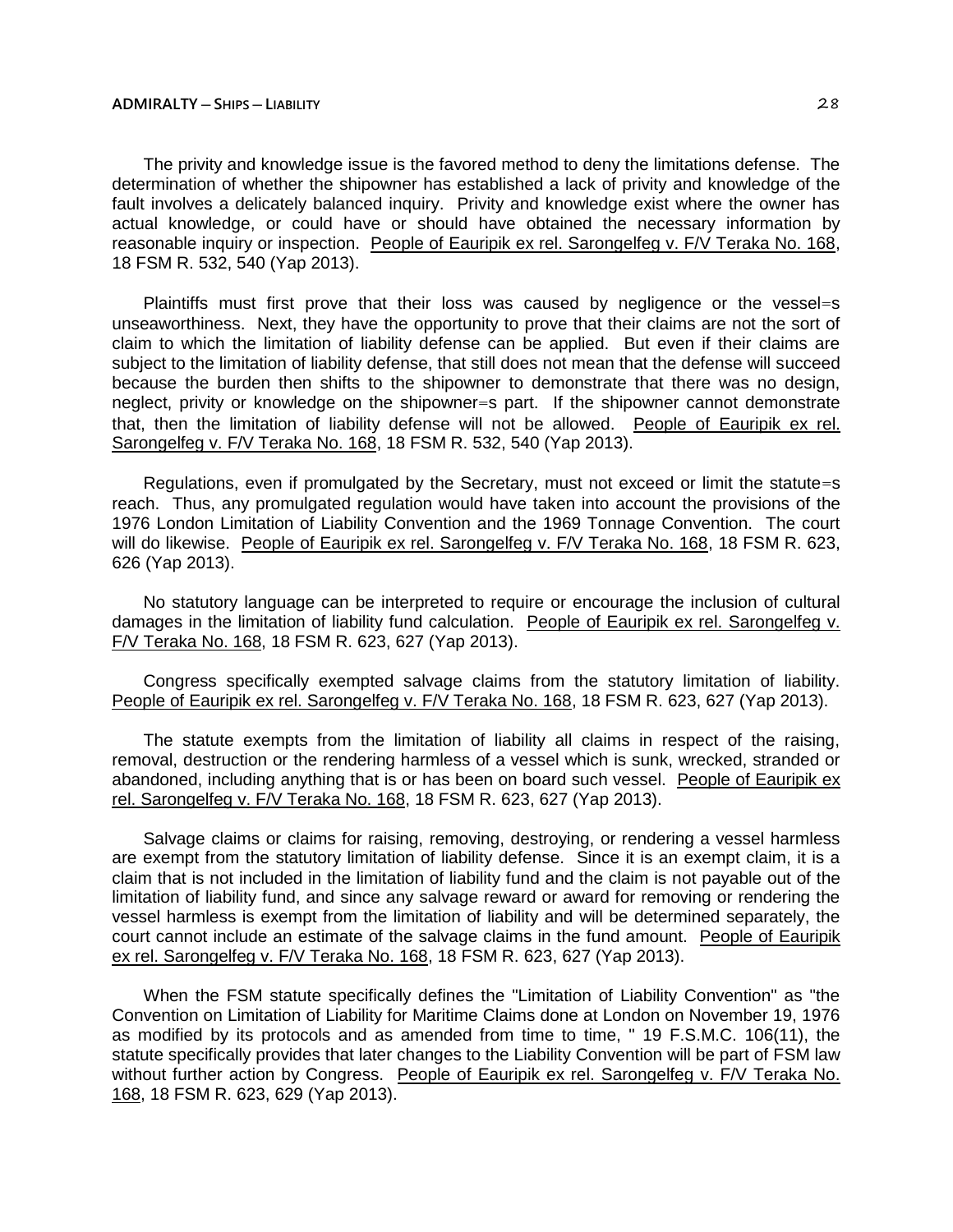### **ADMIRALTY ─ SHIPS ─ MARITIME LIENS** 29

For vessels under 2,000 gross tons the limitation of liability fund amount is 1,000,000 units of account. A unit of account is the Special Drawing Right as defined by the International Monetary Fund. This amount is expected to be raised to 1,510,000 units of account in June 2015. People of Eauripik ex rel. Sarongelfeg v. F/V Teraka No. 168, 18 FSM R. 623, 630 (Yap 2013).

When a limitation of liability fund has been constituted, any judgment covered by that fund would not include any further prejudgment interest because as a general rule, once the funds are paid into court, the only interest that the prevailing party is entitled to is the interest earned by the money in the court=s depository institution. People of Eauripik ex rel. Sarongelfeg v. F/V Teraka No. 168, 19 FSM R. 88, 94 (Yap 2013).

─ Ships ─ Maritime Liens

Supplies and service that are necessaries when provided to a vessel give rise to maritime liens. Maruwa Shokai (Guam), Inc. v. Pyung Hwa 31, 6 FSM R. 1, 3 (Pon. 1993).

A general agent is not barred from obtaining a maritime lien. Obtaining the lien depends on whether the supplies and services furnished the vessel are necessaries, not on the contractual relation. Maruwa Shokai (Guam), Inc. v. Pyung Hwa 31, 6 FSM R. 1, 3 (Pon. 1993).

Necessaries are defined as those things reasonably needed in the business of the vessel. Maruwa Shokai (Guam), Inc. v. Pyung Hwa 31, 6 FSM R. 1, 3 (Pon. 1993).

To be entitled to a maritime lien a provider of necessaries must rely on the credit of the vessel. General maritime law presumes that a provider of necessaries relies on the credit of the vessel. Maruwa Shokai (Guam), Inc. v. Pyung Hwa 31, 6 FSM R. 1, 3 (Pon. 1993).

A contract provision for a line of credit that was never filled in as to the amount and never funded cannot overcome the presumption that a supplier of necessaries relied on the credit of the vessel. Maruwa Shokai (Guam), Inc. v. Pyung Hwa 31, 6 FSM R. 1, 4 (Pon. 1993).

The statutory scheme sets up a system for the registration of FSM vessels, the recordation of ownership interests in those vessels, the priority of liens and claims against those vessels, and the methods of enforcing those claims. Bank of the FSM v. Pacific Foods & Servs., Inc., 10 FSM R. 327, 332 (Pon. 2001).

A claim against the owner, demise charterer, manager or operator of a registered vessel in respect of loss of life or personal injury occurring, whether on land or on water, in direct connection with the operation of the vessel may be secured by a maritime lien on the vessel. Meninzor v. M/V Caroline Voyager, 15 FSM R. 97, 99 (Pon. 2007).

A registered vessel may be arrested in respect of default in payment on claims secured by maritime liens or mortgages against the vessel recorded in the register and when sufficient evidence is provided to the Supreme Court to warrant a registered vessel=s arrest, the court may issue an order for the vessel=s arrest. Thus a vessel may be arrested when sufficient evidence is provided to the court that there has been a default in payments secured by a maritime lien, but when there is no present obligation for payment, there can be no default.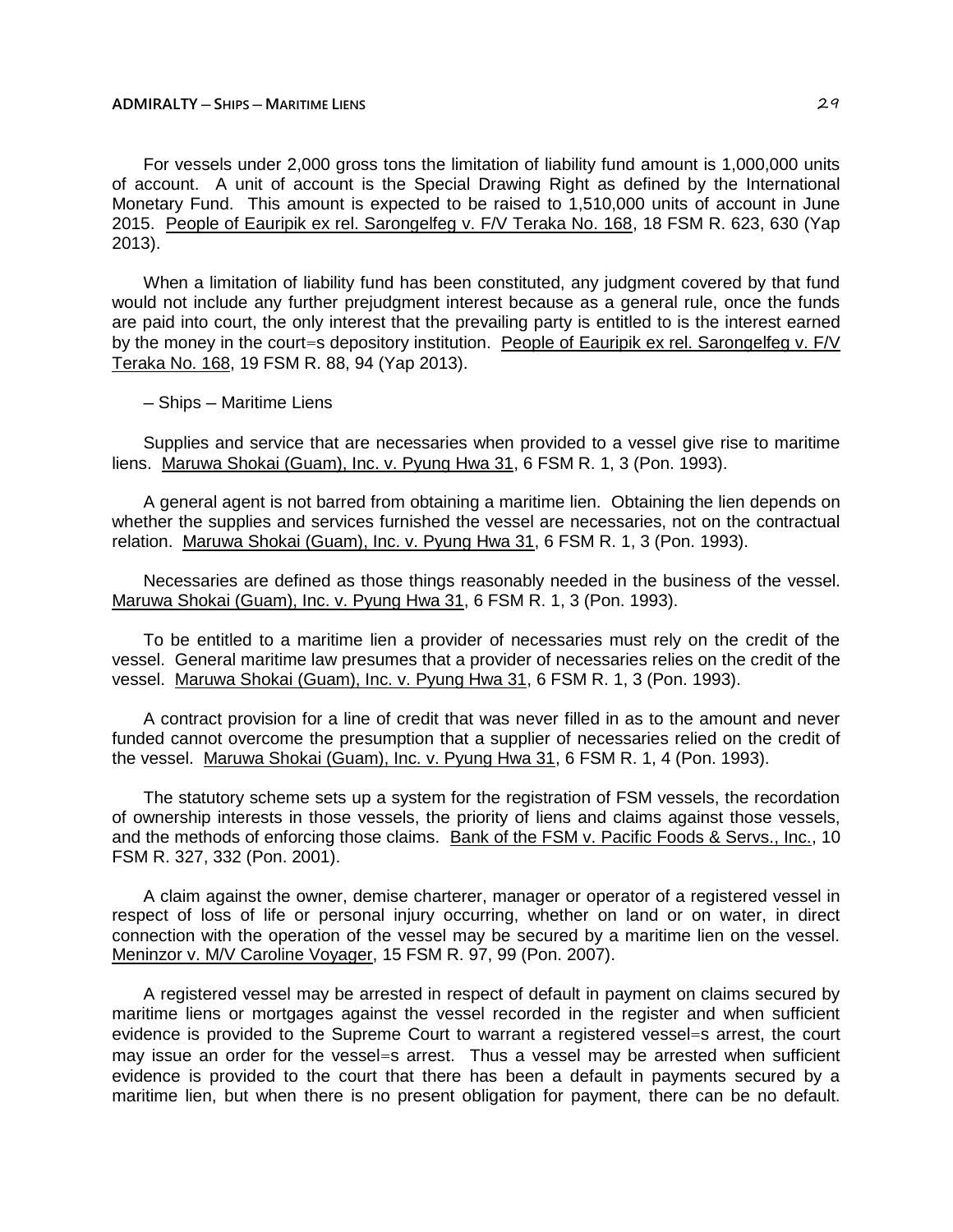# Meninzor v. M/V Caroline Voyager, 15 FSM R. 97, 99 (Pon. 2007).

When the statute provides that a vessel may be arrested for default in payment on claims secured by maritime liens or mortgages against the vessel recorded in the register and that the Registrar shall upon the request of any person record in the register notice of such person=s claim to a lien on a registered vessel, supported by credible documentary evidence and when the statute further provides that where a vessel has caused personal injury giving rise to a claim which creates a maritime lien against the vessel, the lien holder may require the Registrar to record the lien against the vessel in the Register. But when the plaintiffs have not shown that their maritime lien has been recorded, this is a ground for denying the request for an arrest warrant for the vessel. Meninzor v. M/V Caroline Voyager, 15 FSM R. 97, 99-100 (Pon. 2007).

Title 19 does not permit any lien or authorize proceedings in rem against any government vessel engaged in noncommercial services. Meninzor v. M/V Caroline Voyager, 15 FSM R. 97, 100 (Pon. 2007).

A claim for personal injuries against a charterer can be secured by a maritime lien on the vessel. Meninzor v. M/V Caroline Voyager, 15 FSM R. 540a, 540b (Pon. 2008).

A registered vessel may be arrested for a default in payment of claims secured by the vessel=s maritime liens as recorded in the register. Meninzor v. M/V Caroline Voyager, 15 FSM R. 540a, 540b (Pon. 2008).

Title 19 does not permit any lien or authorize proceedings in rem against any government vessel engaged in non-commercial services. Meninzor v. M/V Caroline Voyager, 15 FSM R. 540a, 540c (Pon. 2008).

When a trip=s purpose was to provide support and humanitarian services to the FSM outer islands; when there were 28 government officials aboard the vessel; when this included doctors, who were on the trip to perform public health, and dental services, a weather station representative, two police officers who were seeking to arrest a suspect, and an official who was on the trip to inspect school and airport projects, and seven Pohnpei legislators; when private passengers were charged a nominal fare; when the vessel transported building materials to Sapwuafik for use in school construction and airport runway repairs; and when, although Pohnpei was the vessel=s charterer, it was not charged a fee for the charter, the trip was not one carried on for profit, but rather to benefit the outer islands= inhabitants by delivering public services to them consistent with Micronesia=s geographical configuration. The government vessel thus falls within the 19 F.S.M.C. 102(2) exception, and is not subject either to a maritime lien or to arrest as part of an in rem proceeding. Meninzor v. M/V Caroline Voyager, 15 FSM R. 540a, 540c & n.1 (Pon. 2008).

The courts broadly construe the term "necessaries" to mean any goods or services that are useful to the vessel to keep her out of danger, and enable her to perform her particular function. Fishy Choppers, Inc. v. M/V Marita 88, 22 FSM R. 187, 199 (Pon. 2019).

The term "necessaries" does not mean absolutely indispensable; rather the term refers to what is reasonably needed in the ship=s business. The test to apply in deciding whether the subject matter of a contract is necessary to the operation, navigation, or management of a ship is a test of reasonableness, not of absolute necessity. Fishy Choppers, Inc. v. M/V Marita 88,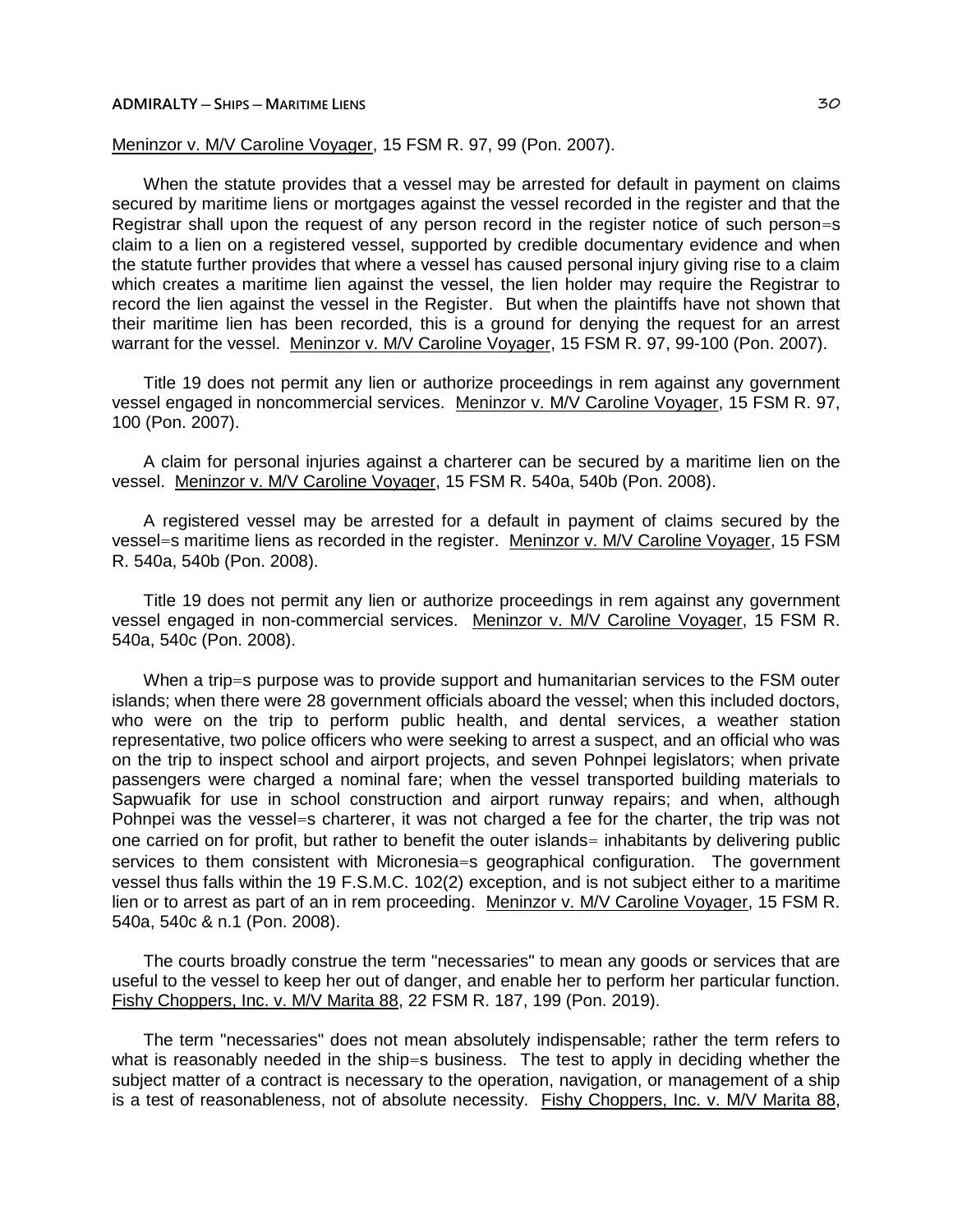#### **ADMIRALTY ─ SHIPS ─ MARITIME LIENS** 31

22 FSM R. 187, 199 (Pon. 2019).

Necessaries are the things a prudent owner would provide to enable a ship to perform well the functions for which she has been engaged. Fishy Choppers, Inc. v. M/V Marita 88, 22 FSM R. 187, 199 (Pon. 2019).

While a fish-spotting helicopter is not an absolute necessity for a purse seiner, it does enable the vessel to perform well her particular function and the function for which she had been engaged – catching fish. A prudent owner would conclude it was reasonably needed in the vessel=s business. It is thus a necessary provided the vessel, and anyone who furnishes necessaries to any foreign or domestic vessel will have a maritime lien on the vessel. Fishy Choppers, Inc. v. M/V Marita 88, 22 FSM R. 187, 199 (Pon. 2019).

Maritime lien enforcement is an in rem proceeding against a vessel and a court can only exercise in rem jurisdiction when the res (the vessel), or its substitute, is physically within the court=s territorial jurisdiction and under the court=s control. Fishy Choppers, Inc. v. M/V Marita 88, 22 FSM R. 187, 199 n.7 (Pon. 2019).

Although a lien priority for creditors who provide necessaries (goods, materials, or services) to a vessel is absent from 19 F.S.M.C. 326(2), it is provided for elsewhere that a maritime lien for necessaries ranks after the maritime liens set out in section 326 and also after registered mortgages or charges recorded in accordance with the statute. Fishy Choppers, Inc. v. M/V Marita 88, 22 FSM R. 187, 199-200 (Pon. 2019).

The FSM Supreme Court has jurisdiction in rem over all vessels irrespective of their flag and all maritime claims wherever arising with respect to claims for goods, materials or services supplied to a vessel. Fishy Choppers, Inc. v. M/V Marita 88, 22 FSM R. 187, 200 (Pon. 2019).

Helicopter fish-spotting services provided to a fishing vessel are necessaries that can give rise to a maritime lien. Fishy Choppers, Inc. v. M/V Marita 88, 22 FSM R. 305, 310 (Pon. 2019).

Conversion can be a maritime tort, and, when it is, it gives rise to a maritime lien. Admiralty jurisdiction over a conversion claim depends on whether the chattel was on navigable waters when the alleged wrongful exercise of dominion occurred. Maritime conversion is an intentional tort that gives rise to a preferred maritime lien. Fishy Choppers, Inc. v. M/V Marita 88, 22 FSM R. 305, 314 (Pon. 2019).

### ─ Ships ─ Maritime Liens ─ Security for

The release of vessels from arrest is governed by Supplemental Admiralty and Maritime Rule E(6), and if the parties are unable to stipulate to the amount and nature of the security, the court must fix the principal sum of the bond at an amount sufficient to cover the plaintiff=s claim fairly stated with accrued interest. If the plaintiffs = claim "fairly stated" exceeds the vessels = value, the amount of the bond needed to release the vessels would be limited to the vessels= value, and, if the vessels= value exceeds that of the plaintiffs= claim, the bond amount would be the amount of the plaintiffs= claim "fairly stated" with accrued interest. People of Tomil ex rel. Mar v. M/C Jumbo Rock Carrier III, 16 FSM R. 543, 545 (Yap 2009).

For a court to determine the amount of a plaintiff=s claim "fairly stated," the court can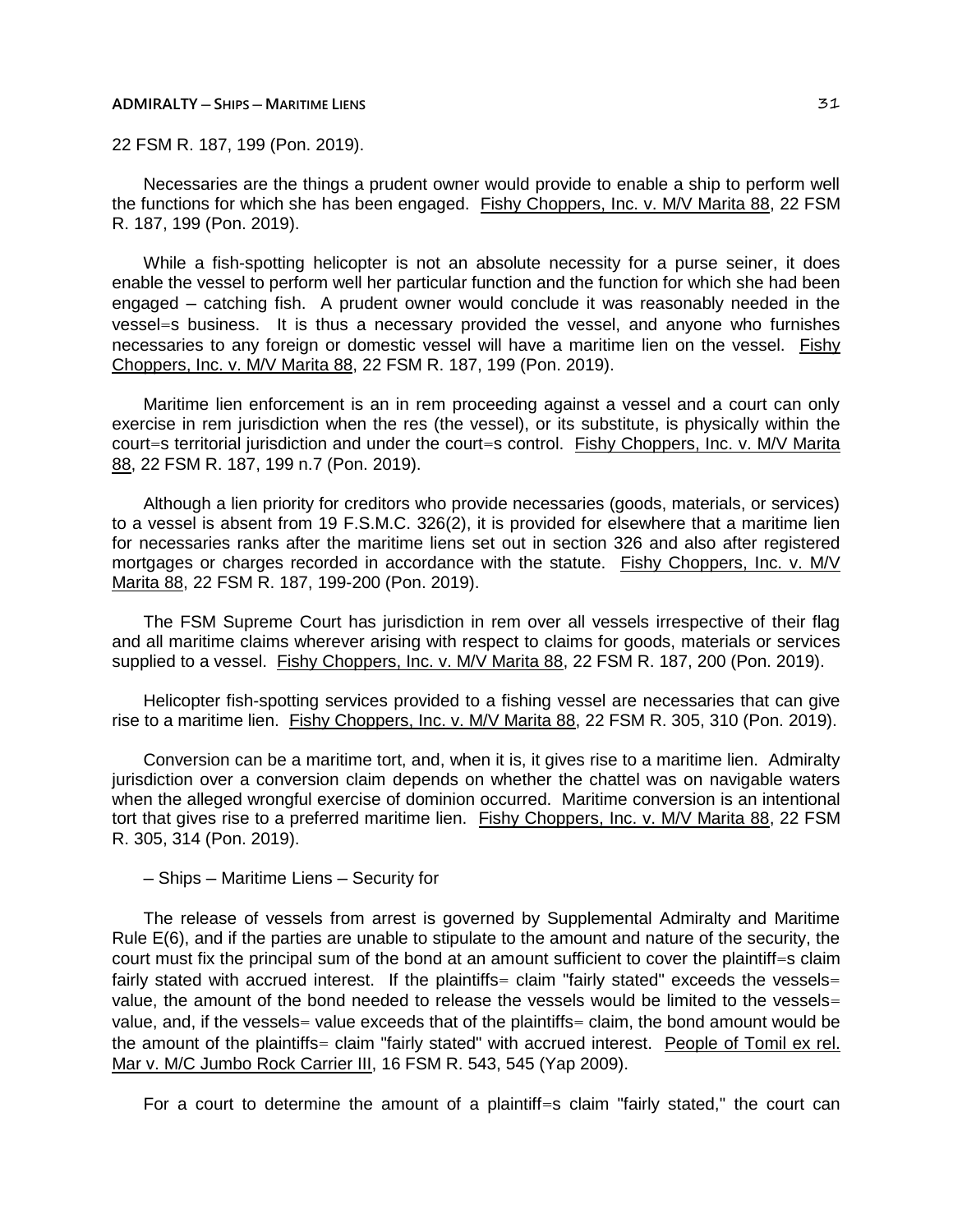### **ADMIRALTY** — **SHIPS** — **MARITIME LIENS** — **SECURITY FOR** 32

consider affidavits and look behind the complaint to ascertain the amount actually in controversy. For a plaintiff=s claim to be "fairly stated," it must only be arguable. This is because "any ultimate recovery against the *res* itself [the vessel] is limited to the amount of the bond; therefore it is prudent to err on the high side. Thus, in making a preliminary assessment of plaintiff=s damages claim, the court should be satisfied that the plaintiff=s claims are not frivolous, but it should not require the plaintiff to prove its damages with exactitude. People of Tomil ex rel. Mar v. M/C Jumbo Rock Carrier III, 16 FSM R. 543, 545-46 (Yap 2009).

Factual disputes that a trial would resolve need not be resolved to set a bond for an arrested vessel; the court need only conclude that the plaintiffs= claims are not frivolous and are arguable. People of Tomil ex rel. Mar v. M/C Jumbo Rock Carrier III, 16 FSM R. 543, 546 (Yap 2009).

The FSM Rules of Evidence would appear to be inapplicable to proceedings with respect to release of an arrested vessel on bond. People of Tomil ex rel. Mar v. M/C Jumbo Rock Carrier III, 16 FSM R. 543, 546 (Yap 2009).

When, without prejudging who will ultimately prevail and to what extent, the plaintiffs= claim appears arguable; the amount is "fairly stated" for the purpose of setting a bond for an arrested vessel. People of Tomil ex rel. Mar v. M/C Jumbo Rock Carrier III, 16 FSM R. 543, 546, 546 (Yap 2009).

Whenever security is taken for the release of an arrested vessel, the court may, on motion and hearing, for good cause shown, increase or reduce the amount of security given. People of Tomil ex rel. Mar v. M/C Jumbo Rock Carrier III, 16 FSM R. 543, 547 (Yap 2009).

Whenever security is taken for the release of an arrested vessel the court may, on motion and hearing and for good cause shown, increase or reduce the amount of security given. Fishy Choppers, Inc. v. M/V Marita 88, 22 FSM R. 305, 311 (Pon. 2019).

The court may reduce a stipulated bond amount, but the burden on a party seeking the reduction of a bond so established is considerably greater than when the bond amount is set by statute or is provided by rule. While the court may reduce the amount of stipulated security, this is justified only upon a showing that the bond amount is clearly excessive. Fishy Choppers, Inc. v. M/V Marita 88, 22 FSM R. 305, 311 (Pon. 2019).

In order to obtain a reduction of a stipulated bond amount, the movants must show that the current bond amount is clearly excessive. Fishy Choppers, Inc. v. M/V Marita 88, 22 FSM R. 305, 312 (Pon. 2019).

Whenever an asserted counterclaim arises out of the same transaction or occurrence as the original action, and the defendant has given security to respond in damages, any plaintiff for whose benefit such security has been given shall give security to respond in damages set forth in the counterclaim unless the court, for cause shown, directs otherwise. Fishy Choppers, Inc. v. M/V Marita 88, 22 FSM R. 305, 312 (Pon. 2019).

A defendant, that gave security to respond in damages to a maritime lien, cannot ask that the plaintiff be required to give security for a counterclaim it did not make or ask for a reduction in the security it provided to be based on another party=s counterclaims. Fishy Choppers, Inc.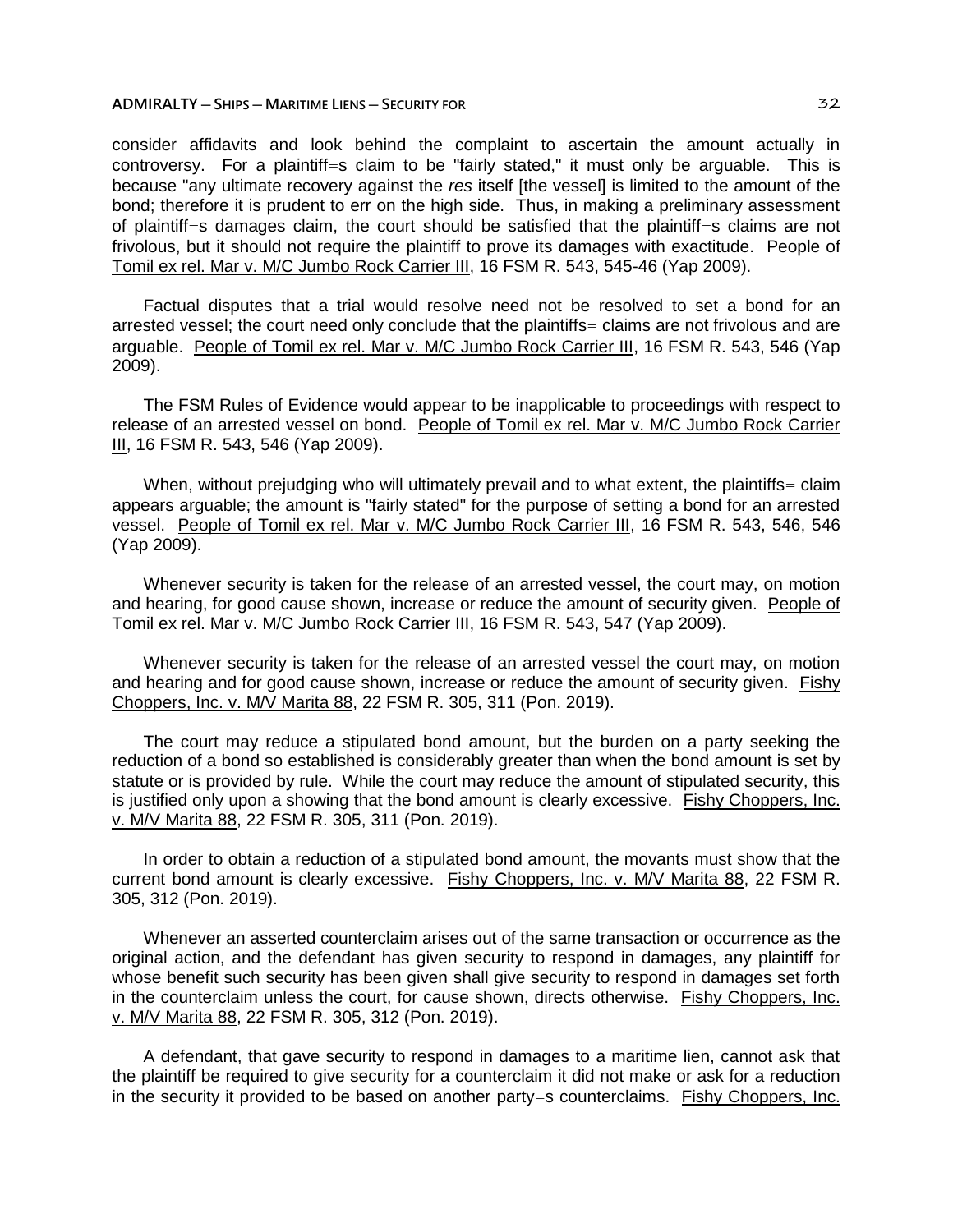#### **ADMIRALTY** — **SHIPS** — **MARITIME LIENS — SECURITY FOR** 33

v. M/V Marita 88, 22 FSM R. 305, 312 (Pon. 2019).

Rule E(6)(d) does not authorize the court to, and it cannot, reduce the amount a defendant posted for security because the defendant has a counterclaim, but, under that rule, the court can require the plaintiff to post security to answer the defendant=s counterclaim. Fishy Choppers, Inc. v. M/V Marita 88, 22 FSM R. 305, 312 (Pon. 2019).

Rule E(6)(a) clearly allows the maritime lien bond amount to include prejudgment interest. Fishy Choppers, Inc. v. M/V Marita 88, 22 FSM R. 305, 313 (Pon. 2019).

Under maritime law, a prejudgment interest award is the rule rather than the exception, and, in practice, is well-nigh automatic. This maritime law practice has been followed in the FSM. Fishy Choppers, Inc. v. M/V Marita 88, 22 FSM R. 305, 313 (Pon. 2019).

When the alleged conversion of each helicopter took place while that helicopter was aboard the defendant vessel and thus on navigable waters, the plaintiff=s conversion claims allege maritime torts for which maritime liens on the offending vessel will arise. Fishy Choppers, Inc. v. M/V Marita 88, 22 FSM R. 305, 314 (Pon. 2019).

Regardless of how accurate a May 9, 2019 appraisal was, it cannot be used to establish conversion damages where no evidence relates that appraised value to the chattels= value eight to ten months earlier when the chattels were allegedly converted. Fishy Choppers, Inc. v. M/V Marita 88, 22 FSM R. 305, 315 (Pon. 2019).

Even if the conversion occurs in good faith, the plaintiff may nonetheless recover damages beyond the converted property=s fair market value. Thus, damages for lost profits are allowed when, either from the article=s nature or the case=s peculiar circumstances, they might be reasonably supposed to follow from the conversion, even though this recovery of lost profits is above and beyond the chattels= market value. Fishy Choppers, Inc. v. M/V Marita 88, 22 FSM R. 305, 315 (Pon. 2019).

The general rule is that compensation for lost profits may be recovered in an action for conversion, when the loss is the proximate result of the defendant=s act and the loss can be shown with reasonable certainty. Thus, although the usual measure for conversion damages is the property=s value at the time and place of conversion, plus interest, and lost profits may also be recovered if they may reasonably be expected to follow from the conversion. Fishy Choppers, Inc. v. M/V Marita 88, 22 FSM R. 305, 315 (Pon. 2019).

Lost profit damages can be awarded for conversion when the plaintiff shows that, but for the conversion, a profit would have been realized from the items converted and shows the extent thereof with reasonable certainty. Fishy Choppers, Inc. v. M/V Marita 88, 22 FSM R. 305, 315 (Pon. 2019).

Awards for lost business profits are appropriate damages in a conversion case when proved with reasonable certainty. Fishy Choppers, Inc. v. M/V Marita 88, 22 FSM R. 305, 315-16 (Pon. 2019).

It would be improper to allow lost business profit damages in every case involving conversion. The damages would only be proper when the person whose property has been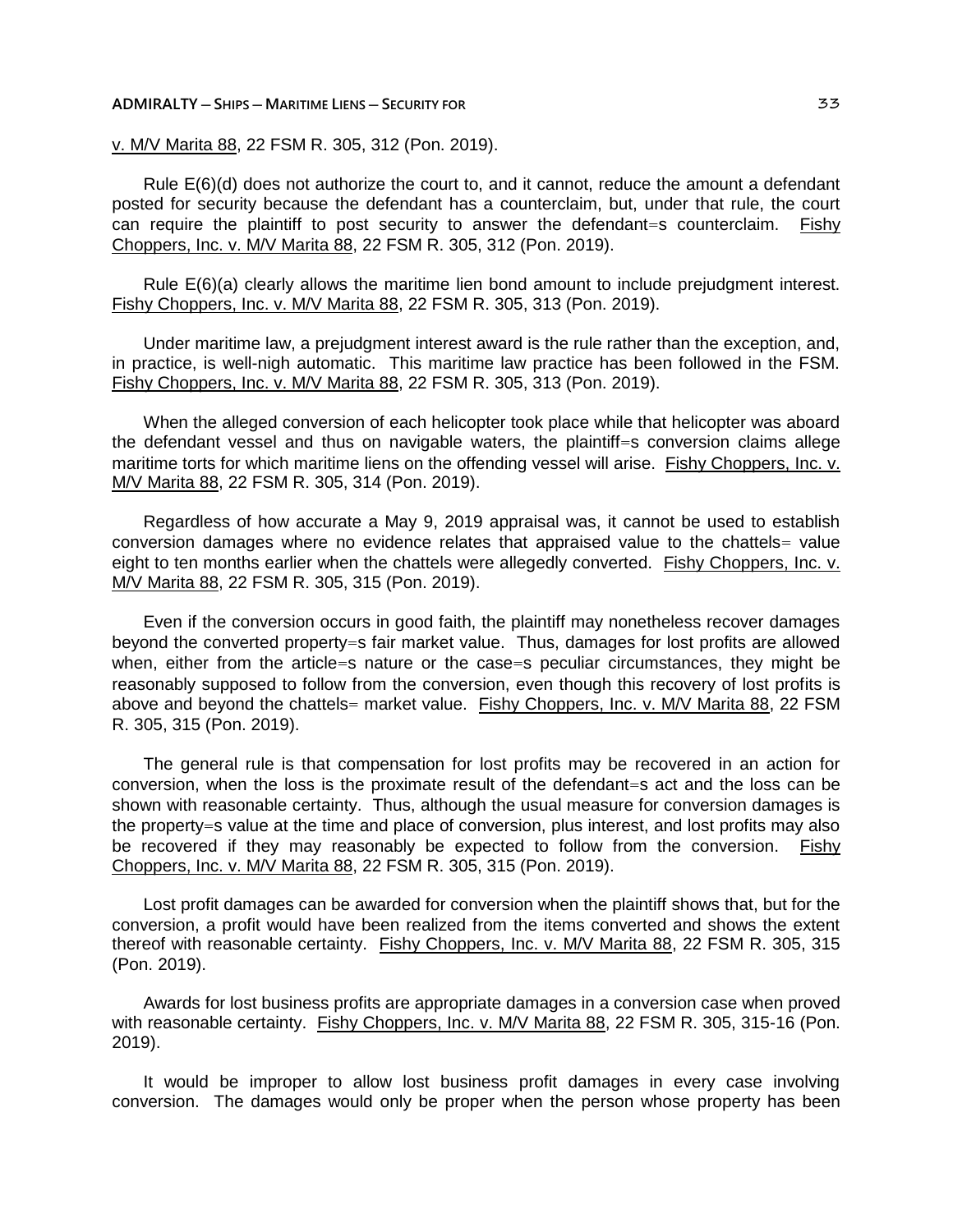## **ADMIRALTY ─ SHIPS ─ MORTGAGES** 34

converted shows that the conversion has resulted in lost business profits and shows with reasonable certainty the amount of these lost profits. Lost profits is the proper measure of damages, as opposed to lost gross receipts, and this damages amount need only be shown with as much certainty as the tort=s nature and the case=s circumstances permit. Fishy Choppers, Inc. v. M/V Marita 88, 22 FSM R. 305, 316 (Pon. 2019).

Recovery for lost rental income may be limited in time until when the plaintiff could have obtained a replacement for his rental business since, if a plaintiff could have avoided the loss by purchasing a substitute item, profits from that point on are not the measure of the plaintiff=s recovery even if profits were in fact lost. Fishy Choppers, Inc. v. M/V Marita 88, 22 FSM R. 305, 316 (Pon. 2019).

Conversion, when committed on navigable waters, is a maritime tort that creates a maritime lien. The measure of damages in a maritime conversion is the property=s market value at the time and place of its conversion plus the legal rate of interest from that date, and to these damages, the plaintiff=s lost profits can be added when that loss can reasonably be expected to follow from the conversion, or is the proximate result of the defendant=s conversion, and when the amount of that loss can be shown with reasonable certainty. Fishy Choppers, Inc. v. M/V Marita 88, 22 FSM R. 305, 316 (Pon. 2019).

The amount of the bond securing a vessel=s release can be based on the plaintiff=s conversion causes of action and on the lost profits and prejudgment interest claims related to those causes of action. Fishy Choppers, Inc. v. M/V Marita 88, 22 FSM R. 305, 316 (Pon. 2019).

The court cannot reduce a stipulated bond amount when, considering the nature and the breadth of the alleged maritime liens, it cannot say that the stipulated security bond amount was shown to be clearly excessive. Fishy Choppers, Inc. v. M/V Marita 88, 22 FSM R. 305, 316 (Pon. 2019).

─ Ships ─ Mortgages

United States statutes regarding ships= mortgages will not be adopted as the common law of the Federated States of Micronesia, because their purposes are not applicable to the FSM and because their changing nature and complexity are not conducive to forming the basis of the common law of this nation. Federal Business Dev. Bank v. S.S. Thorfinn, 4 FSM R. 57, 59-60 (Truk 1989).

The enforcement of ships= mortgages does not come within the admiralty jurisdiction of the FSM Supreme Court. Federal Business Dev. Bank v. S.S. Thorfinn, 4 FSM R. 57, 60 (Truk 1989).

The question of the enforceability of ship mortgages is a matter that falls within the maritime jurisdiction of the FSM Supreme Court under article XI, section 6(a) of the Constitution. Federal Business Dev. Bank v. S.S. Thorfinn, 4 FSM R. 367, 376 (App. 1990).

The Secretary of the Department of Transportation and Communications, appoints a Registrar, who keeps a Register of FSM vessels and the instruments that must be deposited with the Registrar. A transfer of any interest, including a mortgage, in a registered vessel is not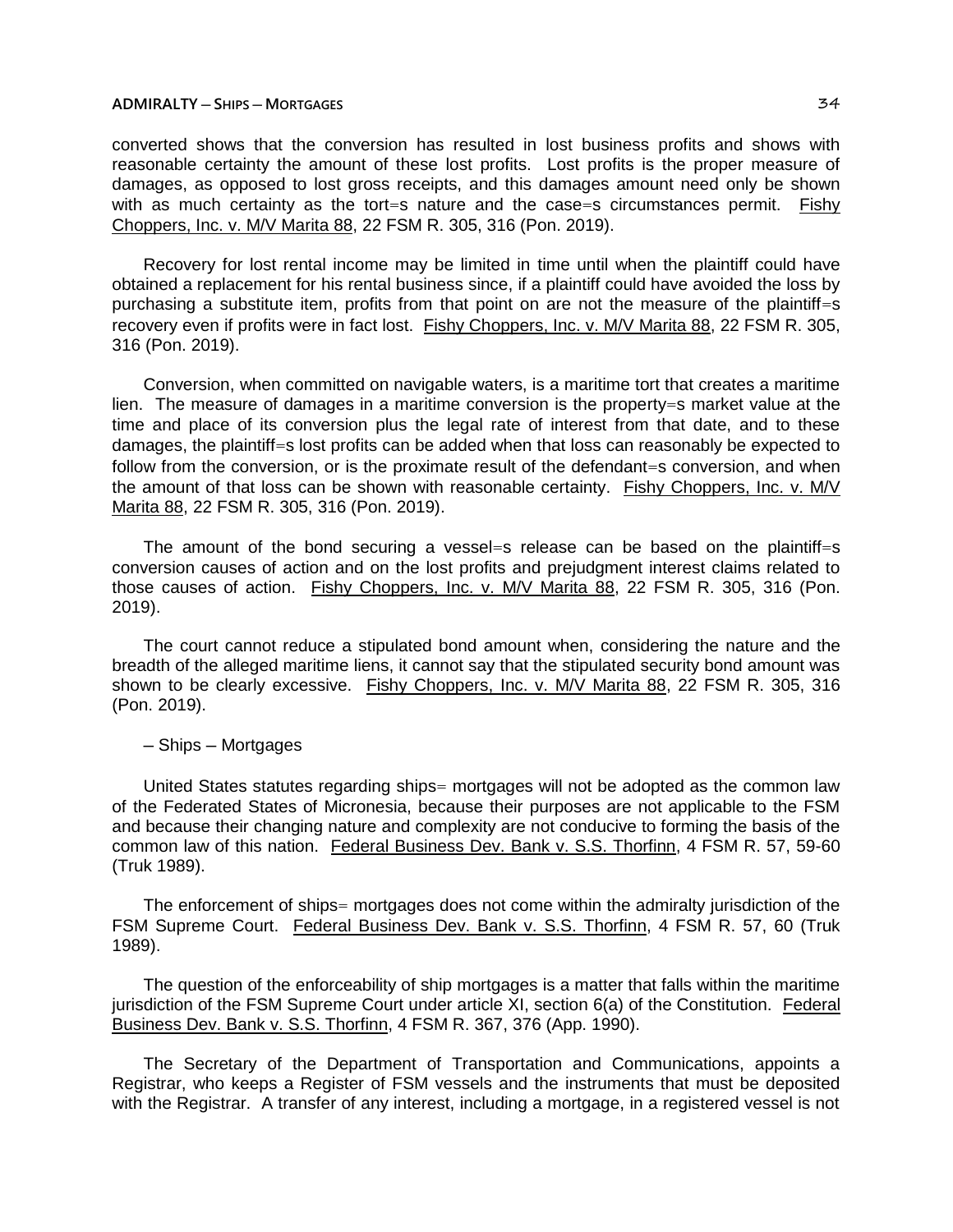valid with respect to that vessel against any person other than the grantor or mortgagor until the instrument evidencing such transaction is recorded in the Register. The Registrar is required to record the particulars in such instruments as soon as they are received, including the amount and date of maturity of any mortgage. Bank of the FSM v. Pacific Foods & Servs., Inc., 10 FSM R. 327, 332 (Pon. 2001).

Once an FSM ship is registered, the Registrar must issue a Certificate of Registry for it, and once a mortgage has been properly recorded with the Registrar, the Registrar must endorse on the Certificate of Registry the mortgagor=s and mortgagee=s names, the mortgage=s amount and date of maturity, and the time and date the mortgage was recorded. Bank of the FSM v. Pacific Foods & Servs., Inc., 10 FSM R. 327, 332 (Pon. 2001).